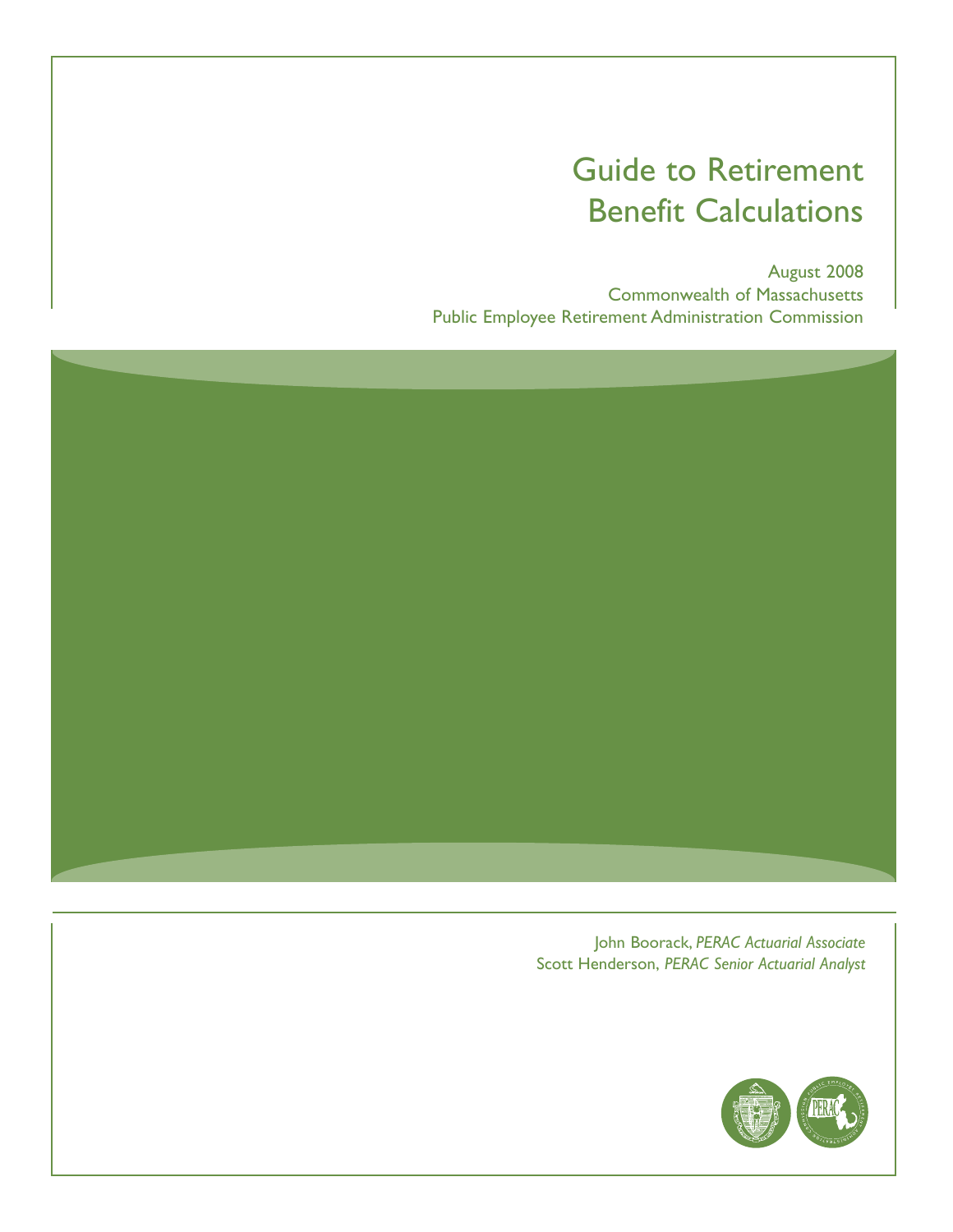#### *Commonwealth of Massachusetts*

**Public Employee Retirement Administration Commission** 

The Honorable Domenic J. F. Russo, Chairman | The Honorable A. Joseph DeNucci, Vice Chairman The Honorable Deval Patrick | The Honorable Paul V. Doane | Kenneth J. Donnelly James M. Machado | Donald R. Marquis

Joseph E. Connarton, Executive Director

5 Middlesex Avenue, Suite 304 Somerville, MA 02145 ph 617 666 4446 | fax 617 628 4002 | tty 617 591 8917 | web www.mass.gov/perac Published by PERAC, 2008. Printed on recycled paper.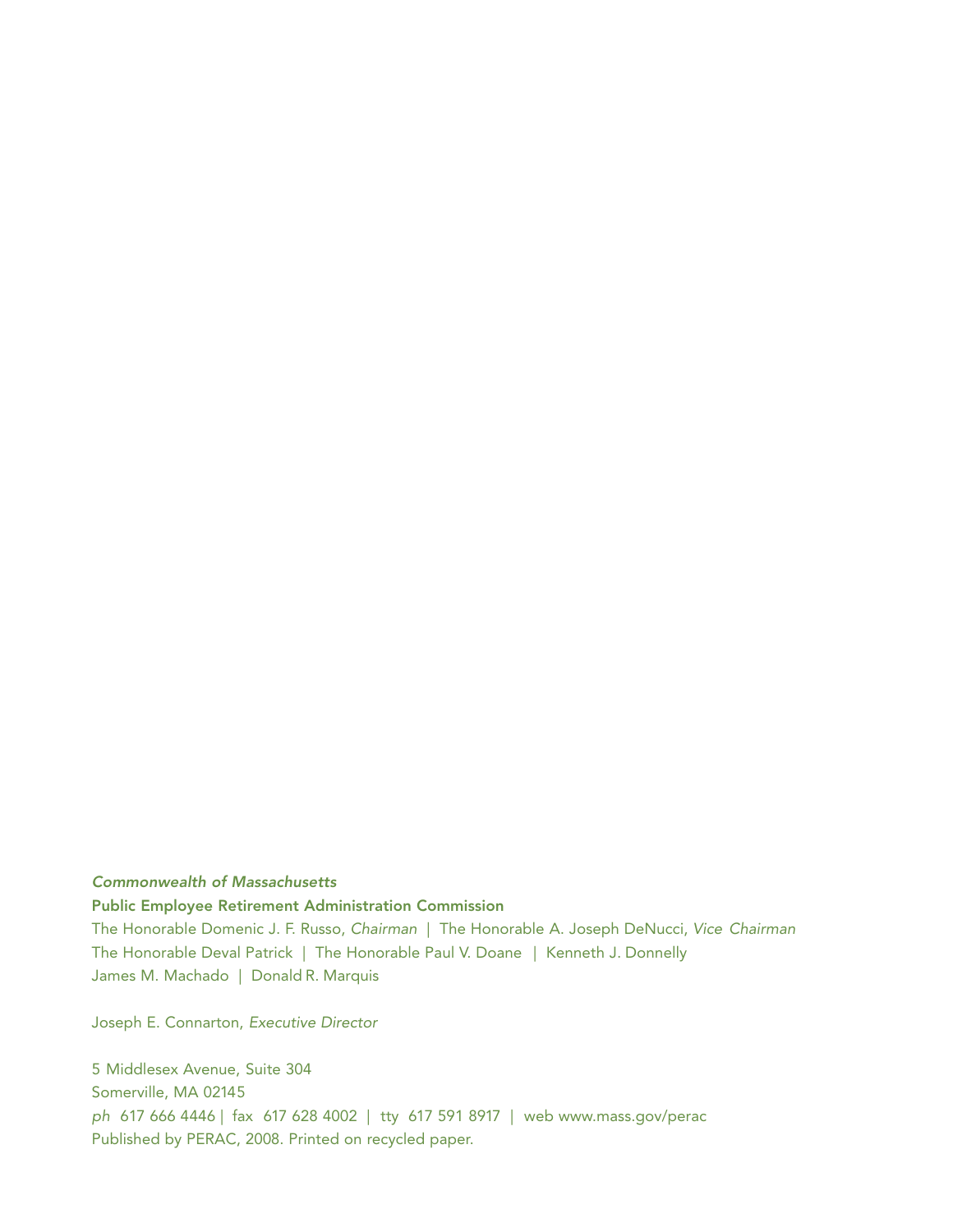### Guide to Retirement Benefit Calculations

John Boorack, *PERAC Actuarial Associate*  Scott Henderson, *PERAC Senior Actuarial Analyst*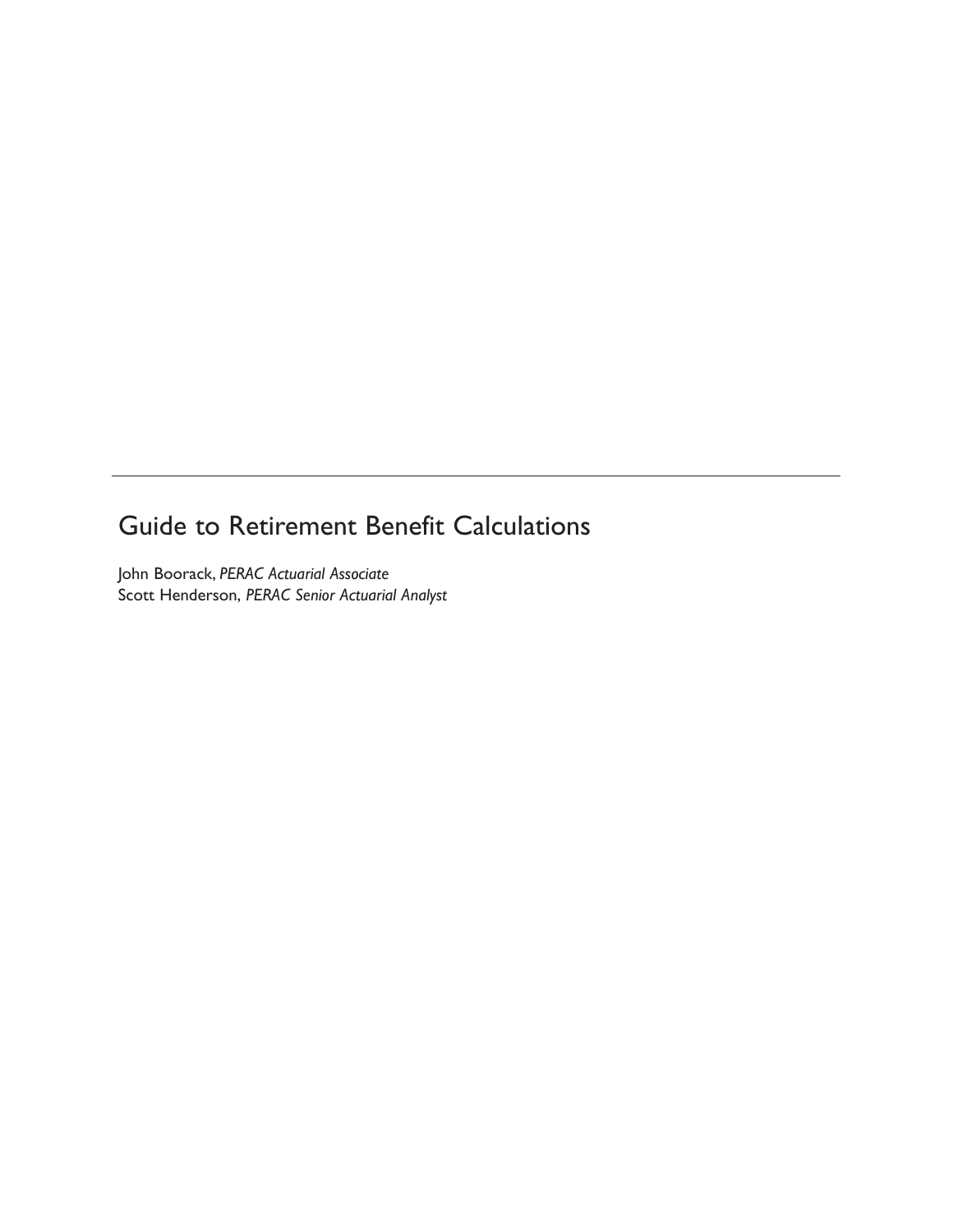### Introductory Letter

The purpose of this document is to present the basic retirement benefit calculations as provided for in Chapter 32 of the Massachusetts General Laws. In addition to the allowance calculations, this booklet demonstrates the relationship between the different Options.

 of the law. Options A, B, and C are shown for only the Superannuation calculations. Each benefit calculation is introduced by an assumed fact pattern that includes fundamental information about the retiree. Next, the allowance is calculated, based on the information provided in the fact pattern and the applicable section For every other benefit, only the Option A amount is calculated.This booklet is not all encompassing; only the most common calculations are shown.

Although many retirement boards use computer applications to calculate retirement allowances, it is most important that boards understand the fundamentals upon which these programs are based.This understanding will enable board administrators to validate their calculation software, properly apply the law to an individual's specific circumstances, and more fully explain the benefit structure to prospective retirees and their families.

While this booklet is designed to be a training tool, it does assume an initial understanding of the different retirement benefits.We have included a glossary of notes and definitions to assist in this understanding.

The PERAC Actuarial Unit welcomes any comments you may have on this booklet and encourages all retirement boards to contact us at any time with inquiries about calculations.

James R. Lamenzo John Boorack

Tal Band

*PERAC Actuary PERAC Actuarial Associate*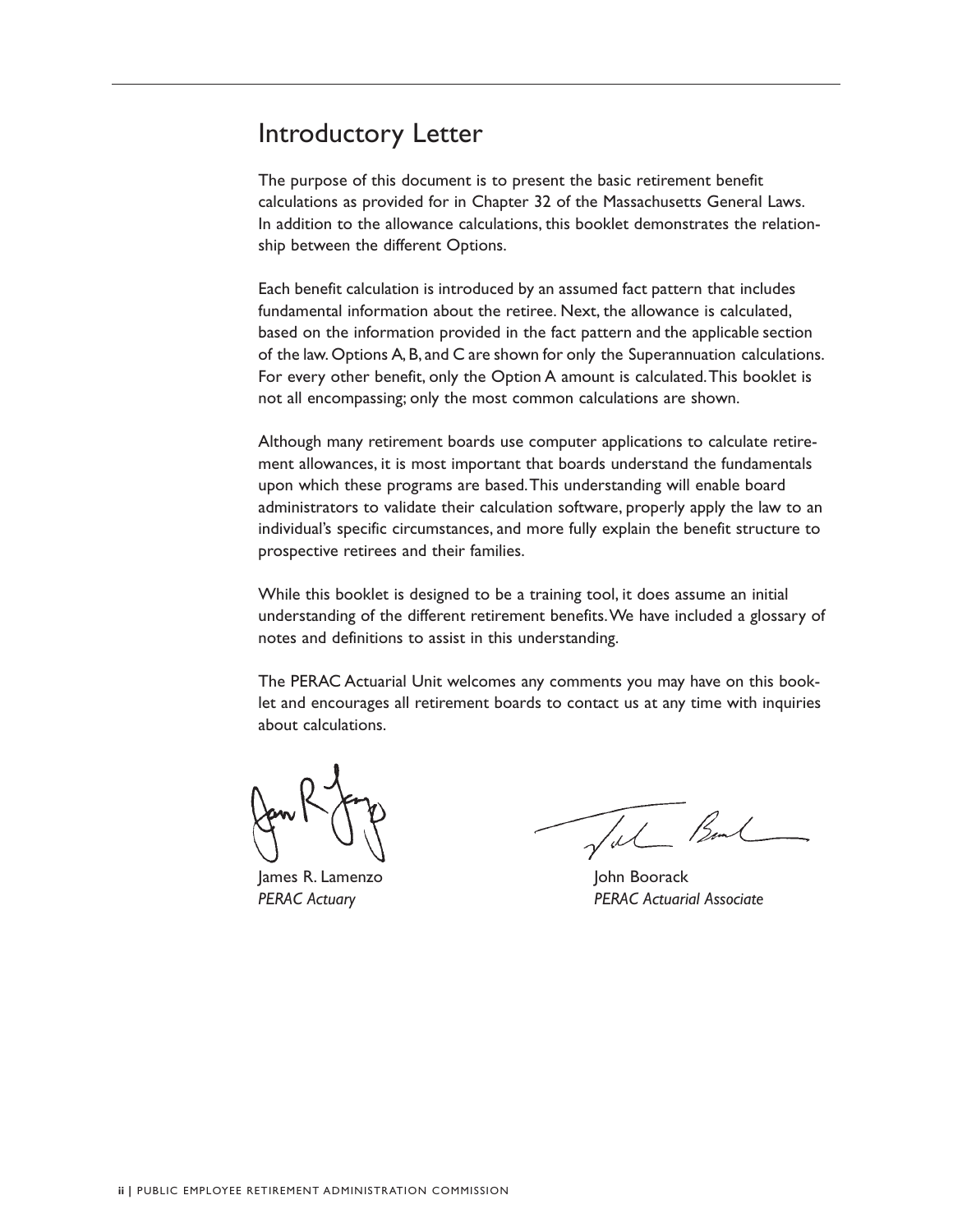# Table of Contents

| Fact Pattern & Calculation for Accidental Disability   Option A (75% Cap) 16  |  |
|-------------------------------------------------------------------------------|--|
|                                                                               |  |
| Fact Pattern & Calculation for Ordinary Disability Non-Veteran   Option A  18 |  |
|                                                                               |  |
|                                                                               |  |
|                                                                               |  |
|                                                                               |  |
|                                                                               |  |
|                                                                               |  |
|                                                                               |  |
|                                                                               |  |
|                                                                               |  |
|                                                                               |  |
|                                                                               |  |
|                                                                               |  |
|                                                                               |  |
|                                                                               |  |
|                                                                               |  |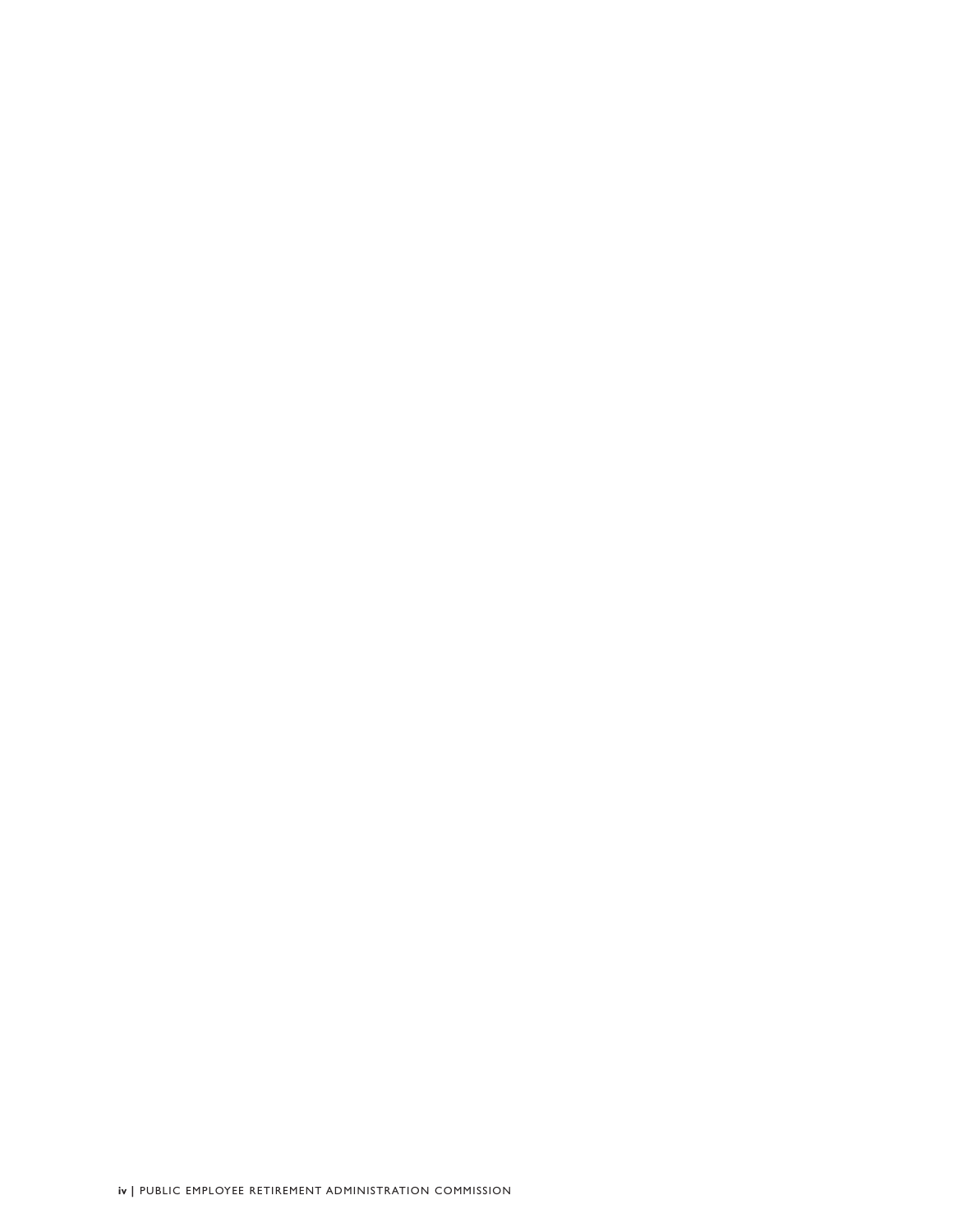1. Superannuation | Options A, B, & C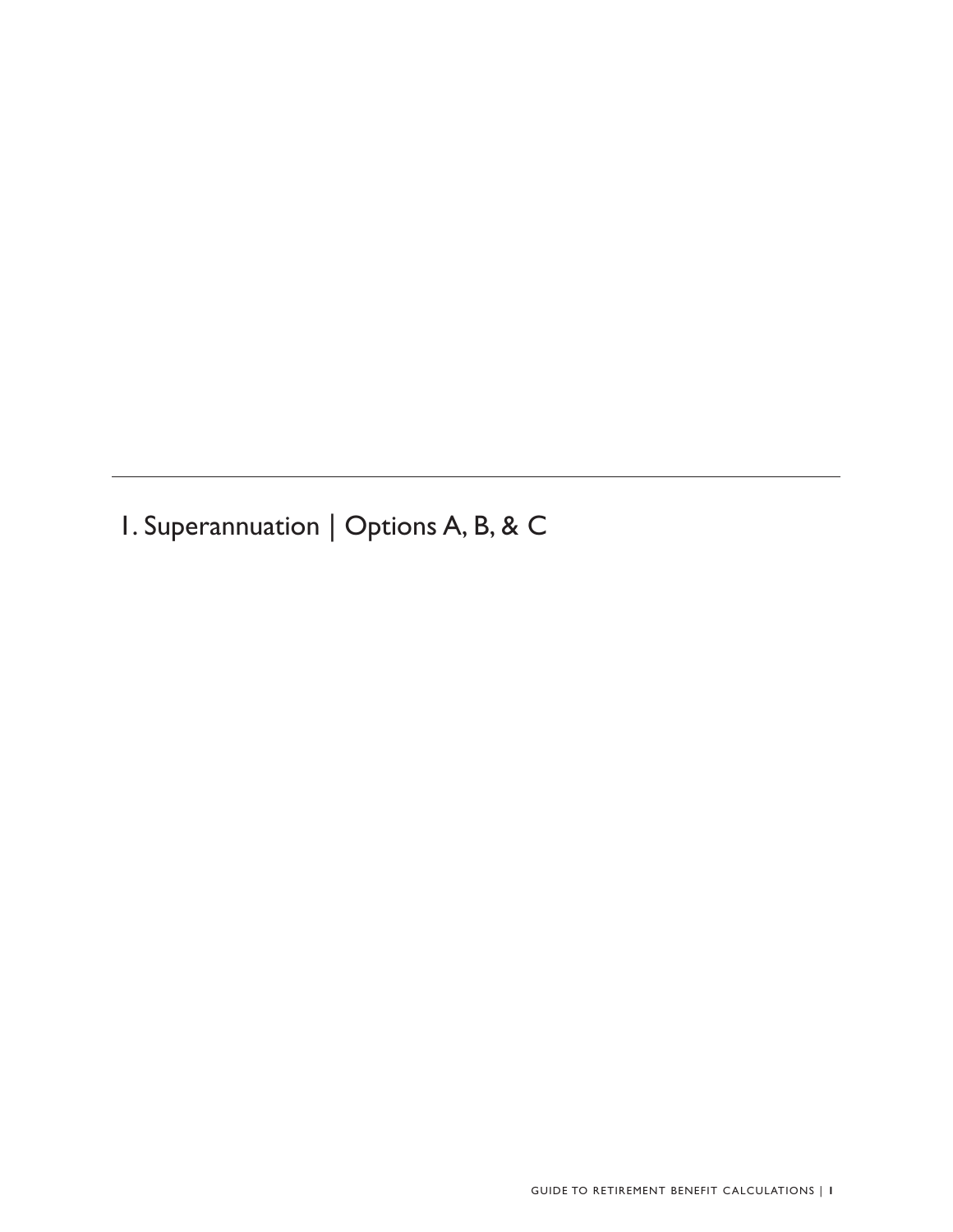# Superannuation | Options A, B, & C

### Fact Pattern

| Member's Date of Birth          | 12/07/1952              |
|---------------------------------|-------------------------|
| Member's Age                    | 55 Years, 5 Months      |
| Member's Sex                    | F                       |
| Job Group                       | ı                       |
| Membership Date                 | 07/01/1993              |
| Date of Retirement              | 06/01/2008              |
| Veteran                         | N                       |
| <b>Total Creditable Service</b> | 14 Years, II Months     |
| Salary                          |                         |
| Current Year                    | \$8,000.00 (5 months)   |
| Previous Year                   | \$18,900.00 (12 months) |
| Previous Year                   | \$18,200.00 (12 months) |
| Previous Year                   | \$10,500.00 (7 months)  |
| Total                           | \$55,600.00 (36 months) |
| 3 Year Average                  | \$18,533.33             |
| <b>ASF Balance</b>              | \$35,000.00             |
| Beneficiary's Date of Birth     | 12/07/1949              |
| Beneficiary's Age               | 58 years, 5 months      |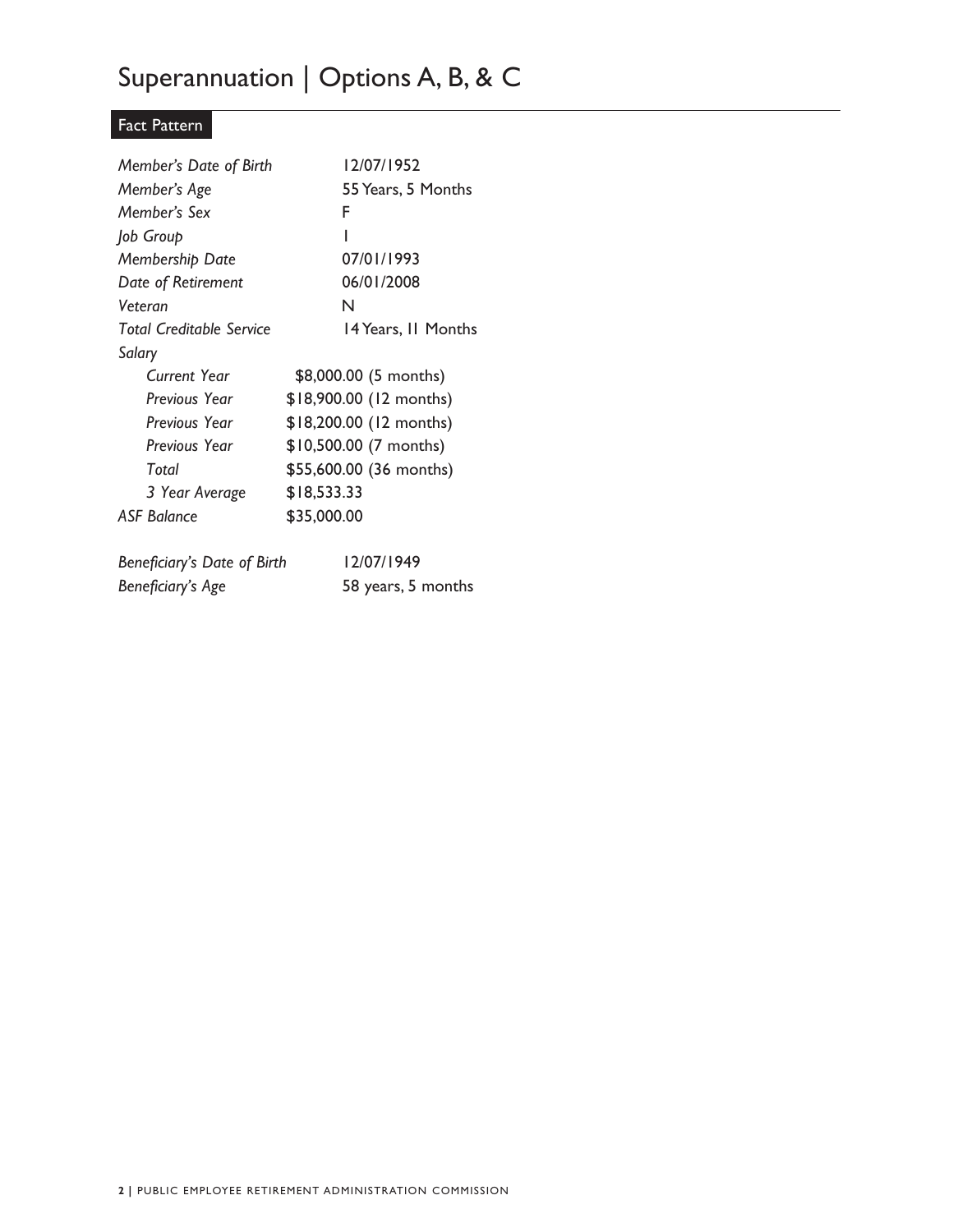# Superannuation | Option A

| Calculation                                  |              |                              |             |
|----------------------------------------------|--------------|------------------------------|-------------|
|                                              |              | 3 Year Average Salary        | \$18,533.33 |
|                                              | $\mathsf{x}$ | Age Factor (0.015)           |             |
|                                              | $=$          | <b>Base</b>                  | \$278.00    |
|                                              | $\mathsf{x}$ | Creditable Service (14.9167) |             |
|                                              | Ξ            | Total                        | \$4,146.84  |
|                                              | ÷            | 12                           | \$345.57    |
| Superannuation Formula Allowance (I)         | $\mathsf{x}$ | 12                           | \$4,146.84  |
|                                              |              | 80% of 3 Year Average Salary | \$14,826.66 |
|                                              | ÷            | 2                            | \$1,235.56  |
| 80% Allowance (II)                           | $\mathsf{x}$ | 12                           | \$14,826.72 |
| Opt. A Allowance (lesser of I or II)         |              | Opt. A Allowance             | \$4,146.84  |
|                                              | $+$          | Veteran's Benefit            | \$0.00      |
| Total Opt. A Allowance                       | $=$          | <b>Total Allowance</b>       | \$4,146.84  |
| Opt. A Allowance: Annuity/Pension Allocation |              |                              |             |
|                                              |              | <b>ASF Balance</b>           | \$35,000.00 |
|                                              | $\mathsf{x}$ | Annuity Factor (0.00701)     |             |
|                                              | Ξ            | <b>Monthly Annuity</b>       | \$245.35    |
|                                              | $\mathsf{x}$ | 12                           |             |
|                                              | $=$          | <b>Annual Annuity</b>        | \$2,944.20  |
| (Annual Allowance - Annual Annuity)          |              | <b>Annual Pension</b>        | \$1,202.64  |
|                                              |              | <b>Annual Allowance</b>      | \$4,146.84  |
|                                              |              | Monthly Allowance            | \$345.57    |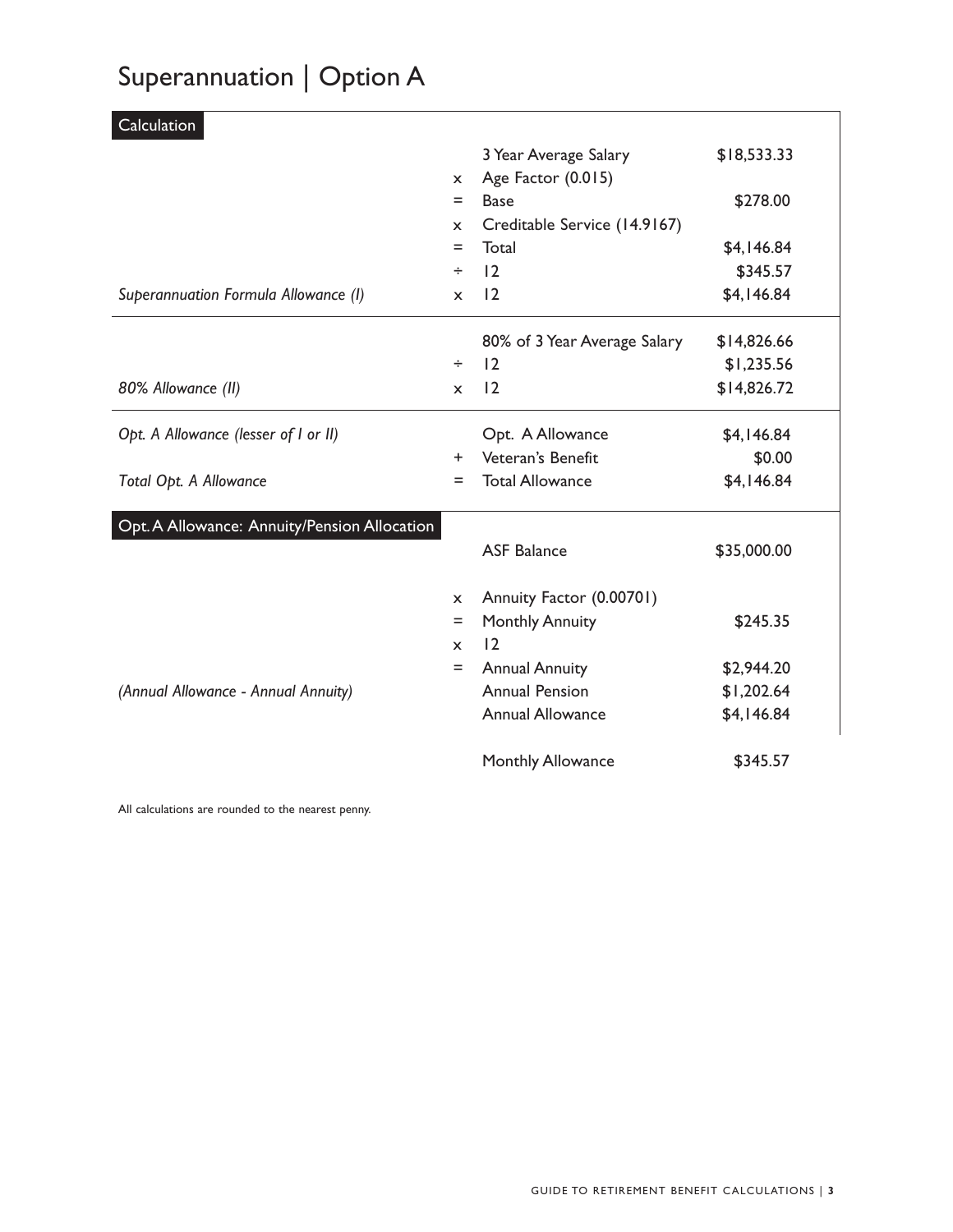# Superannuation | Option B

| Calculation                                  |              |                              |             |
|----------------------------------------------|--------------|------------------------------|-------------|
|                                              |              | 3 Year Average Salary        | \$18,533.33 |
|                                              | X.           | Age Factor (0.015)           |             |
|                                              | $=$          | <b>Base</b>                  | \$278.00    |
|                                              | $\mathsf{x}$ | Creditable Service (14.9167) |             |
|                                              | Ξ            | Total                        | \$4,146.84  |
|                                              | ÷            | 12                           | \$345.57    |
| Superannuation Formula Allowance (I)         | X            | 12                           | \$4,146.84  |
|                                              |              | 80% of 3 year Average Salary | \$14,826.66 |
|                                              | ÷            | 12                           | \$1,235.56  |
| 80% Allowance (II)                           | X.           | 12                           | \$14,826.72 |
| Opt. A Allowance (lesser of I or II)         |              | Opt. A Allowance             | \$4,146.84  |
|                                              | $+$          | Veteran's Benefit            | 0.00        |
| Total Opt. A Allowance                       | $=$          | <b>Total Allowance</b>       | \$4,146.84  |
| Opt. A Allowance: Annuity/Pension Allocation |              |                              |             |
|                                              |              | <b>ASF Balance</b>           | \$35,000.00 |
| Opt. A Annuity Factor                        | $\mathsf{x}$ | Annuity Factor (0.00701)     |             |
|                                              | $=$          | <b>Monthly Annuity</b>       | \$245.35    |
|                                              | $\mathsf{x}$ | 12                           |             |
|                                              | $=$          | <b>Annual Annuity</b>        | \$2,944.20  |
| (Annual Allowance - Annual Annuity)          |              | <b>Annual Pension</b>        | \$1,202.64  |
|                                              |              | <b>Annual Allowance</b>      | \$4,146.84  |
|                                              |              | Monthly Allowance            | \$345.57    |
| Opt. B Allowance: Annuity/Pension Allocation |              |                              |             |
|                                              |              | <b>ASF Balance:</b>          | \$35,000.00 |
| Opt. B Annuity Factor                        | x            | Annuity Factor (0.00686)     |             |
|                                              | Ξ            | <b>Monthly Annuity</b>       | \$240.10    |
|                                              | x            | 12                           |             |
|                                              | $=$          | <b>Annual Annuity</b>        | \$2,881.20  |
| (Same as the Opt. A Pension)                 |              | <b>Annual Pension</b>        | \$1,202.64  |
|                                              |              | <b>Annual Allowance</b>      | \$4,083.84  |
|                                              |              | Monthly Allowance            | \$340.32    |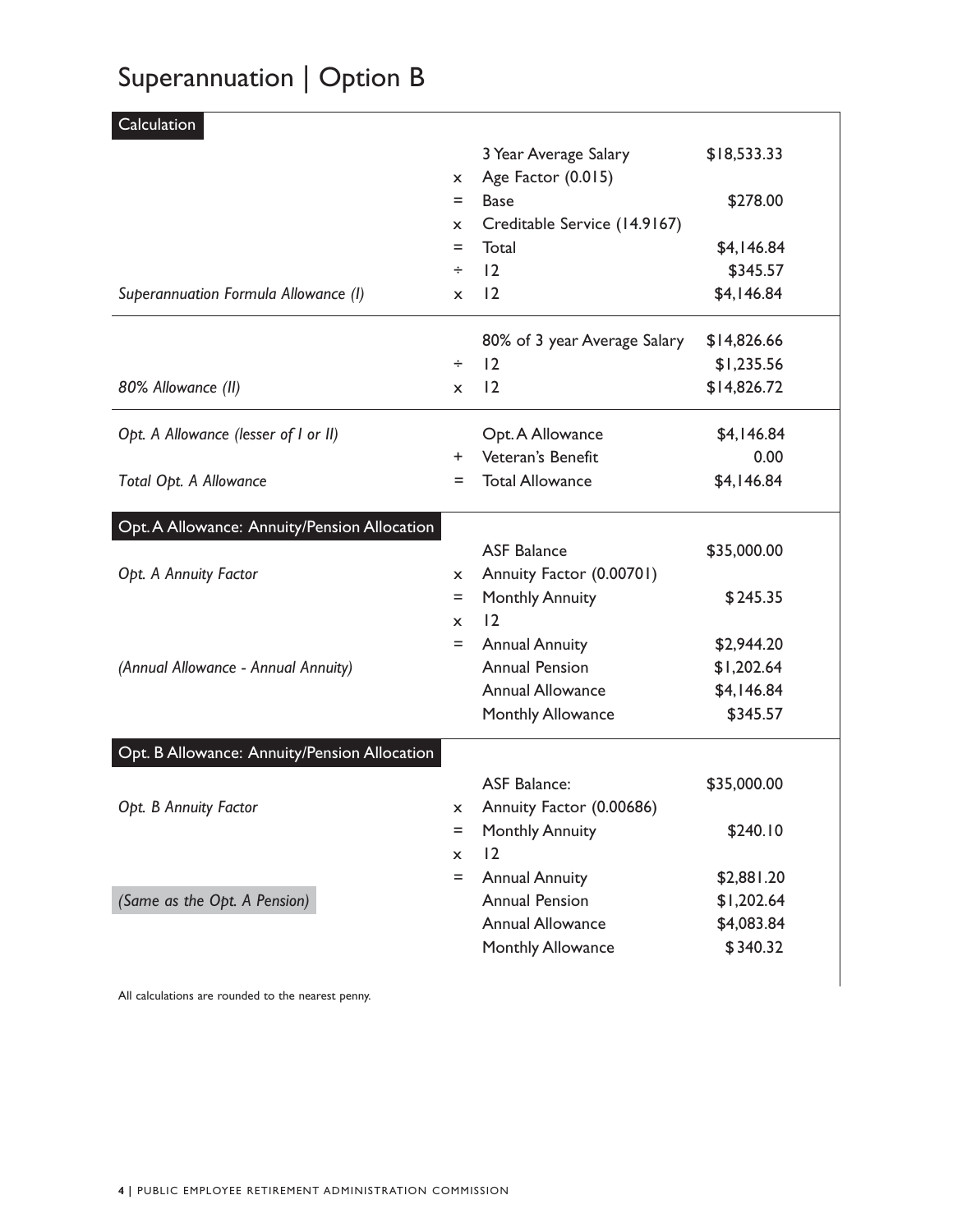# Superannuation | Option C

| Calculation                                                                                         |              |                              |             |                       |
|-----------------------------------------------------------------------------------------------------|--------------|------------------------------|-------------|-----------------------|
|                                                                                                     |              | 3 Year Average Salary        | \$18,533.33 |                       |
|                                                                                                     | $\mathsf{x}$ | Age Factor (0.015)           |             |                       |
|                                                                                                     | Ξ            | <b>Base</b>                  | \$278.00    |                       |
|                                                                                                     | $\mathsf{x}$ | Creditable Service (14.9167) |             |                       |
|                                                                                                     | Ξ            | Total                        | \$4,146.84  |                       |
|                                                                                                     | ÷            | 12                           | \$345.57    |                       |
| Superannuation Formula Allowance (I)                                                                | $\mathsf{x}$ | 12                           | \$4,146.84  |                       |
|                                                                                                     |              | 80% of 3 year Average Salary | \$14,826.66 |                       |
|                                                                                                     | ÷            | 12                           | \$1,235.56  |                       |
| 80% Allowance (II)                                                                                  | $\mathsf{x}$ | 12                           | \$14,826.72 |                       |
| Opt. A Allowance (lesser of I or II)                                                                |              | Opt. A Allowance             | \$4,146.84  |                       |
|                                                                                                     | $+$          | Veteran's Benefit            | 0.00        |                       |
| Total Opt. A Allowance                                                                              | $=$          | <b>Total Allowance</b>       | \$4,146.84  |                       |
| Opt. A Allowance: Annuity/Pension Allocation                                                        |              |                              |             |                       |
|                                                                                                     |              | <b>ASF Balance</b>           | \$35,000.00 |                       |
|                                                                                                     | $\mathsf{x}$ | Annuity Factor (0.00701)     |             |                       |
|                                                                                                     | $=$          | <b>Monthly Annuity</b>       | \$245.35    |                       |
|                                                                                                     | $\mathsf{x}$ | 12                           |             |                       |
|                                                                                                     | $=$          | <b>Annual Annuity</b>        | \$2,944.20  |                       |
| (Annual Allowance - Annual Annuity)                                                                 |              | <b>Annual Pension</b>        | \$1,202.64  |                       |
|                                                                                                     |              | <b>Annual Allowance</b>      | \$4,146.84  |                       |
|                                                                                                     |              | Monthly Allowance            | \$345.57    |                       |
| Opt. C Allowance: Annuity/Pension Allocation                                                        |              |                              |             |                       |
| (Opt. A Monthly Annuity) \$245.35 x (Opt. C Factor) .9421 = (Monthly Annuity) \$231.14              |              |                              |             |                       |
|                                                                                                     |              | <b>Monthly Annuity</b>       | \$231.15    | (Divisible<br>by $3)$ |
|                                                                                                     | $\mathsf{x}$ | 12                           |             |                       |
|                                                                                                     | Ξ            | <b>Annual Annuity</b>        | \$2,773.80  |                       |
| (Opt. A Monthly Allowance) \$345.57 x (Opt. C Factor) .9421 = (Monthly Allowance) \$325.56          |              |                              |             |                       |
|                                                                                                     |              | Monthly Allowance            | \$325.56    | (Divisible<br>by $3)$ |
|                                                                                                     | $\mathsf{x}$ | 12                           |             |                       |
|                                                                                                     | =            | <b>Annual Allowance</b>      | \$3,906.72  |                       |
| (Opt. C Monthly Allowance) \$325.56 - (Opt. C Monthly Annuity) \$231.15 = (Monthly Pension) \$94.41 |              |                              |             |                       |
|                                                                                                     |              | Monthly Pension              | \$94.41     |                       |
|                                                                                                     | $\mathsf{x}$ | 12                           |             |                       |
|                                                                                                     | Ξ            | <b>Annual Pension</b>        | \$1,132.92  |                       |
| All calculations are rounded to the nearest penny.                                                  |              |                              |             |                       |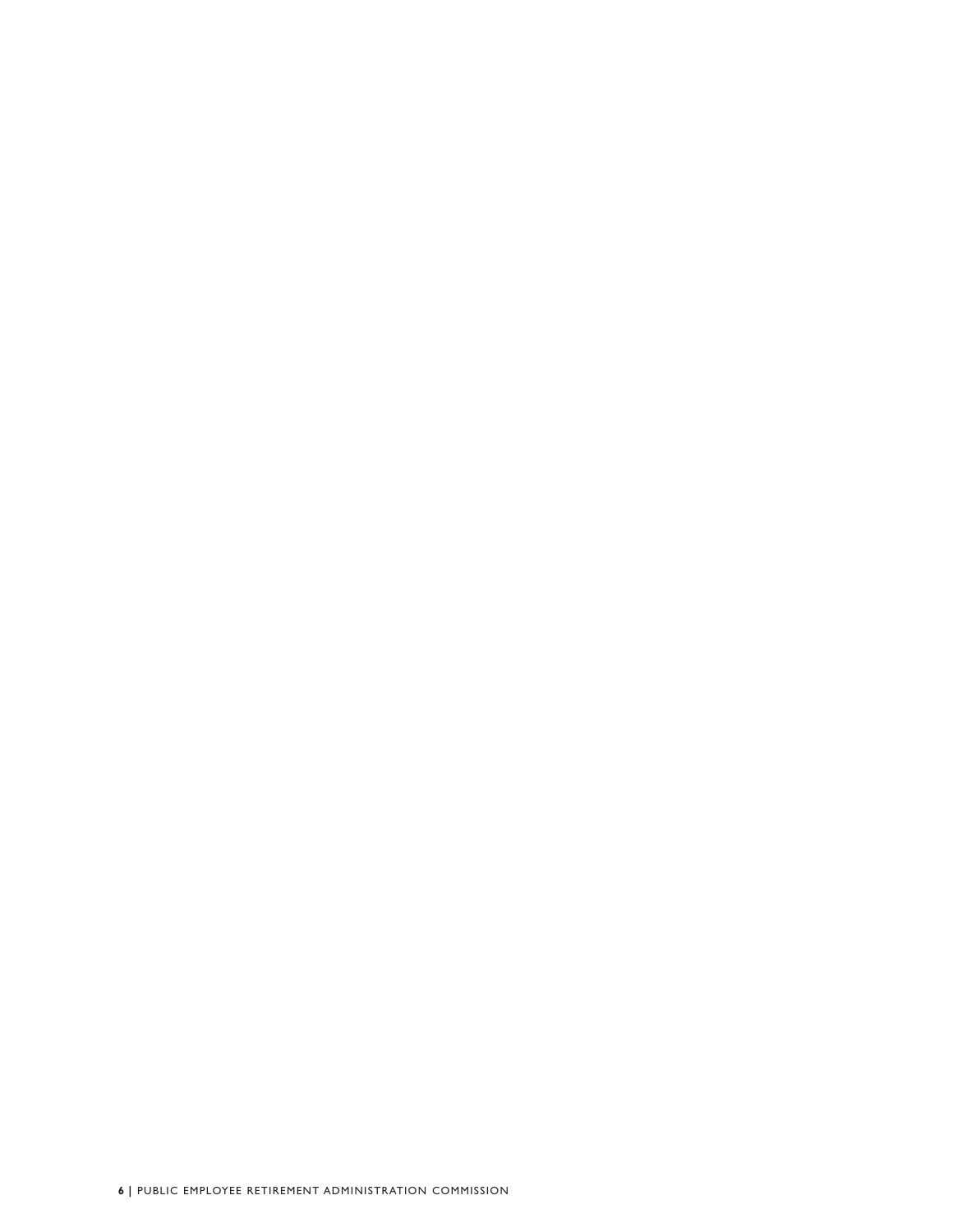2. Superannuation | Options A, B, & C (80% Limitation)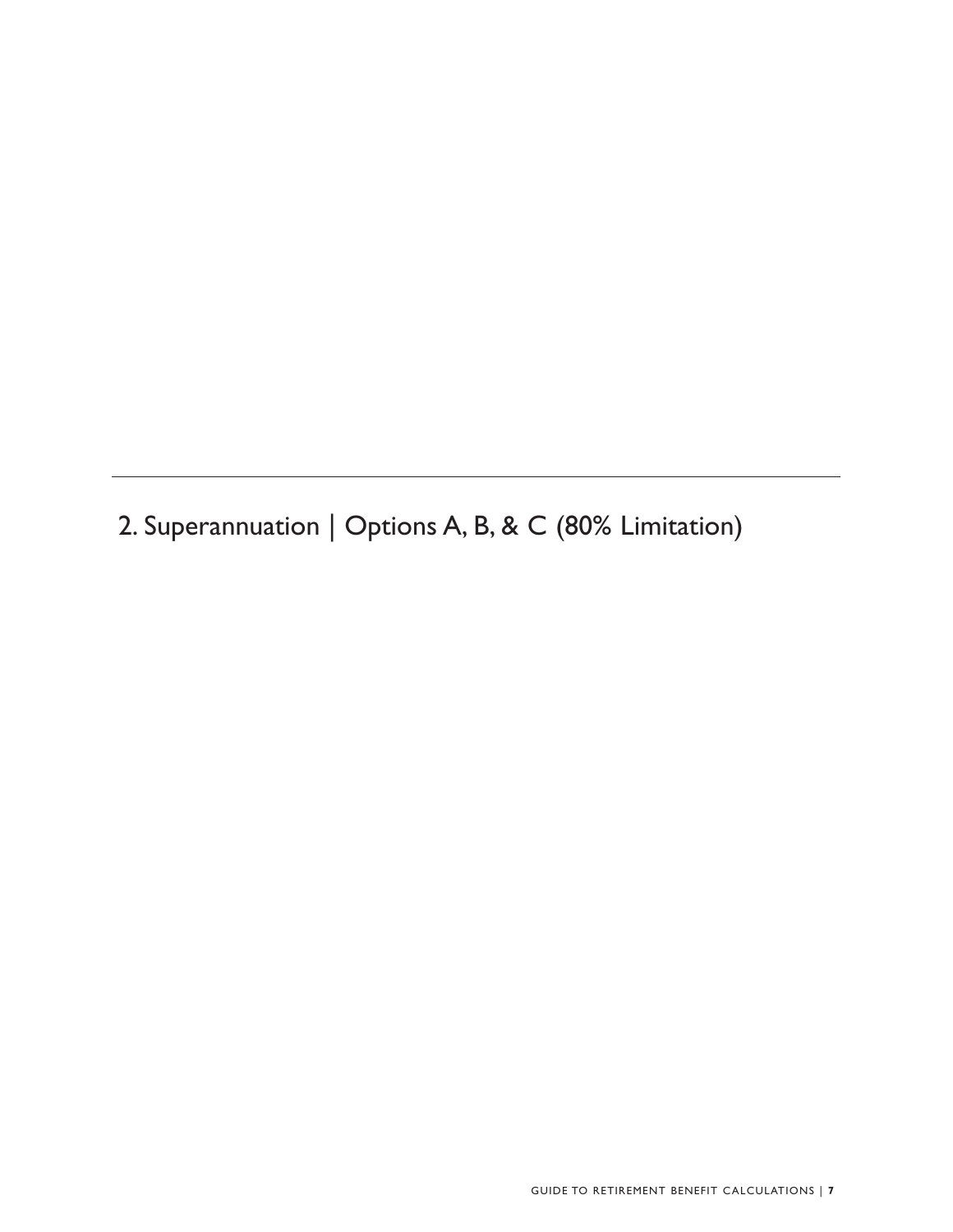# Superannuation | Options A, B, & C (80% Limitation)

#### Fact Pattern

| Member's Date of Birth          | 03/01/1950               |
|---------------------------------|--------------------------|
| Member's Age                    | 57 Years, 10 Months      |
| Member's Sex                    | M                        |
| Job Group                       | 4                        |
| Membership Date                 | 01/01/1973               |
| Date of Retirement              | 01/01/2008               |
| Veteran                         | Y                        |
| <b>Total Creditable Service</b> | 35 Years, 0 Months       |
| Salary                          |                          |
| Current Year                    | \$50,000.00 (12 months)  |
| Previous Year                   | \$49,000.00 (12 months)  |
| Previous Year                   | \$48,000.00 (12 months)  |
| Previous Year                   | \$0.00 (0 months)        |
| Total                           | \$147,000.00 (36 months) |
| 3 Year Average                  | \$49,000.00              |
| <b>ASF Balance</b>              | \$78,000.00              |
|                                 |                          |
| Beneficiary's Date of Birth     | 08/01/1949               |
| Beneficiary's Age               | 58 years, 5 months       |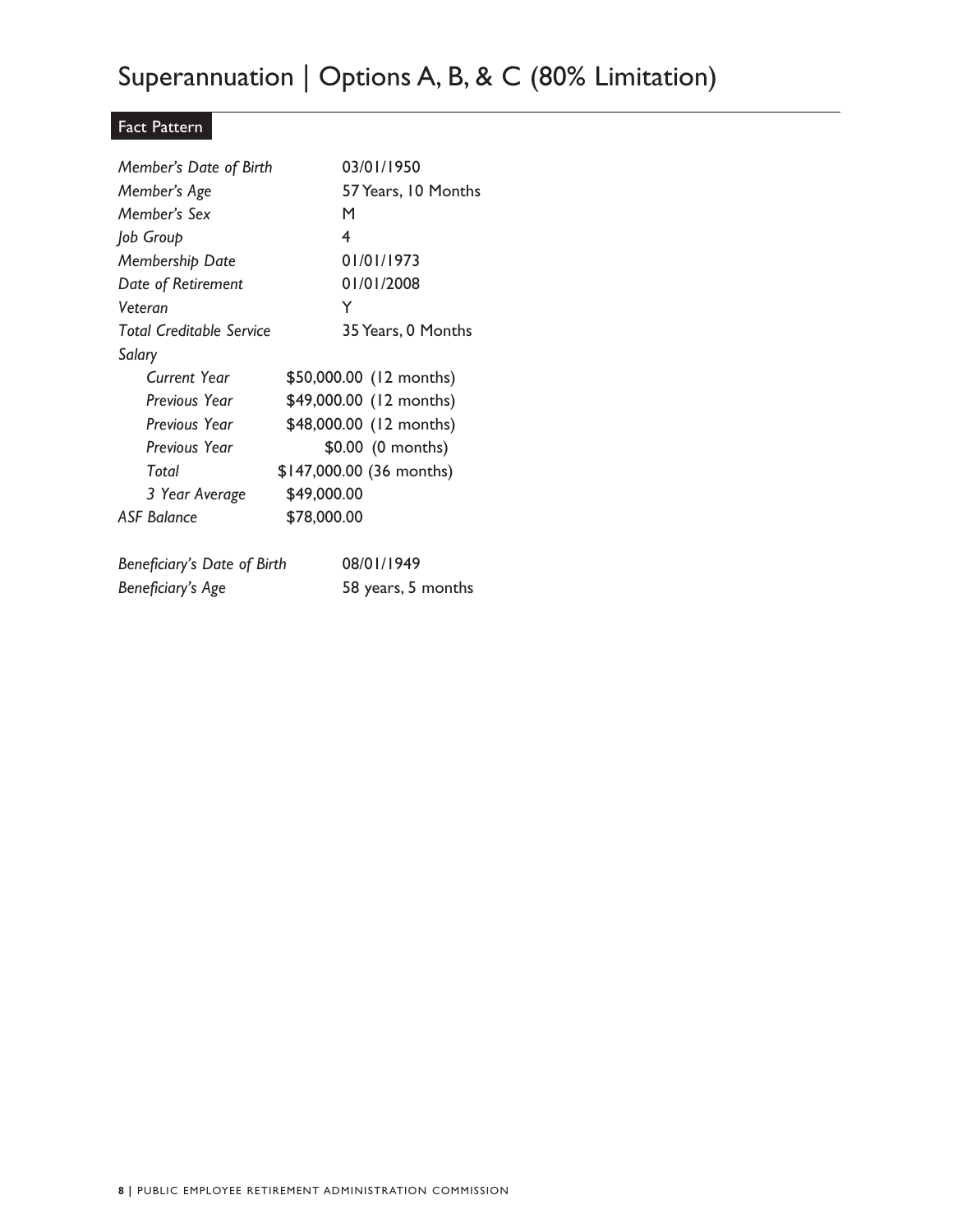# Superannuation | Option A (80% Limitation)

| Calculation                                        |              |                              |             |  |
|----------------------------------------------------|--------------|------------------------------|-------------|--|
|                                                    |              | 3 Year Average Salary        | \$49,000.00 |  |
|                                                    | $\mathsf{x}$ | Age Factor (0.025)           |             |  |
|                                                    | $=$          | <b>Base</b>                  | \$1,225.00  |  |
|                                                    | x            | Creditable Service (35.0000) |             |  |
|                                                    | $=$          | Total                        | \$42,875.00 |  |
|                                                    | ÷            | 12                           | \$3,572.92  |  |
| Superannuation Formula Allowance (I)               | $\mathsf{x}$ | 12                           | \$42,875.04 |  |
|                                                    |              | 80% of 3 Year Average Salary | \$39,200.00 |  |
|                                                    | ÷            | 12                           | \$3,266.67  |  |
| 80% Allowance (II)                                 | $\mathsf{x}$ | 12                           | \$39,200.04 |  |
| Opt. A Allowance (lesser of I or II)               |              | Opt. A Allowance             | \$39,200.04 |  |
|                                                    | $\pm$        | Veteran's Benefit            | \$300.00    |  |
| Total Opt. A Allowance                             | =            | <b>Total Allowance</b>       | \$39,500.04 |  |
| Opt. A Allowance: Annuity/Pension Allocation       |              |                              |             |  |
|                                                    |              | <b>ASF Balance</b>           | \$78,000.00 |  |
|                                                    | x            | Annuity Factor (0.00733)     |             |  |
|                                                    | $=$          | <b>Monthly Annuity</b>       | \$571.74    |  |
|                                                    | X            | 12                           |             |  |
|                                                    | $=$          | <b>Annual Annuity</b>        | \$6,860.88  |  |
| (Annual Allowance - Annual Annuity)                |              | <b>Annual Pension</b>        | \$32,639.16 |  |
|                                                    |              | <b>Annual Allowance</b>      | \$39,500.04 |  |
|                                                    |              | Monthly Allowance            | \$3,291.67  |  |
| All calculations are rounded to the nearest penny. |              |                              |             |  |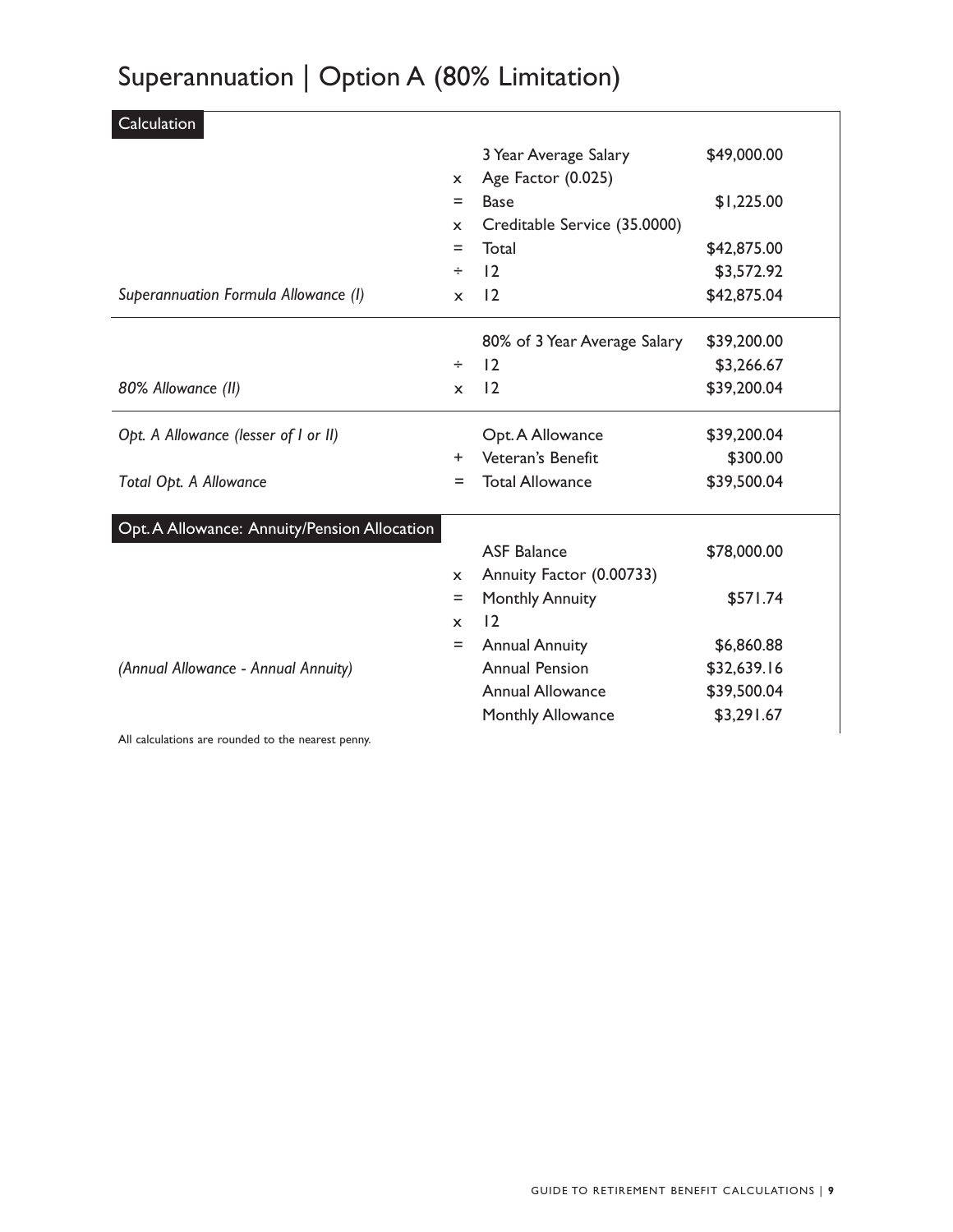# Superannuation | Option B (80% Limitation)

| Calculation                                        |              |                              |             |
|----------------------------------------------------|--------------|------------------------------|-------------|
|                                                    |              | 3 Year Average Salary        | \$49,000.00 |
|                                                    | X.           | Age Factor (0.025)           |             |
|                                                    | $=$          | <b>Base</b>                  | \$1,225.00  |
|                                                    | x            | Creditable Service (35.0000) |             |
|                                                    | Ξ            | Total                        | \$42,875.00 |
|                                                    | ÷            | 12                           | \$3,572.92  |
| Superannuation Formula Allowance (I)               | $\mathsf{x}$ | 12                           | \$42,875.04 |
|                                                    |              | 80% of 3 Year Average Salary | \$39,200.00 |
|                                                    | ÷            | 12                           | \$3,266.67  |
| 80% Allowance (II)                                 | $\mathsf{x}$ | 12                           | \$39,200.04 |
| Opt. A Allowance (lesser of I or II)               |              | Opt. A Allowance             | \$39,200.04 |
|                                                    | $\pm$        | Veteran's Benefit            | \$300.00    |
| Total Opt. A Allowance                             | Ξ            | <b>Total Allowance</b>       | \$39,500.04 |
| Opt. A Allowance: Annuity/Pension Allocation       |              |                              |             |
|                                                    |              | <b>ASF Balance</b>           | \$78,000.00 |
|                                                    | x.           | Annuity Factor (0.00733)     |             |
|                                                    | $=$          | <b>Monthly Annuity</b>       | \$571.74    |
|                                                    | x            | 12                           |             |
|                                                    | $=$          | <b>Annual Annuity</b>        | \$6,860.88  |
| (Annual Allowance - Annual Annuity)                |              | <b>Annual Pension</b>        | \$32,639.16 |
|                                                    |              | <b>Annual Allowance</b>      | \$39,500.04 |
|                                                    |              | Monthly Allowance            | \$3,291.67  |
| Opt. B Allowance: Annuity/Pension Allocation       |              |                              |             |
|                                                    |              | <b>ASF Balance</b>           | \$78,000.00 |
| Opt. B Annuity Factor                              | x            | Annuity Factor (0.00712)     |             |
|                                                    | Ξ            | <b>Monthly Annuity</b>       | \$555.36    |
|                                                    | $\mathsf{x}$ | 12                           |             |
|                                                    | $=$          | <b>Annual Annuity</b>        | \$6,664.32  |
| (Same as the Opt. A Pension)                       |              | <b>Annual Pension</b>        | \$32,639.16 |
|                                                    |              | <b>Annual Allowance</b>      | \$39,303.48 |
|                                                    |              | Monthly Allowance            | \$3,275.29  |
| All calculations are rounded to the nearest penny. |              |                              |             |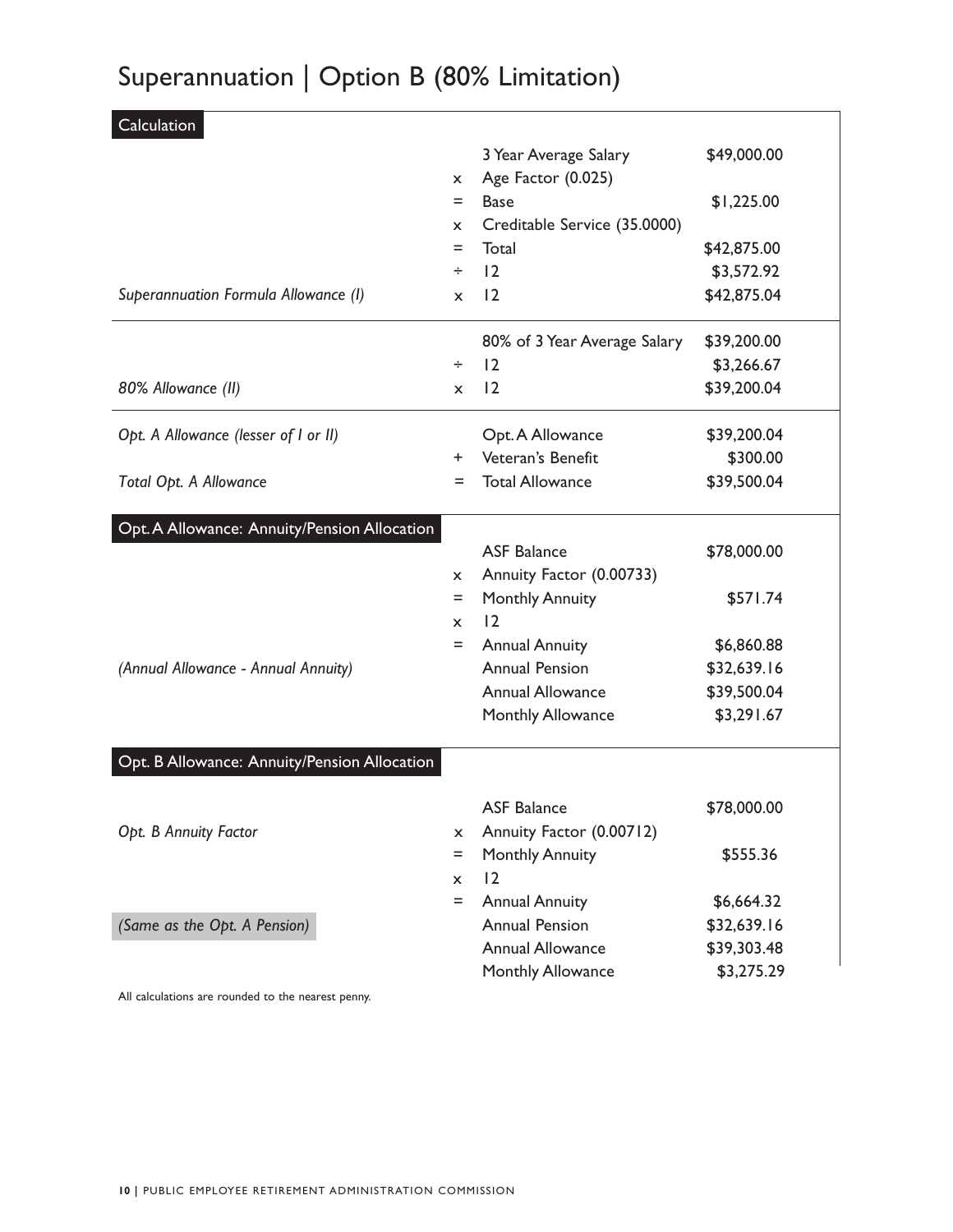# Superannuation | Option C (80% Limitation)

| Calculation                                                                                                                     |              |                              |             |                       |
|---------------------------------------------------------------------------------------------------------------------------------|--------------|------------------------------|-------------|-----------------------|
|                                                                                                                                 |              | 3 Year Average Salary        | \$49,000.00 |                       |
|                                                                                                                                 | X.           | Age Factor (0.025)           |             |                       |
|                                                                                                                                 | $=$          | <b>Base</b>                  | \$1,225.00  |                       |
|                                                                                                                                 | $\mathsf{x}$ | Creditable Service (35.0000) |             |                       |
|                                                                                                                                 | Ξ            | Total                        | \$42,875.00 |                       |
|                                                                                                                                 | ÷            | 12                           | \$3,572.92  |                       |
| Superannuation Formula Allowance (I)                                                                                            | X            | 12                           | \$42,875.04 |                       |
|                                                                                                                                 |              | 80% 3 Year Average Salary    | \$39,200.00 |                       |
|                                                                                                                                 | ÷            | 12                           | \$3,266.67  |                       |
| 80% Allowance (II)                                                                                                              | x            | 12                           | \$39,200.04 |                       |
| Opt. A Allowance (lesser of I or II)                                                                                            |              | Opt. A Allowance             | \$39,200.04 |                       |
|                                                                                                                                 | $+$          | Veteran's Benefit            | \$300.00    |                       |
| Total Opt. A Allowance                                                                                                          | $=$          | <b>Total Allowance</b>       | \$39,500.04 |                       |
| Opt. A Allowance: Annuity/Pension Allocation                                                                                    |              |                              |             |                       |
|                                                                                                                                 |              | <b>ASF Balance</b>           | \$78,000.00 |                       |
|                                                                                                                                 | $\mathsf{x}$ | Annuity Factor (0.00733)     |             |                       |
|                                                                                                                                 | Ξ            | <b>Monthly Annuity</b>       | \$571.74    |                       |
|                                                                                                                                 | $\mathsf{x}$ | 12                           |             |                       |
|                                                                                                                                 | $=$          | <b>Annual Annuity</b>        | \$6,860.88  |                       |
| (Annual Allowance - Annual Annuity)                                                                                             |              | <b>Annual Pension</b>        | \$32,639.16 |                       |
|                                                                                                                                 |              | <b>Annual Allowance</b>      | \$39,500.04 |                       |
|                                                                                                                                 |              | Monthly Allowance            | \$3,291.67  |                       |
| Opt. C Allowance: Annuity/Pension Allocation                                                                                    |              |                              |             |                       |
| (Opt. A Monthly Annuity) \$571.74 x (Opt. C Factor) .9224 = (Monthly Annuity) \$527.37                                          |              |                              |             |                       |
|                                                                                                                                 |              | <b>Monthly Annuity</b>       | \$527.37    | (Divisible<br>by $3)$ |
|                                                                                                                                 | x            | 2                            |             |                       |
|                                                                                                                                 | Ξ            | <b>Annual Annuity</b>        | \$6,328.44  |                       |
| (Opt. A Mon. All. (Less Vet.'s Ben.)) \$3,266.67 x (Opt. C Fact.) .9224 + (Mon. Vet's Ben.) 25 = (Monthly Allowance) \$3,038.18 |              |                              |             |                       |
|                                                                                                                                 |              | Monthly Allowance            | \$3,038.19  | (Divisible<br>by $3)$ |
|                                                                                                                                 | x            | 12                           |             |                       |
|                                                                                                                                 | Ξ            | <b>Annual Allowance</b>      | \$36,458.28 |                       |
| (Opt. C Monthly Allowance) \$3,038.19 - (Opt. C Monthly Annuity) \$527.37 = (Monthly Pension) \$2,510.82                        |              |                              |             |                       |
|                                                                                                                                 |              | Monthly Pension              | \$2,510.82  |                       |
|                                                                                                                                 | x            | 2                            |             |                       |
|                                                                                                                                 | Ξ            | <b>Annual Pension</b>        | \$30,129.84 |                       |
| All calculations are rounded to the nearest penny.                                                                              |              |                              |             |                       |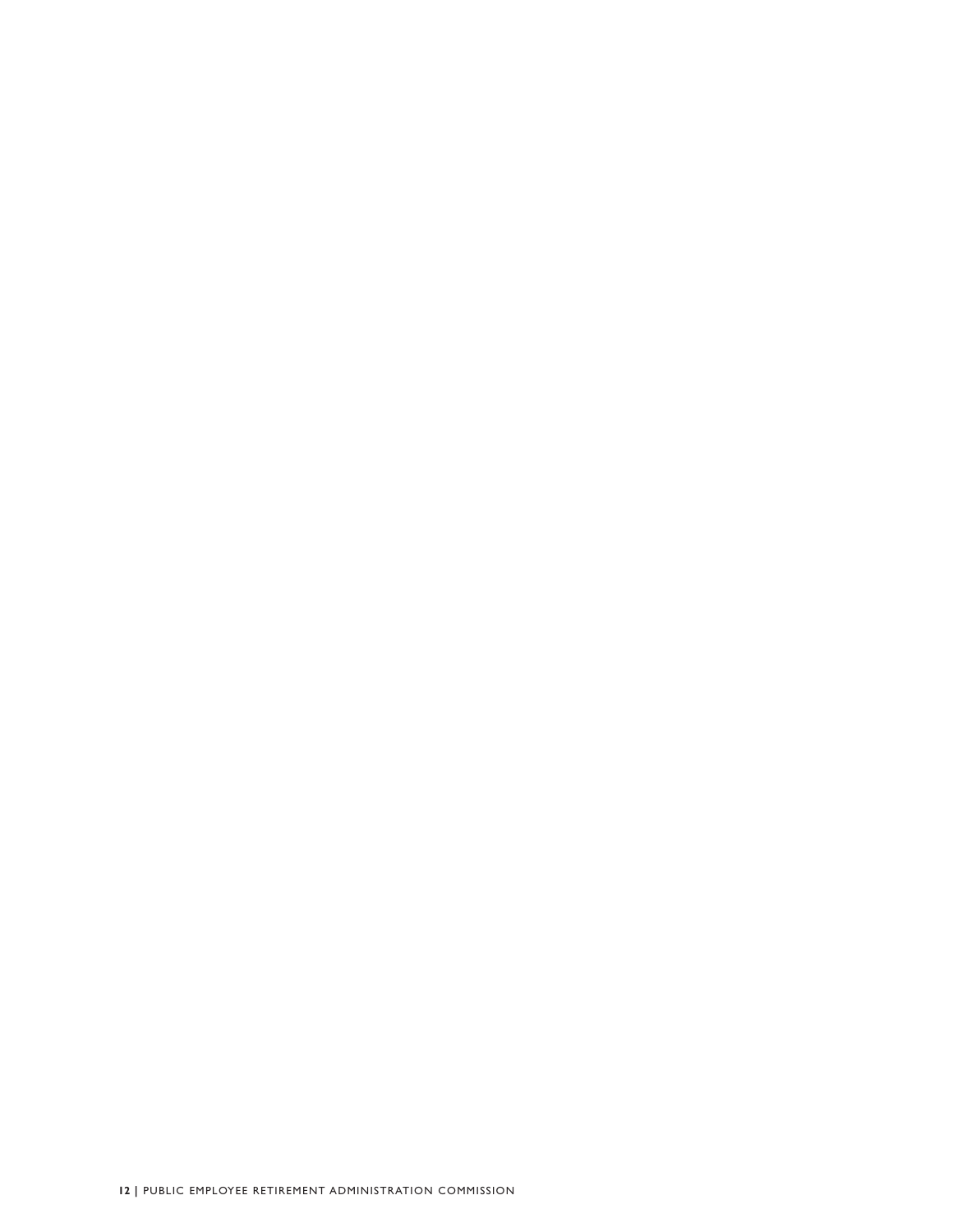3.Accidental Disability | Option A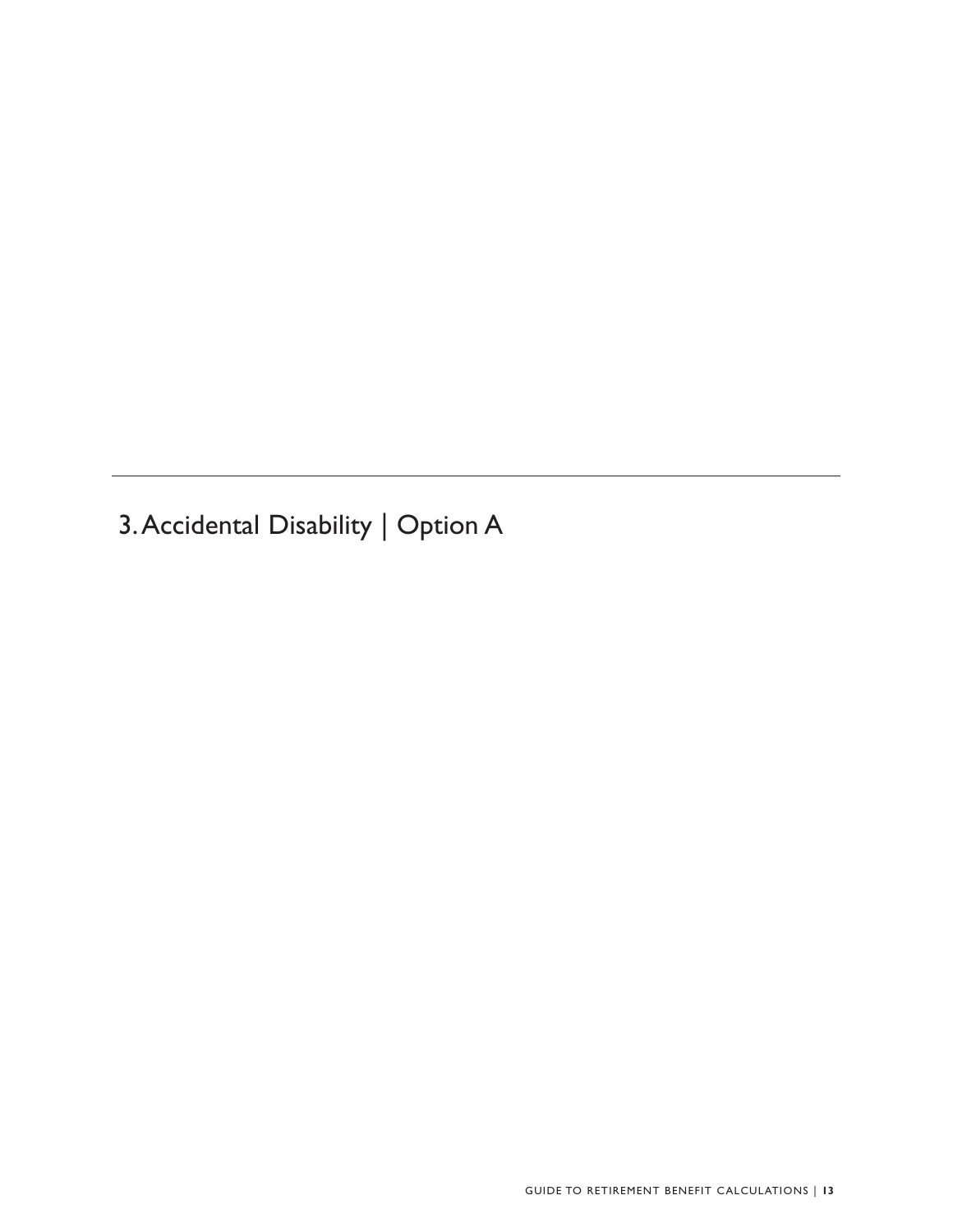# Accidental Disability | Option A

#### Fact Pattern

| Member's Date of Birth          | 03/01/1950              |
|---------------------------------|-------------------------|
| Member's Age                    | 57 Years, 10 Months     |
| Member's Sex                    | м                       |
| Job Group                       | 4                       |
| Membership Date                 | 01/01/1987              |
| Date of Retirement              | 01/01/2008              |
| Veteran                         | N                       |
| <b>Total Creditable Service</b> | 21 Years, 0 Months      |
| Salary                          |                         |
| Current Year                    | \$50,000.00 (12 months) |
| ASF Balance                     | \$30,000.00             |

| Calculation                                  |                           |                          |             |  |
|----------------------------------------------|---------------------------|--------------------------|-------------|--|
|                                              |                           | <b>Annual Salary</b>     | \$50,000.00 |  |
|                                              | $\mathsf{x}$              | 72%                      |             |  |
|                                              | $=$                       | Pension                  | \$36,000.00 |  |
|                                              | ÷                         | 12                       | \$3,000.00  |  |
|                                              | $\boldsymbol{\mathsf{x}}$ | 12                       | \$36,000.00 |  |
|                                              |                           | <b>Annual Pension</b>    | \$36,000.00 |  |
| Opt. A Allowance: Annuity/Pension Allocation |                           |                          |             |  |
|                                              |                           | <b>ASF Balance</b>       | \$30,000.00 |  |
|                                              | $\boldsymbol{\mathsf{x}}$ | Annuity Factor (0.00733) |             |  |
|                                              | $=$                       | <b>Monthly Annuity</b>   | \$219.90    |  |
|                                              | $\mathsf{x}$              | 12                       |             |  |
|                                              | $=$                       | <b>Annual Annuity</b>    | \$2,638.80  |  |
|                                              |                           | <b>Annual Pension</b>    | \$36,000.00 |  |
| (Annuity + Pension)                          |                           | <b>Annual Allowance</b>  | \$38,638.80 |  |
|                                              |                           | <b>Monthly Allowance</b> | \$3,219.90  |  |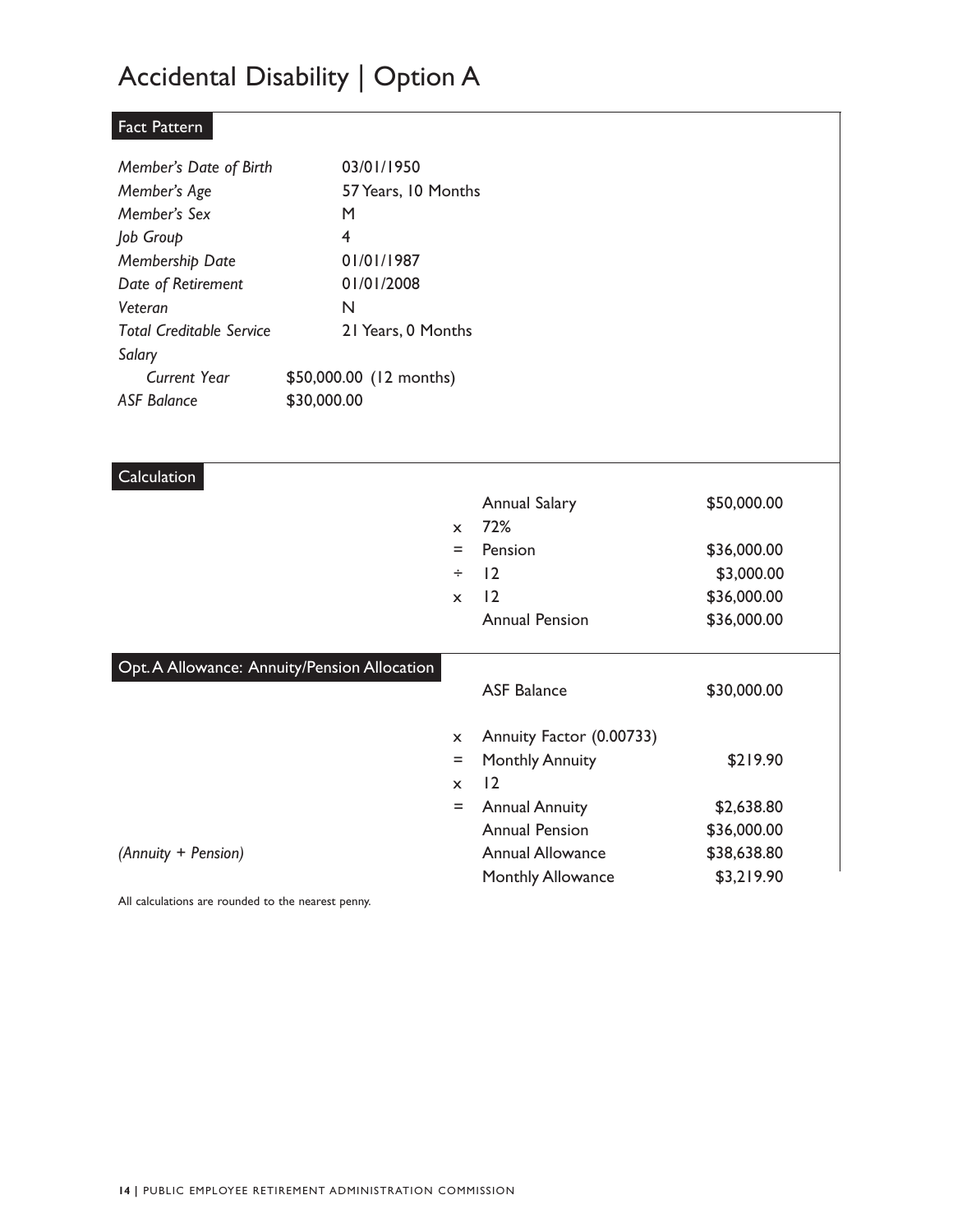4.Accidental Disability | Option A (75% Cap)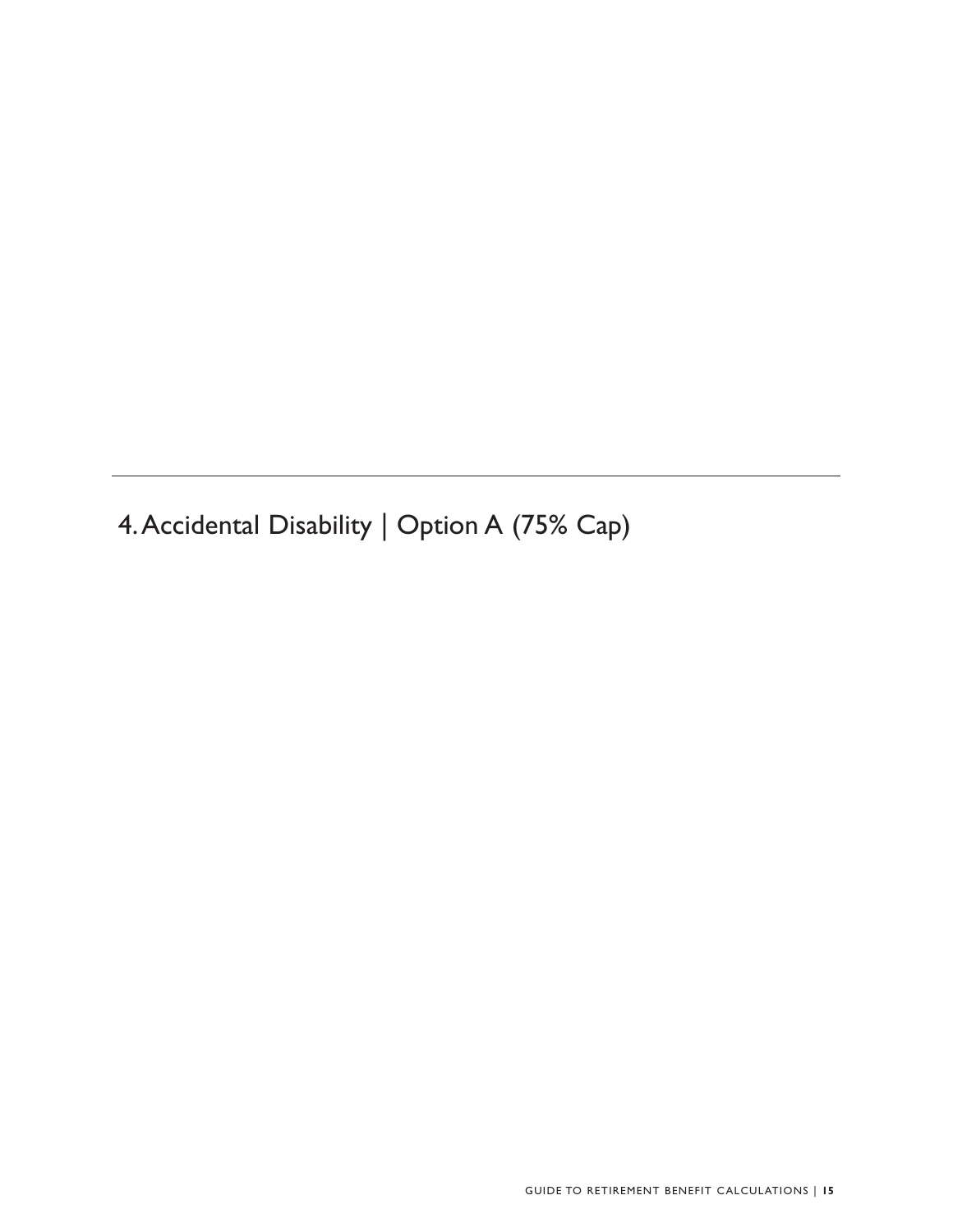### Accidental Disability | Option A (75% Cap)

#### Fact Pattern

| Member's Date of Birth          | 01/01/1959              |
|---------------------------------|-------------------------|
| Member's Age                    | 49 Years, 0 Months      |
| Member's Sex                    | М                       |
| Job Group                       | 4                       |
| Membership Date                 | 01/01/1999              |
| Date of Retirement              | 01/01/2008              |
| Veteran                         | N                       |
| <b>Total Creditable Service</b> | 9 Years, 0 Months       |
| Salary                          |                         |
| Current Year                    | \$35,000.00 (12 months) |
| ASF Balance                     | \$25,000.00             |

| Calculation                                  |              |                                |             |
|----------------------------------------------|--------------|--------------------------------|-------------|
|                                              |              | Annual Salary                  | \$35,000.00 |
| <b>Annuity Calculation:</b>                  | $\mathsf{x}$ | 72%                            |             |
| <b>ASF Balance</b><br>\$25,000.00            | Ξ            | Pension                        | \$25,200.00 |
| Annuity Factor (0.00654)<br>X.               | ÷            | 12                             | \$2,100.00  |
| \$163.50<br><b>Monthly Annuity</b><br>$=$    | $\mathsf{x}$ | 12                             | \$25,200.00 |
| 12<br>$\mathsf{x}$                           |              | <b>Annual Pension</b>          | \$25,200.00 |
| <b>Annual Annuity</b><br>\$1,962.00<br>$=$   |              | Annual Annuity (from the left) | \$1,962.00  |
|                                              |              | AD Allowance (I)               | \$27,162.00 |
|                                              |              | 75% Limit (75% of Salary)      | \$26,250.00 |
|                                              | ÷            | 12                             | \$2,187.50  |
|                                              | $\mathsf{x}$ | 12                             | \$26,250.00 |
|                                              |              | AD Allowance (II)              | \$26,250.00 |
| Opt. A Allowance: Annuity/Pension Allocation |              |                                |             |
|                                              |              | <b>ASF Balance</b>             | \$25,000.00 |
|                                              | $\mathsf{x}$ | Annuity Factor (0.00654)       |             |
|                                              | $\equiv$     | <b>Monthly Annuity</b>         | \$163.50    |
|                                              | $\mathsf{x}$ | 12                             |             |
|                                              | $\equiv$     | <b>Annual Annuity</b>          | \$1,962.00  |
| Minimum of (I) or (II) from above            |              | <b>Annual Allowance</b>        | \$26,250.00 |
| (Annual Allowance - Annual Annuity)          |              | <b>Annual Pension</b>          | \$24,288.00 |
|                                              |              | Monthly Allowance:             | \$2,187.50  |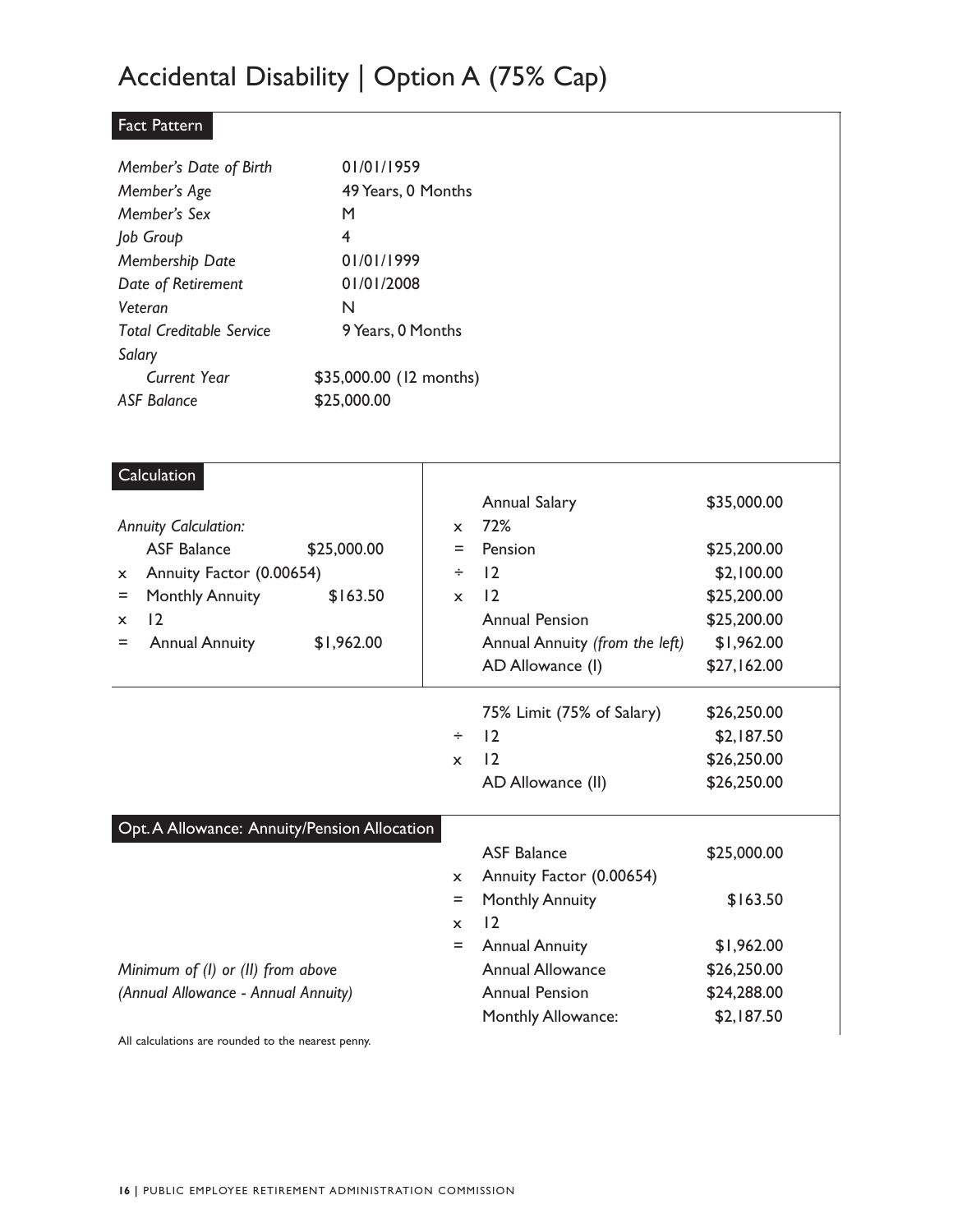5. Ordinary Disability Non-Veteran | Option A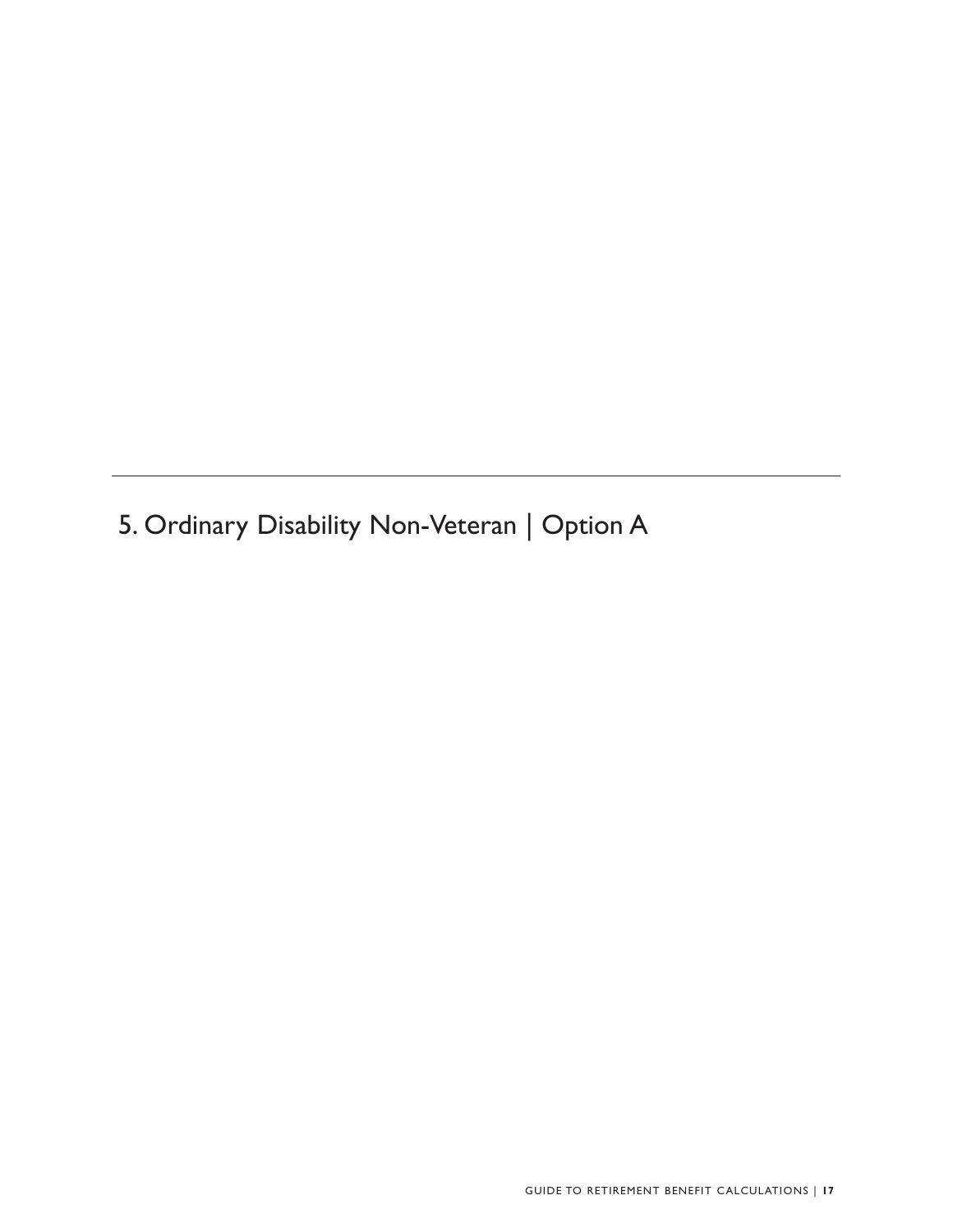# Ordinary Disability Non-Veteran | Option A

### Fact Pattern

| Member's Date of Birth                             | 01/01/1959                                   |              |                              |             |  |
|----------------------------------------------------|----------------------------------------------|--------------|------------------------------|-------------|--|
| Member's Age                                       | 49 Years, 0 Months                           |              |                              |             |  |
| Member's Sex                                       | M                                            |              |                              |             |  |
| Job Group                                          | 4                                            |              |                              |             |  |
| Membership Date                                    | 02/01/1991                                   |              |                              |             |  |
| Date of Retirement                                 | 01/01/2008                                   |              |                              |             |  |
| Veteran                                            | N                                            |              |                              |             |  |
| <b>Total Creditable Service</b><br>Salary          | 16 Years, 11 Months                          |              |                              |             |  |
| <b>Current Year</b>                                | \$37,200.00 (12 months)                      |              |                              |             |  |
| Previous Year                                      | \$36,800.00 (12 months)                      |              |                              |             |  |
| Previous Year                                      | \$36,000.00 (12 months)                      |              |                              |             |  |
| Previous Year                                      | \$0.00 (0 months)                            |              |                              |             |  |
| Total                                              | \$110,000.00 (36 months)                     |              |                              |             |  |
| 3 Year Average                                     | \$36,666.67                                  |              |                              |             |  |
| <b>ASF Balance</b>                                 | \$44,000.00                                  |              |                              |             |  |
| Calculation                                        |                                              |              |                              |             |  |
|                                                    |                                              |              | 3 Year Average Salary        | \$36,666.67 |  |
| (As though the member were age 55)                 |                                              | X.           | Age Factor (0.025)           |             |  |
|                                                    |                                              | $=$          | <b>Base</b>                  | \$916.67    |  |
|                                                    |                                              | $\mathsf{x}$ | Creditable Service (16.9167) |             |  |
|                                                    |                                              | $=$          | Total                        | \$15,507.03 |  |
|                                                    |                                              | ÷            | 2                            | \$1,292.25  |  |
| <b>Ordinary Disability Formula Allowance</b>       |                                              | $\mathsf{x}$ | 2                            | \$15,507.00 |  |
|                                                    | Opt. A Allowance: Annuity/Pension Allocation |              |                              |             |  |
|                                                    |                                              |              | <b>ASF Balance</b>           | \$44,000.00 |  |
| (Based on member's actual age)                     |                                              | x            | Annuity Factor (0.00654)     |             |  |
|                                                    |                                              | $=$          | <b>Monthly Annuity</b>       | \$287.76    |  |
|                                                    |                                              | X.           | 12                           |             |  |
|                                                    |                                              | Ξ            | <b>Annual Annuity</b>        | \$3,453.12  |  |
| (Annual Allowance - Annual Annuity)                |                                              |              | <b>Annual Pension</b>        | \$12,053.88 |  |
|                                                    |                                              |              | <b>Annual Allowance</b>      | \$15,507.00 |  |
|                                                    |                                              |              | Monthly Allowance            | \$1,292.25  |  |
| All calculations are rounded to the nearest penny. |                                              |              |                              |             |  |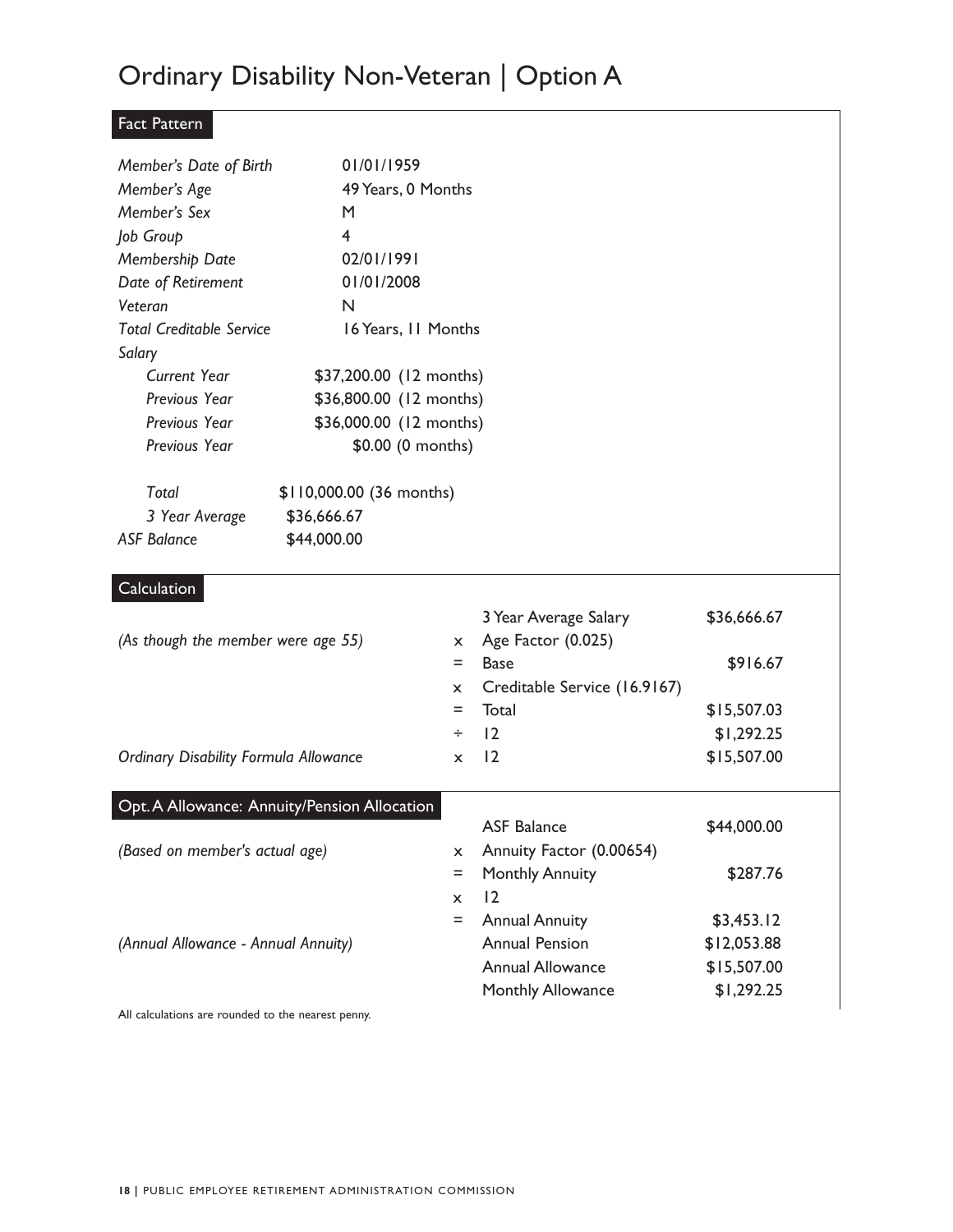6. Ordinary Disability Veteran | Option A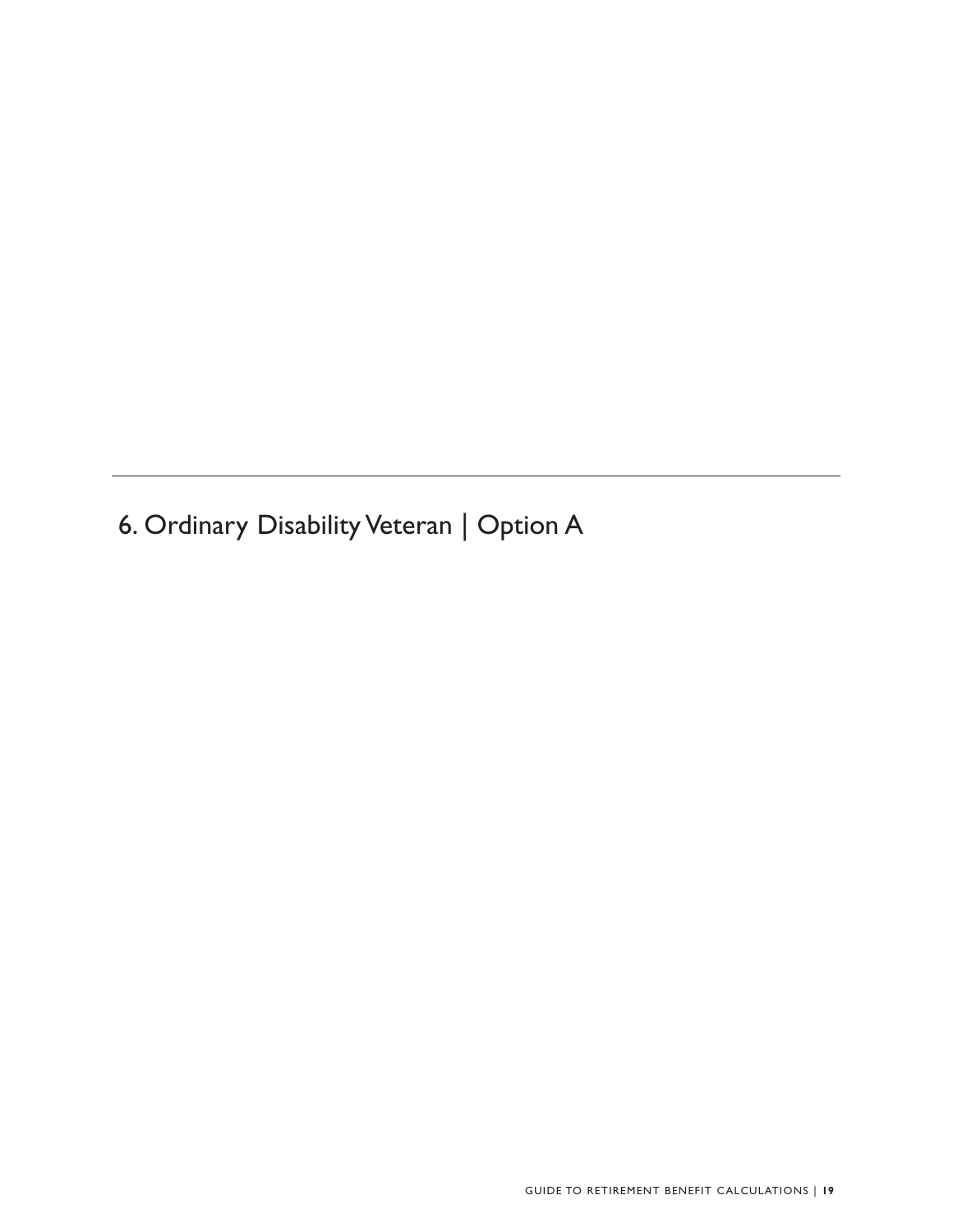### Ordinary Disability Veteran | Option A

#### Fact Pattern

| Member's Date of Birth          | 03/01/1950              |
|---------------------------------|-------------------------|
| Member's Age                    | 57 Years, 10 Months     |
| Member's Sex                    | м                       |
| Job Group                       | 4                       |
| Membership Date                 | 01/01/1993              |
| Date of Retirement              | 01/01/2008              |
| Veteran                         | Y                       |
| <b>Total Creditable Service</b> | 15 Years, 0 Months      |
| Salary                          |                         |
| Current Year                    | \$50,000.00 (12 months) |
| ASF Balance                     | \$30,000.00             |

| Calculation                                  |                           |                          |             |
|----------------------------------------------|---------------------------|--------------------------|-------------|
|                                              |                           | <b>Annual Salary</b>     | \$50,000.00 |
|                                              | $\mathsf{x}$              | 50%                      |             |
|                                              | $=$                       | Pension                  | \$25,000.00 |
|                                              | ÷                         | 12                       | \$2,083.33  |
|                                              | $\boldsymbol{\mathsf{x}}$ | $\overline{12}$          | \$24,999.96 |
|                                              |                           | <b>Annual Pension</b>    | \$24,999.96 |
|                                              |                           |                          |             |
| Opt. A Allowance: Annuity/Pension Allocation |                           |                          |             |
|                                              |                           | <b>ASF Balance</b>       | \$30,000.00 |
|                                              | $\mathsf{x}$              | Annuity Factor (0.00733) |             |
|                                              | $=$                       | <b>Monthly Annuity</b>   | \$219.90    |
|                                              | $\mathbf{x}$              | 12                       |             |
|                                              | Ξ                         | <b>Annual Annuity</b>    | \$2,638.80  |
|                                              |                           | <b>Annual Pension</b>    | \$24,999.96 |
| (Annuity + Pension)                          |                           | <b>Annual Allowance</b>  | \$27,638.76 |
|                                              |                           | <b>Monthly Allowance</b> | \$2,303.23  |
|                                              |                           |                          |             |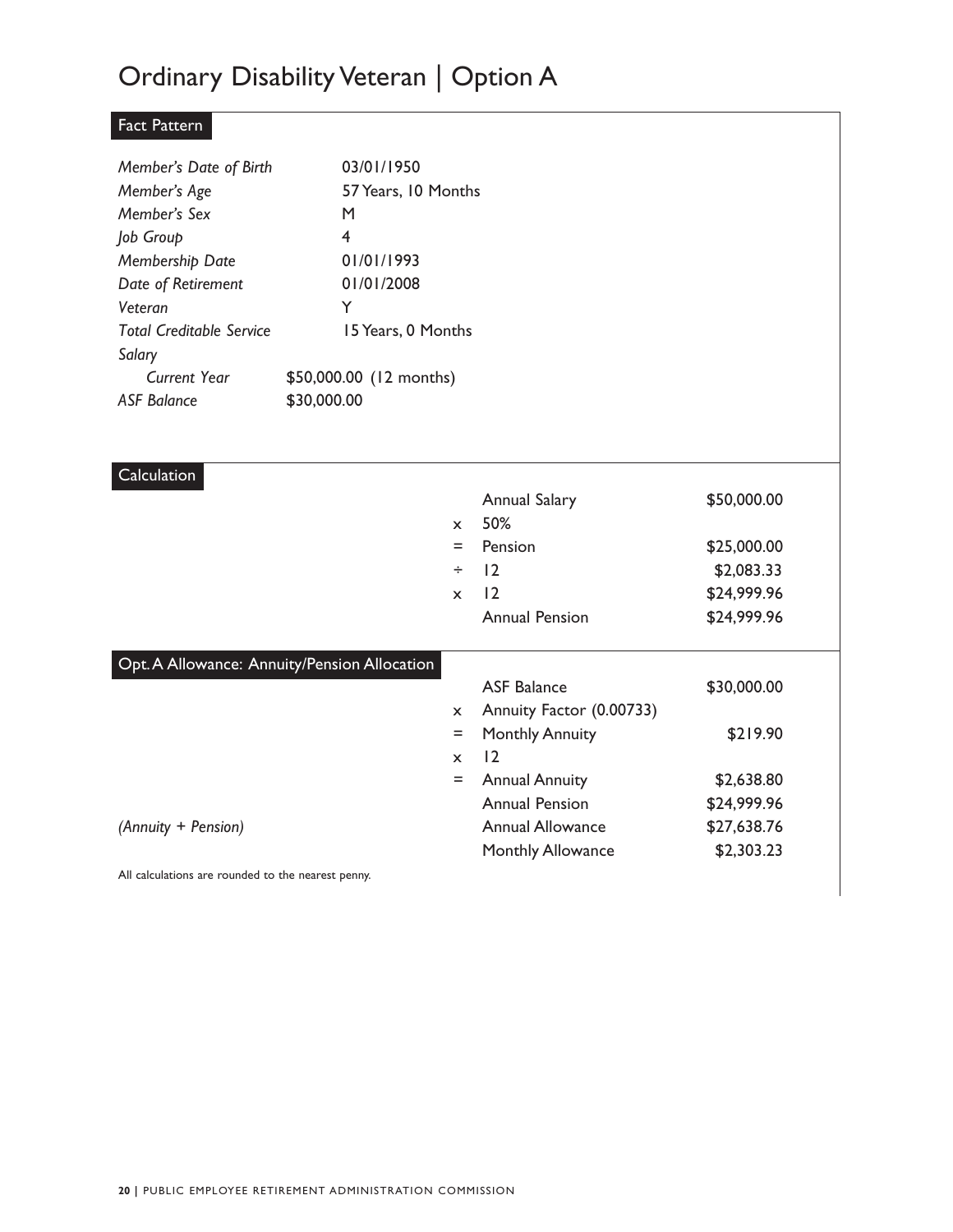7. Section 12(2)(d)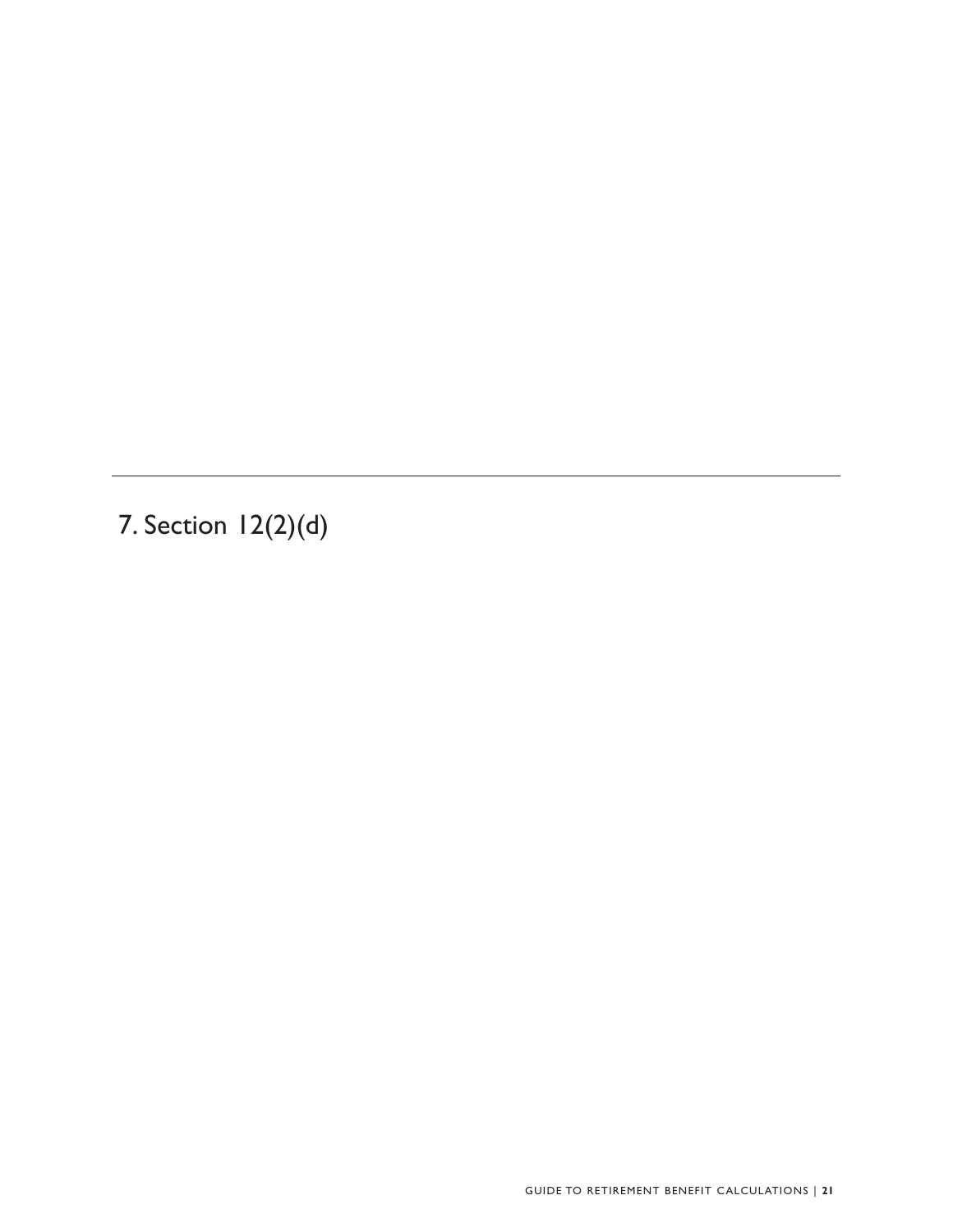### Section 12(2)(d)

#### Fact Pattern

| Member's Date of Birth | 01/01/1959         |
|------------------------|--------------------|
| Member's Age           | 49 Years, 0 Months |
| Member's Sex           | м                  |
| <b>Beneficiary DOB</b> | 08/01/1949         |
| Job Group              |                    |
| Membership Date        | 02/01/1991         |
| Date of Death          | 01/01/2008         |
| Veteran                | N                  |
| <b>Beneficiary Age</b> | 58 Years, 5 Months |

*Since the member was 49 years old on his date of death, we add 6 years to both the member's age (to bring to age 55) and the beneficiary's age in determining the Option C factor.* 

| Option C factor                 | 0.9562              |
|---------------------------------|---------------------|
| <b>Total Creditable Service</b> | 16 Years, 11 Months |

#### Salary

| Salary               |                          |
|----------------------|--------------------------|
| Current Year         | \$37,200.00 (12 months)  |
| Previous Year        | \$36,800.00 (12 months)  |
| <b>Previous Year</b> | \$36,000.00 (12 months)  |
| <b>Previous Year</b> | \$0.00 (0 months)        |
| Total                | \$110,000.00 (36 months) |
| 3 Year Average       | \$36,666.67              |
| <b>ASF Balance</b>   | \$44,000.00              |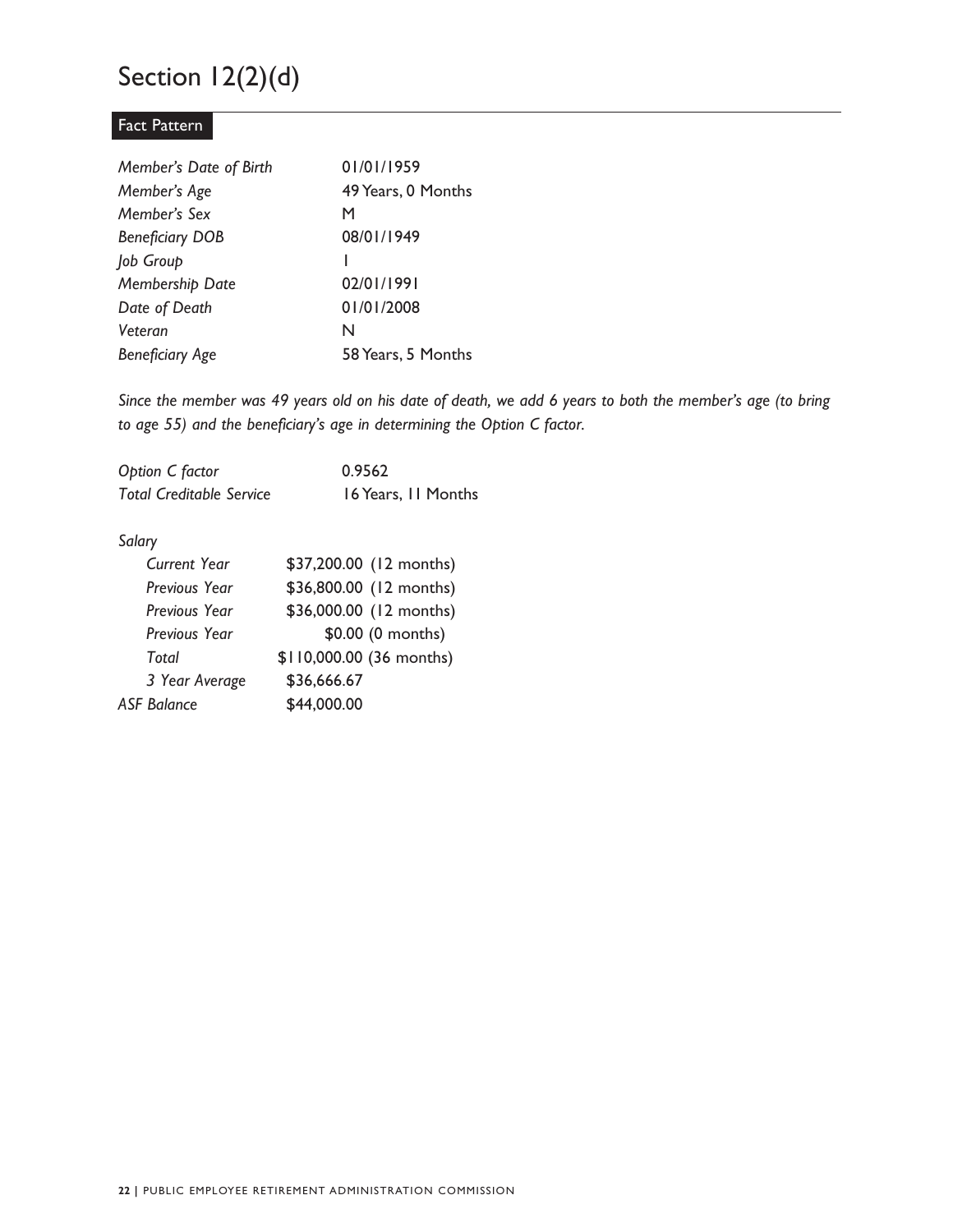# Section 12(2)(d)

| Calculation                                                                                |              |                              |             |                     |
|--------------------------------------------------------------------------------------------|--------------|------------------------------|-------------|---------------------|
|                                                                                            |              | 3 Year Average Salary        | \$36,666.67 |                     |
| (As though the member were age 55)                                                         | $\mathsf{x}$ | Age Factor (0.015)           |             |                     |
|                                                                                            | $=$          | <b>Base</b>                  | \$550.00    |                     |
|                                                                                            | $\mathsf{x}$ | Creditable Service (16.9167) |             |                     |
|                                                                                            | $=$          | Total                        | \$9,304.19  |                     |
|                                                                                            | ÷            | 12                           | \$775.35    |                     |
| Superannuation Formula Allowance (I)                                                       | $\mathsf{x}$ | 12                           | \$9,304.20  |                     |
|                                                                                            |              | 80% Limitation               | \$29,333.34 |                     |
|                                                                                            | ÷            | $ 2\rangle$                  | \$2,444.45  |                     |
| 80% Allowance (II)                                                                         | $\mathsf{x}$ | 12                           | \$29,333.40 |                     |
| Opt. A Allowance (lesser of I or II)                                                       |              | Opt. A Allowance             | \$9,304.20  |                     |
|                                                                                            | $+$          | Veteran's Benefit            | 0.00        |                     |
| Total Opt. A Allowance                                                                     | I.           | <b>Total Allowance</b>       | \$9,304.20  |                     |
| Opt. D Allowance: Annuity/Pension Allocation                                               |              |                              |             |                     |
| (Opt. A Monthly Allowance) \$775.35 x (Opt. C Factor) .9562 = (Monthly Allowance) \$741.39 |              |                              |             |                     |
|                                                                                            |              | Monthly Allowance            | \$741.39    | (Divisible<br>bv 3) |
|                                                                                            | <b>X</b>     | 12                           |             |                     |
|                                                                                            | $=$          | <b>Annual Allowance</b>      | \$8,896.68  |                     |
|                                                                                            |              | <b>ASF Balance</b>           | \$44,000.00 |                     |
| (Based on beneficiary's actual age)                                                        | $\mathsf{x}$ | Annuity Factor (0.00733)     |             |                     |
|                                                                                            | $=$          | <b>Monthly Annuity</b>       | \$322.52    |                     |
|                                                                                            | <b>x</b>     | $\overline{12}$              |             |                     |
|                                                                                            | $=$          | <b>Annual Annuity</b>        | \$3,870.24  |                     |
| (Annual Allowance - Annual Annuity)                                                        |              | <b>Annual Pension</b>        | \$5,026.44  |                     |
|                                                                                            |              | <b>Annual Allowance</b>      | \$8,896.68  |                     |
|                                                                                            |              | Monthly Allowance            | \$741.39    |                     |
| All calculations are rounded to the nearest penny.                                         |              |                              |             |                     |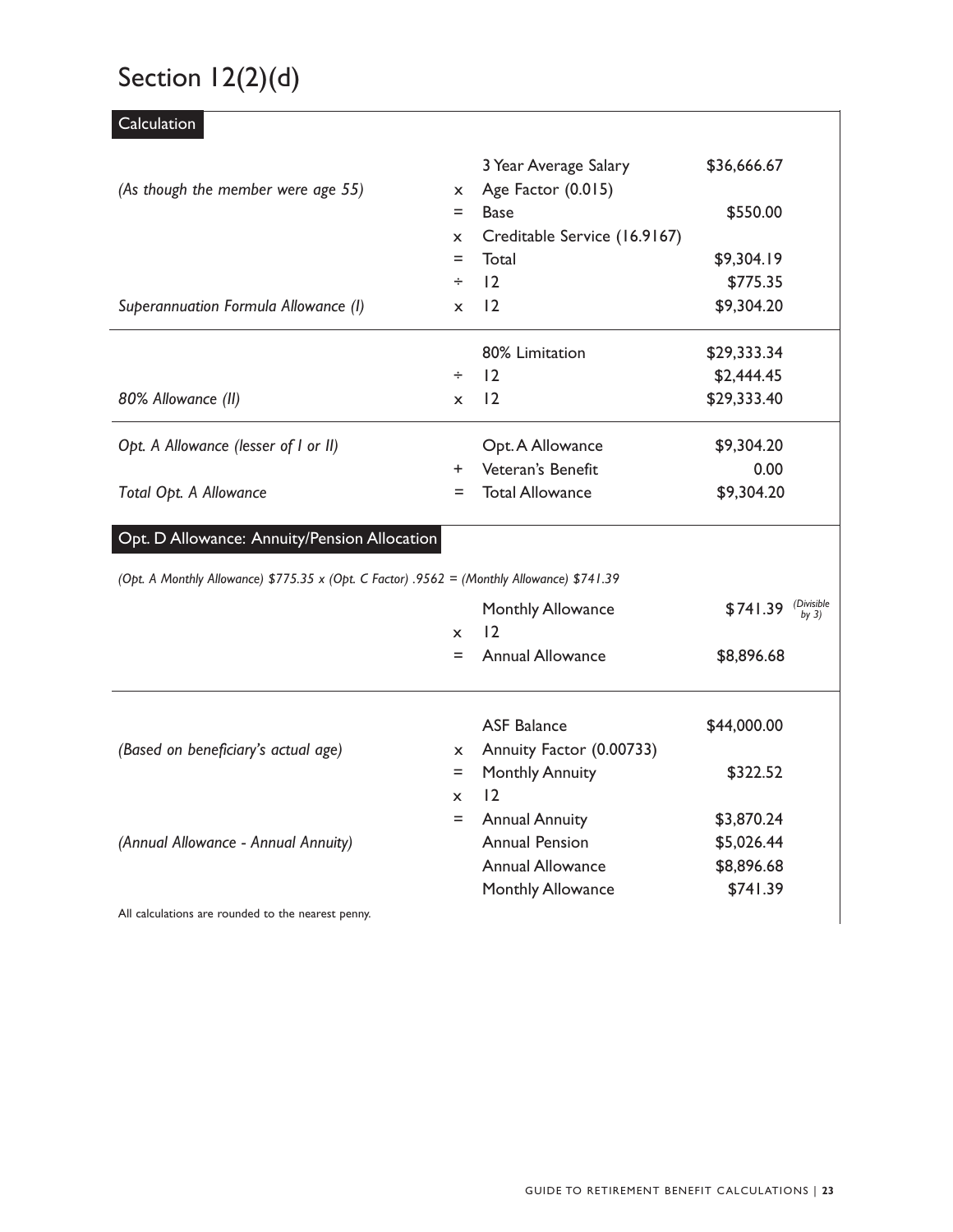### Section 12(2)(d) | Veteran

#### Fact Pattern

| Member's Date of Birth | 01/01/1959         |
|------------------------|--------------------|
| Member's Age           | 49 Years, 0 Months |
| Member's Sex           | м                  |
| <b>Beneficiary DOB</b> | 08/01/1949         |
| Job Group              |                    |
| Membership Date        | 02/01/1991         |
| Date of Death          | 01/01/2008         |
| Veteran                | Y                  |
| <b>Beneficiary Age</b> | 58 Years, 5 Months |

*Since the member was 49 years old on his date of death, we add 6 years to both the member's age (to bring to age 55) and the beneficiary's age in determining the Option C factor.* 

| Option C factor                 | 0.9562              |
|---------------------------------|---------------------|
| <b>Total Creditable Service</b> | 16 Years, 11 Months |

#### Salary

| Salary               |                          |
|----------------------|--------------------------|
| Current Year         | \$37,200.00 (12 months)  |
| Previous Year        | \$36,800.00 (12 months)  |
| <b>Previous Year</b> | \$36,000.00 (12 months)  |
| <b>Previous Year</b> | \$0.00 (0 months)        |
| Total                | \$110,000.00 (36 months) |
| 3 Year Average       | \$36,666.67              |
| <b>ASF Balance</b>   | \$44,000.00              |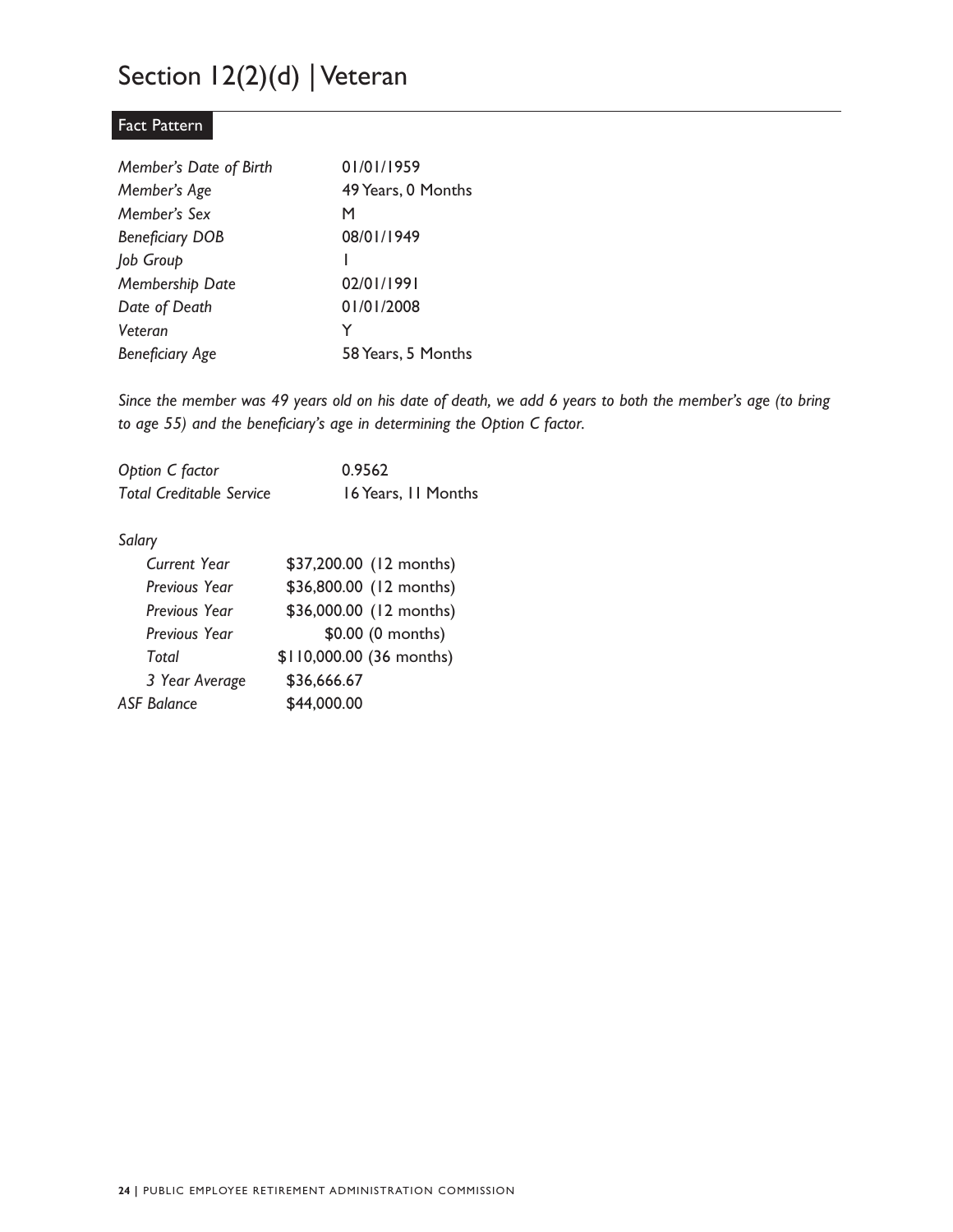# Section 12(2)(d) | Veteran

| Calculation                                                                                                                      |                           |                                |             |                       |
|----------------------------------------------------------------------------------------------------------------------------------|---------------------------|--------------------------------|-------------|-----------------------|
|                                                                                                                                  |                           | 3 Year Average Salary          | \$36,666.67 |                       |
| (As though the member were age 55)                                                                                               | $\boldsymbol{\mathsf{x}}$ | Age Factor (0.015)             |             |                       |
|                                                                                                                                  | $=$                       | <b>Base</b>                    | \$550.00    |                       |
|                                                                                                                                  | X                         | Creditable Service (16.9167)   |             |                       |
|                                                                                                                                  | $=$                       | Total                          | \$9,304.19  |                       |
|                                                                                                                                  | ÷                         | 12                             | \$775.35    |                       |
| Superannuation Formula Allowance (I)                                                                                             | $\mathsf{x}$              | $\overline{2}$                 | \$9,304.20  |                       |
|                                                                                                                                  |                           | 80% Limitation                 | \$29,333.34 |                       |
|                                                                                                                                  | $\div$                    | 12                             | \$2,444.45  |                       |
| 80% Allowance (II)                                                                                                               | $\mathsf{x}$              | $\overline{2}$                 | \$29,333.40 |                       |
| Opt. A Allowance (lesser of I and II)                                                                                            |                           | Opt. A Allowance               | \$9,304.20  |                       |
|                                                                                                                                  | $\ddot{}$                 | Veteran's Benefit <sup>*</sup> | \$255.00    |                       |
| Total Opt. A Allowance                                                                                                           | Ξ                         | <b>Total Allowance</b>         | \$9,559.20  |                       |
| Opt. D Allowance: Annuity/Pension Allocation                                                                                     |                           |                                |             |                       |
| (Opt. A Mon. All. (Less Vet.'s Ben.)) \$775.35 x (Opt. C Fact.) .9562 + (Mon. Vet's Ben.) \$21.25 = (Monthly Allowance) \$762.64 |                           |                                |             |                       |
|                                                                                                                                  |                           | Monthly Allowance              | \$762.63    | (Divisible<br>by $3)$ |
|                                                                                                                                  | X                         | 12                             |             |                       |
|                                                                                                                                  | $=$                       | <b>Annual Allowance</b>        | \$9,151.56  |                       |
|                                                                                                                                  |                           | <b>ASF Balance</b>             | \$44,000.00 |                       |
| (Based on beneficiary's actual age)                                                                                              | $\mathsf{x}$              | Annuity Factor (0.00733)       |             |                       |
|                                                                                                                                  | $=$                       | <b>Monthly Annuity</b>         | \$322.52    |                       |
|                                                                                                                                  | $\mathsf{x}$              | 12                             |             |                       |
|                                                                                                                                  | $=$                       | <b>Annual Annuity</b>          | \$3,870.24  |                       |
| (Annual Allowance - Annual Annuity)                                                                                              |                           | <b>Annual Pension</b>          | \$5,281.32  |                       |
|                                                                                                                                  |                           | <b>Annual Allowance</b>        | \$9,151.56  |                       |
|                                                                                                                                  |                           | Monthly Allowance              | \$762.63    |                       |
|                                                                                                                                  |                           |                                |             |                       |

All calculations are rounded to the nearest penny.

\* \$15/year for every year of service or fraction thereof.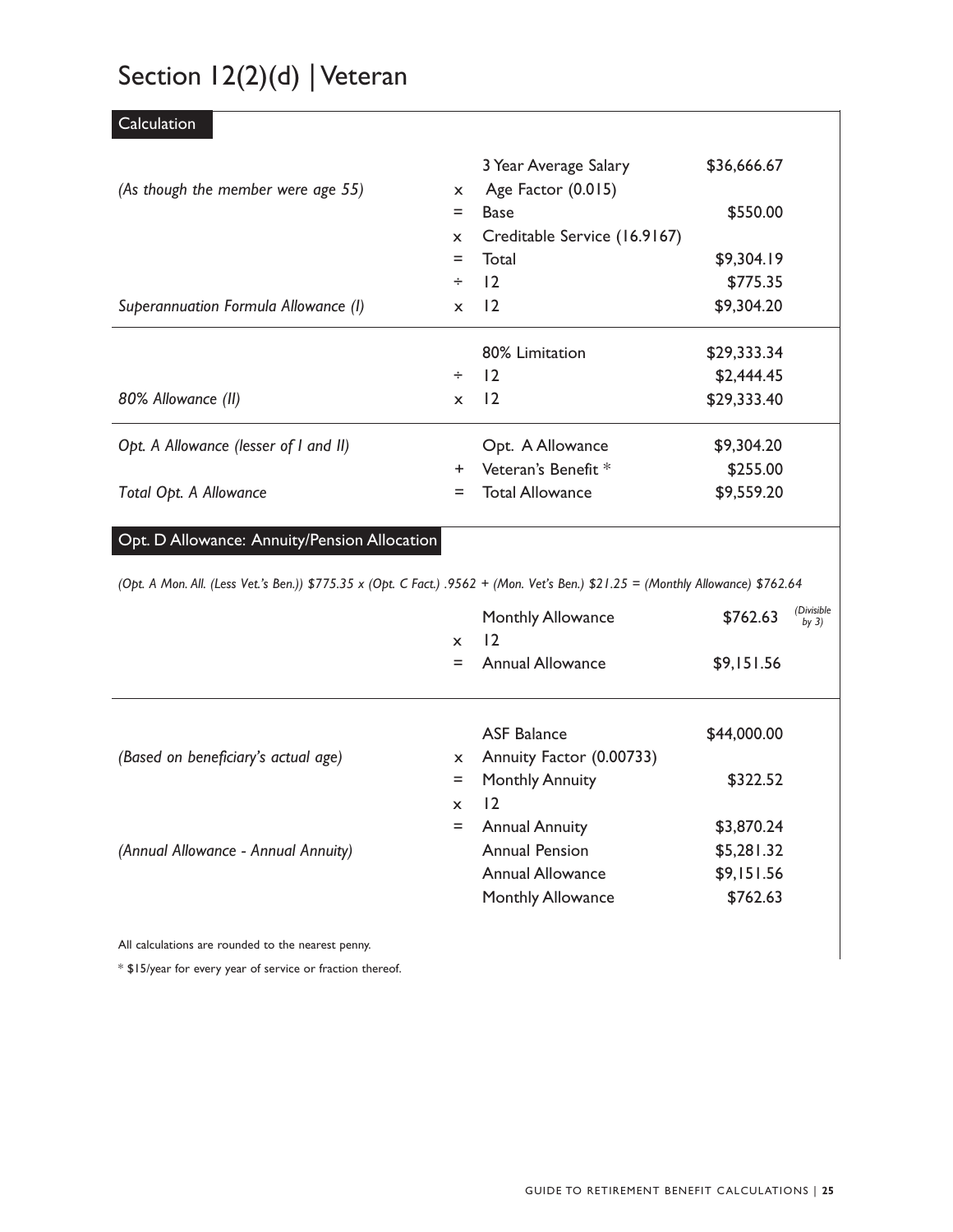### Section 12(2)(d) | Veteran | Minimum

#### Fact Pattern

| Member's Date of Birth | 01/01/1959         |
|------------------------|--------------------|
| Member's Age           | 49 Years, 0 Months |
| Member's Sex           | м                  |
| <b>Beneficiary DOB</b> | 08/01/1949         |
| Job Group              |                    |
| Membership Date        | 02/01/2004         |
| Date of Death          | 01/01/2008         |
| Veteran                | Y                  |
| <b>Beneficiary Age</b> | 58 Years, 5 Months |

*Since the member was 49 years old on his date of death, we add 6 years to both the member's age (to bring to age 55) and the beneficiary's age in determining the Option C factor.* 

| Option C factor                 | 0.9562             |
|---------------------------------|--------------------|
| <b>Total Creditable Service</b> | 3 Years, II Months |

#### Salary

| Salary             |                          |
|--------------------|--------------------------|
| Current Year       | \$37,200.00 (12 months)  |
| Previous Year      | \$36,800.00 (12 months)  |
| Previous Year      | \$36,000.00 (12 months)  |
| Previous Year      | \$0.00 (0 months)        |
| Total              | \$110,000.00 (36 months) |
| 3 Year Average     | \$36,666.67              |
| <b>ASF Balance</b> | \$14,000.00              |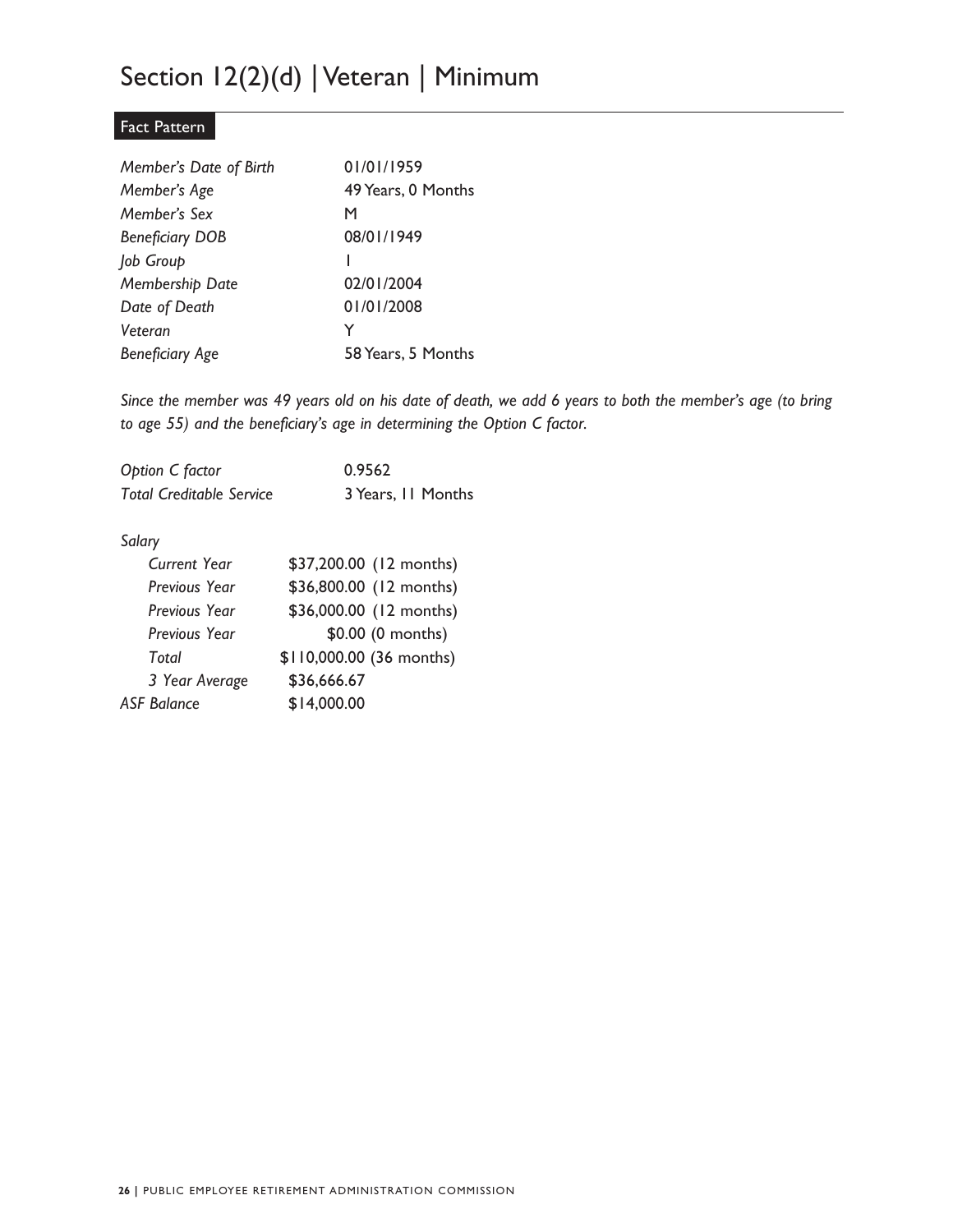# Section 12(2)(d) | Veteran | Minimum

| Calculation                                                                                          |                     |                                                    |                        |                            |
|------------------------------------------------------------------------------------------------------|---------------------|----------------------------------------------------|------------------------|----------------------------|
|                                                                                                      |                     | 3 Year Average Salary                              | \$36,666.67            |                            |
|                                                                                                      | x                   | Age Factor (0.015)                                 |                        |                            |
|                                                                                                      | $=$                 | <b>Base</b>                                        | \$550.00               |                            |
|                                                                                                      | x                   | Creditable Service (3.9167)                        |                        |                            |
|                                                                                                      | Ξ                   | Total                                              | \$2,154.19             |                            |
|                                                                                                      | ÷                   | 12                                                 | \$179.52               |                            |
| Superannuation Formula Allowance (I)                                                                 | $\mathsf{x}$        | 12                                                 | \$2,154.24             |                            |
|                                                                                                      |                     | 80% Limitation                                     | \$29,333.34            |                            |
|                                                                                                      | ÷                   | 12                                                 | \$2,444.45             |                            |
| 80% Allowance (II)                                                                                   | X                   | 12                                                 | \$29,333.40            |                            |
| Opt. A Allowance (lesser of I or II)                                                                 |                     | Opt. A Allowance                                   | \$2,154.24             |                            |
|                                                                                                      | $\ddot{}$           | Veteran's Benefit *                                | \$60.00                |                            |
| Total Opt. A Allowance                                                                               | =                   | <b>Total Allowance</b>                             | \$2,214.24             |                            |
| (Opt. A Mon. All. (Less Vet.'s Ben.)) \$179.52 x (Opt. C Fact.) .9562 = (Monthly Allowance) \$171.66 | $\mathsf{x}$<br>$=$ | Monthly Allowance<br>12<br><b>Annual Allowance</b> | \$171.66<br>\$2,059.92 | (Divisible<br>by $3)$<br>ı |
|                                                                                                      |                     | Monthly Minimum Allowance                          | \$250.00               |                            |
|                                                                                                      |                     | Minimum Allowance                                  | \$3,000.00             | Ш                          |
| (Greater of I or II)                                                                                 |                     | <b>Total Allowance</b>                             | \$3,000.00             | Ш                          |
|                                                                                                      |                     | Veteran's Benefit                                  | \$60.00                | IV                         |
| (Based on beneficiary's actual age)                                                                  | X.                  | <b>ASF Balance</b><br>Annuity Factor (0.00733)     | \$14,000.00            |                            |
|                                                                                                      | $=$                 | <b>Monthly Annuity</b>                             |                        |                            |
|                                                                                                      |                     |                                                    | \$102.62               |                            |
|                                                                                                      | x                   | 12                                                 |                        |                            |
|                                                                                                      | $=$                 | <b>Annual Annuity</b>                              | \$1,231.44             |                            |
| (Annual Allowance ((III) + (IV)) - Annual Annuity)                                                   |                     | <b>Annual Pension</b>                              | \$1,828.56             |                            |
|                                                                                                      |                     | <b>Annual Allowance</b><br>Monthly Allowance       | \$3,060.00<br>\$255.00 |                            |

 $*$  \$15/year for every year of service or fraction thereof.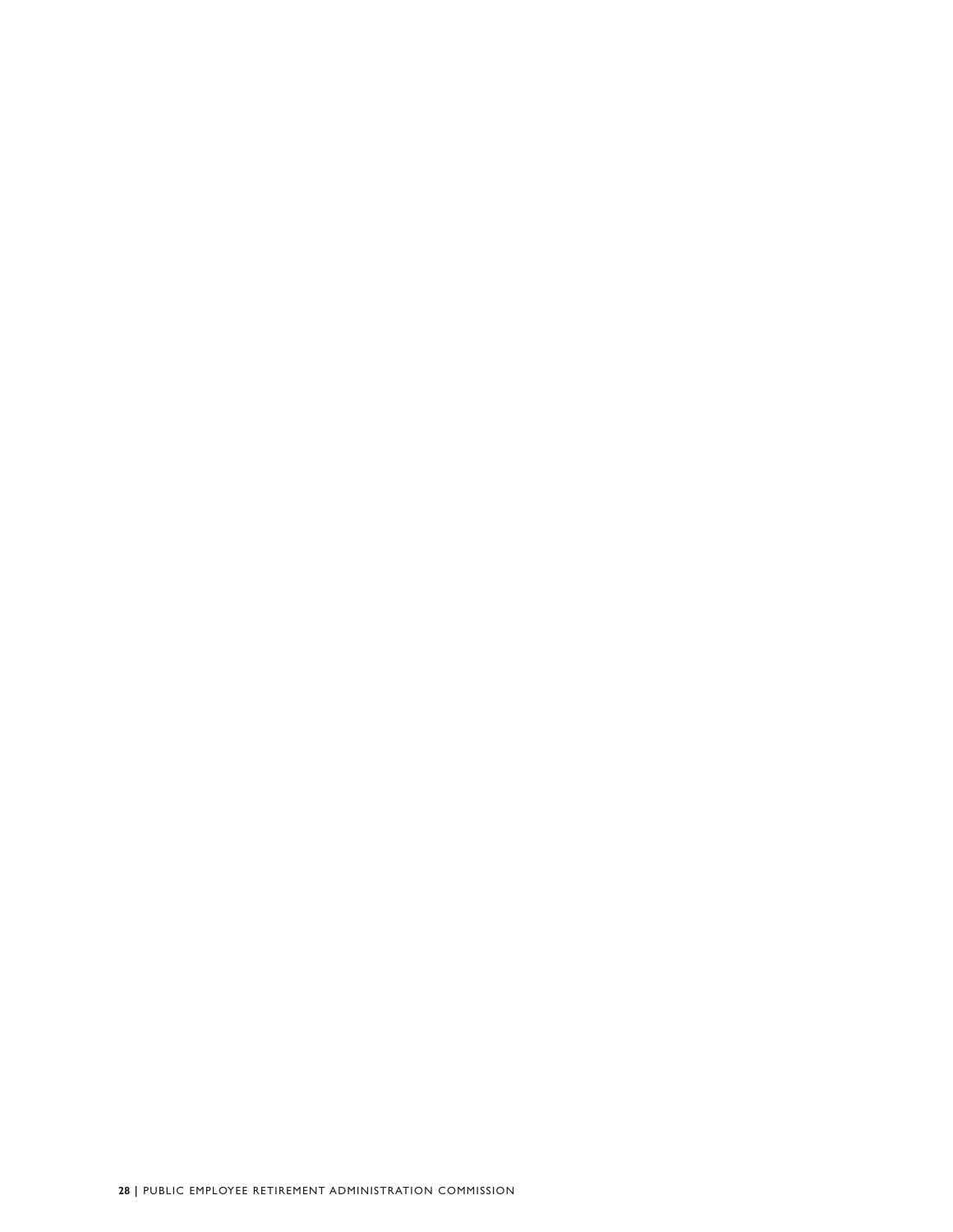8.Termination Allowance | Option A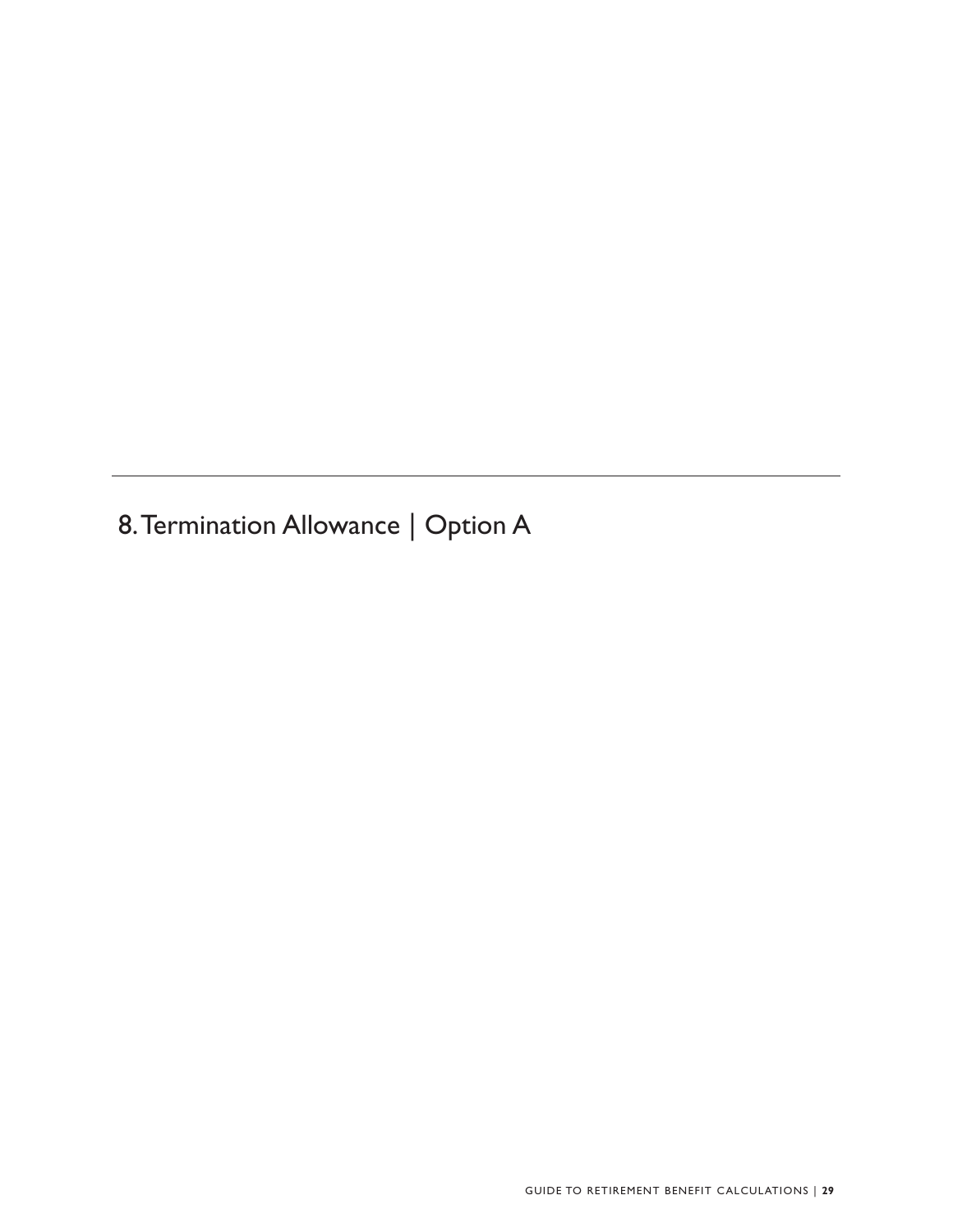### Termination Allowance | Option A

#### Fact Pattern

| Member's Date of Birth          | 01/07/1955              |
|---------------------------------|-------------------------|
| Member's Age                    | 53 Years, 5 Months      |
| Member's Sex                    | F                       |
| Job Group                       | ı                       |
| Membership Date                 | 08/01/1983              |
| Date of Retirement              | 07/01/2008              |
| Veteran                         | N                       |
| <b>Total Creditable Service</b> | 24 Years, II Months     |
| Salary                          |                         |
| Current Year                    | \$9,800.00 (6 months)   |
| Previous Year                   | \$18,900.00 (12 months) |
| Previous Year                   | \$18,200.00 (12 months) |
| Previous Year                   | \$17,500.00 (12 months) |
| Previous Year                   | \$16,800.00 (12 months) |
| Previous Year                   | \$8,050.00 (6 months)   |
| Total                           | \$89,250.00 (60 months) |
| 5 Year Average *                | \$17,850.00             |
| <b>ASF Balance</b>              | \$20,000.00             |

\* 5 year average must be used unless the Local Option for a three year average has been accepted.

| Calculation                                  |              |                          |             |  |
|----------------------------------------------|--------------|--------------------------|-------------|--|
|                                              |              | 5 Year Average Salary    | \$17,850.00 |  |
|                                              | $\mathsf{x}$ | (1/3)                    |             |  |
|                                              | $=$          | Pension                  | \$5,950.00  |  |
|                                              | $\div$       | 12                       | \$495.83    |  |
|                                              | $\mathsf{x}$ | 12                       | \$5,949.96  |  |
|                                              | $=$          | Veteran's Benefit:       | \$0.00      |  |
| <b>Termination Formula Pension</b>           | $=$          | <b>Total Pension</b>     | \$5,949.96  |  |
|                                              |              |                          |             |  |
| Opt. A Allowance: Annuity/Pension Allocation |              |                          |             |  |
|                                              |              | <b>ASF Balance</b>       | \$20,000.00 |  |
|                                              | $\mathsf{x}$ | Annuity Factor (0.00683) |             |  |
|                                              | $=$          | <b>Monthly Annuity</b>   | \$136.60    |  |
|                                              | $\mathsf{x}$ | 12                       |             |  |
|                                              | $=$          | <b>Annual Annuity</b>    | \$1,639.20  |  |
|                                              |              | <b>Annual Pension</b>    | \$5,949.96  |  |
|                                              |              |                          |             |  |
| (Annual Annuity + Annual Pension)            |              | <b>Annual Allowance</b>  | \$7,589.16  |  |
|                                              |              | <b>Monthly Allowance</b> | \$632.43    |  |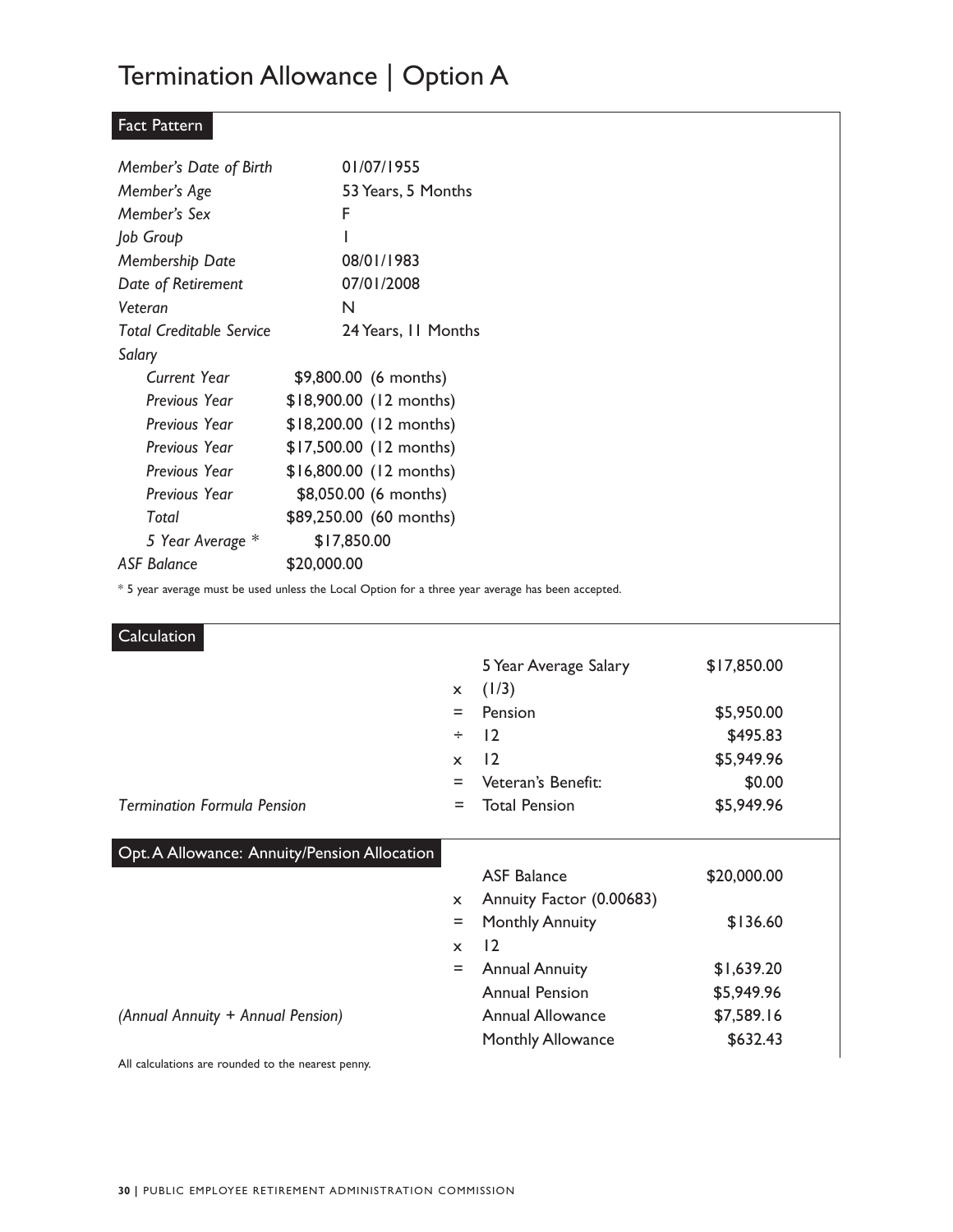9. Pop-Up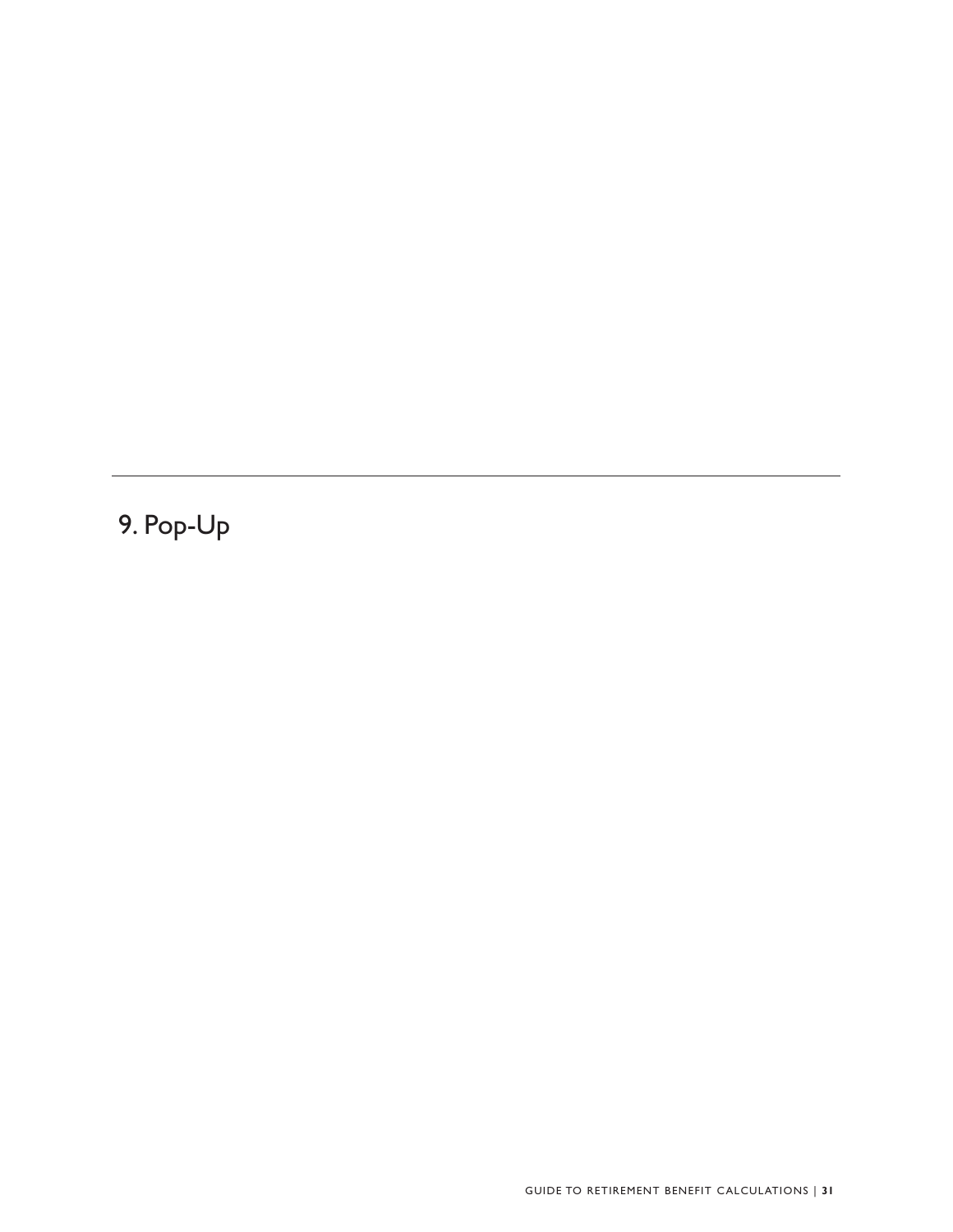### Pop-Up

#### Fact Pattern

 to the Superannuation Option C exhibit.This retiree is a non-veteran. The Option A and Option C retirement allowances below were determined in a similar manner

| Member's Date of Birth           | 12/07/1949         |
|----------------------------------|--------------------|
| Member's Age                     | 55 Years, 5 Months |
| Member's Sex                     | М                  |
| <b>Beneficiary Date of Birth</b> | 12/07/1946         |
| Job Group                        |                    |
| 3-Year Average Salary            | \$55,000.00        |
| Membership Date                  | 07/01/1987         |
| Date of Retirement               | 06/01/2005         |
| Veteran                          | N                  |
| <b>Beneficiary Age</b>           | 58 Years, 5 Months |
| <b>Total Creditable Service</b>  | 17.9167            |
|                                  |                    |

| Option (C) Factor: | 0.9421 |
|--------------------|--------|
|                    |        |

| Opt. A Allowance: Annuity/Pension Allocation |                                                |             |             |
|----------------------------------------------|------------------------------------------------|-------------|-------------|
| $\mathsf{x}$                                 | <b>ASF Balance</b><br>Annuity Factor (0.00701) | \$60,000.00 |             |
| Ξ<br>$\mathsf{x}$                            | <b>Monthly Annuity</b><br>12                   | \$420.60    |             |
| Ξ                                            | <b>Annual Annuity</b>                          | \$5,047.20  |             |
| (Annual Allowance - Annual Annuity)          | <b>Annual Pension</b>                          | \$9,734.04  |             |
|                                              | <b>Annual Allowance</b>                        | \$14,781.24 |             |
|                                              | <b>Monthly Allowance</b>                       | \$1,231.77  |             |
| Opt. C Allowance: Annuity/Pension Allocation |                                                |             |             |
|                                              |                                                | Monthly     | Annual      |
|                                              | Annuity                                        | \$396.24    | \$4,754.88  |
|                                              | Pension                                        | \$764.22    | \$9,170.64  |
|                                              | Allowance                                      | \$1,160.46  | \$13,925.52 |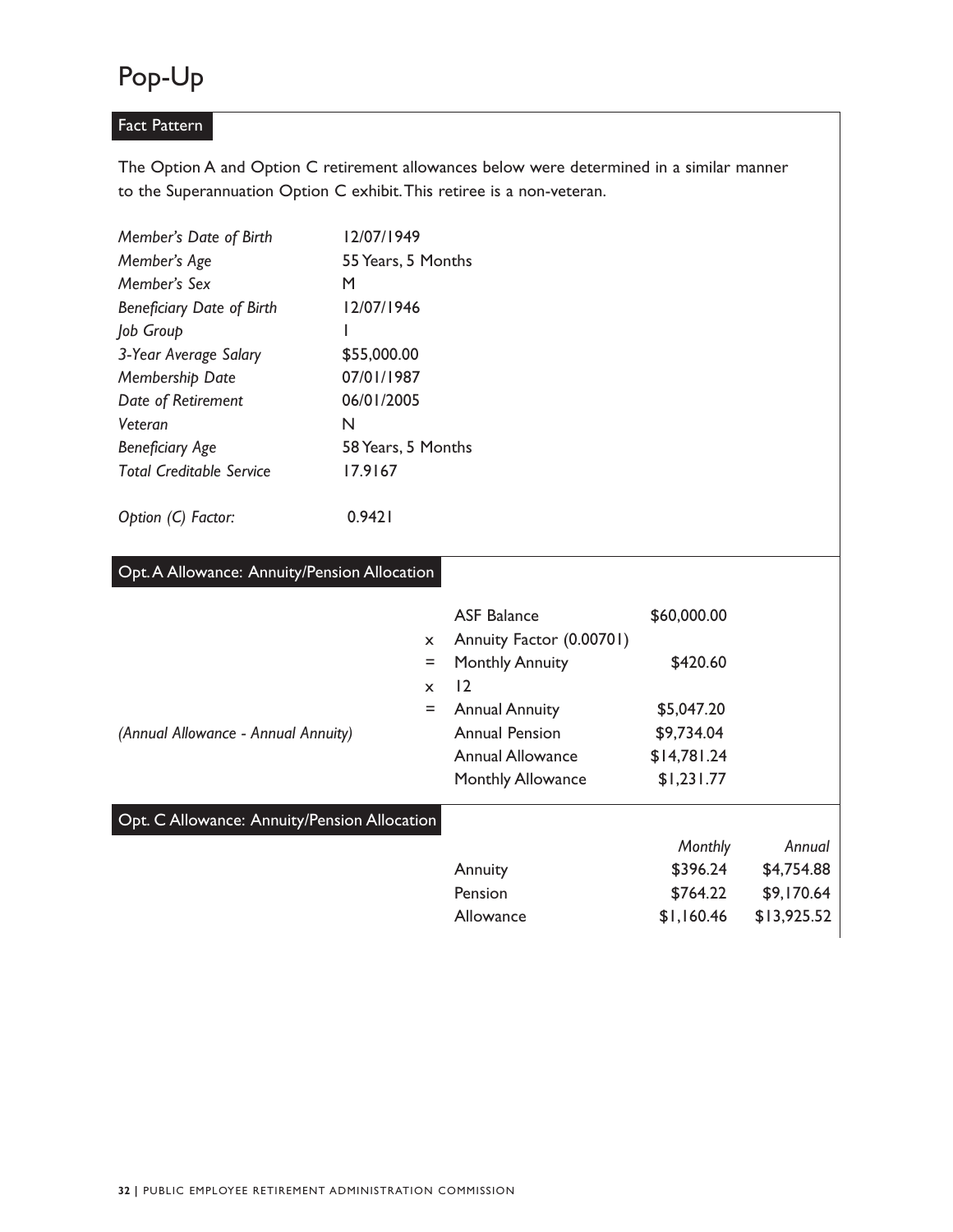### Pop-Up *(continued)*

 (COLAs) since he retired: His beneficiary of record died on October 15, 2007. He received two Cost of Living Adjustments

| 2006 COLA: | \$360.00 |
|------------|----------|
| 2007 COLA: | \$360.00 |

So his allowance, payable on the date of his beneficiary's death, was \$14,645.52

*To calculate how his allowance would "pop-up", follow these steps:* 

 ance for the retiree. Take the allowance payable on the beneficiary's date of death and multiply it by the amount the retiree would have received if he had chosen Option A when he retired. Divide this product by the amount the retiree actually received when he retired under Option C.This amount is the new allow-

#### $$14,645.52 \times $14,781.24 / $13,925.52 = $15,545.48$

#### j  "Popped-up" Opt. A Allowance: Annuity/Pension Allocation

| (From Opt. (A))                     | <b>Annual Annuity</b>    | \$5,047.20  |
|-------------------------------------|--------------------------|-------------|
| (Annual Allowance - Annual Annuity) | <b>Annual Pension</b>    | \$10,498.32 |
| (Calculated above)                  | Annual Allowance         | \$15,545.52 |
|                                     | <b>Monthly Allowance</b> | \$1,295.46  |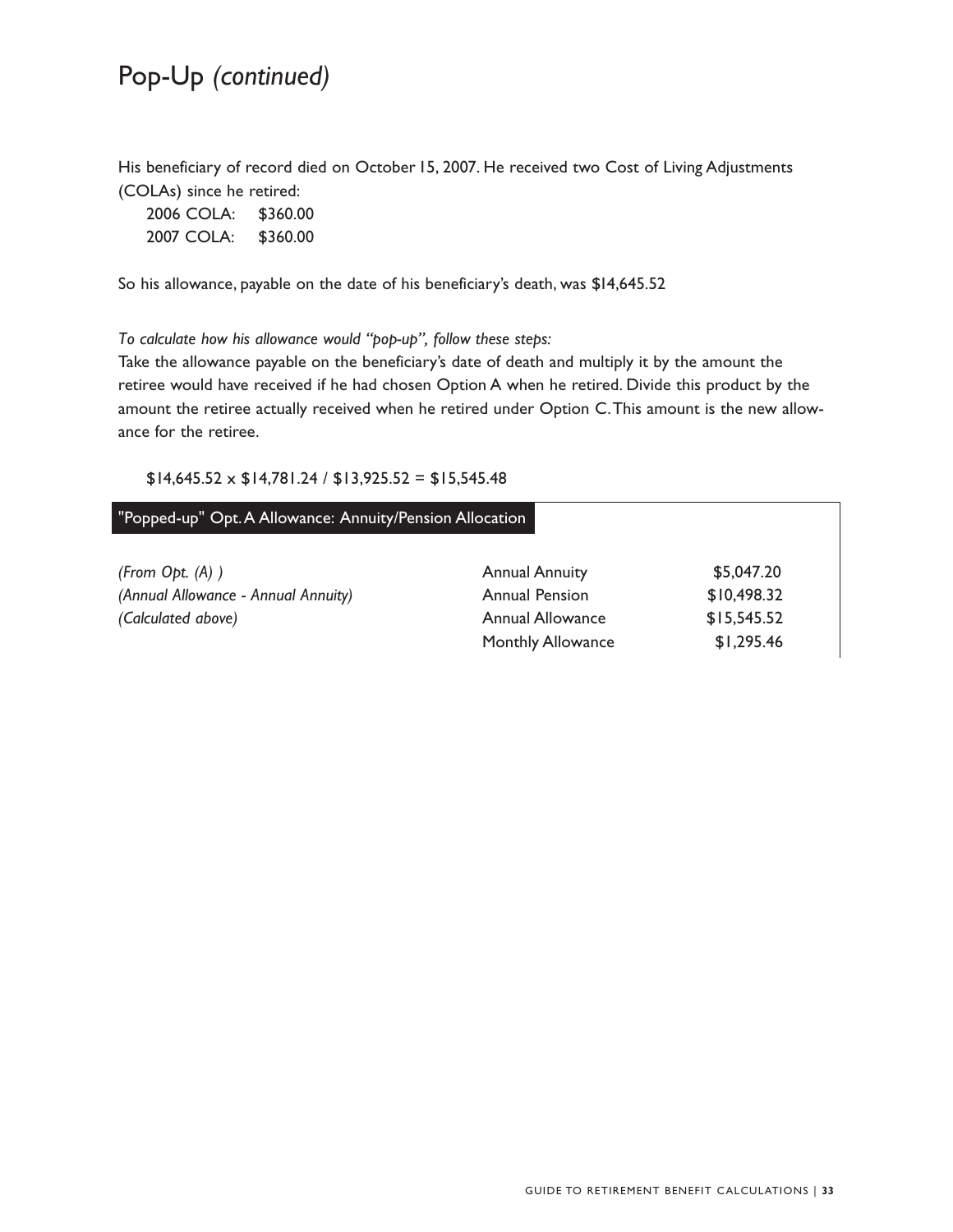#### Fact Pattern

 to the Superannuation Option C exhibit.This retiree is a veteran. The Option A and Option C retirement allowances below were determined in a similar manner

| Member's Date of Birth           | 03/01/1947          |
|----------------------------------|---------------------|
| Member's Age                     | 57 Years, 10 Months |
| Member's Sex                     | м                   |
| <b>Beneficiary Date of Birth</b> | 08/01/1946          |
| Job Group                        | 4                   |
| 3-Year Average Salary            | \$49,000.00         |
| Membership Date                  | 01/01/1970          |
| Date of Retirement               | 01/01/2005          |
| Veteran                          | Y                   |
| <b>Beneficiary Age</b>           | 58 Years, 5 Months  |
| Total Creditable Service         | 35.0000             |
|                                  |                     |

| Option (C) Factor : |  | 0.9224 |
|---------------------|--|--------|
|---------------------|--|--------|

| Opt. A Allowance: Annuity/Pension Allocation |              |                          |             |             |
|----------------------------------------------|--------------|--------------------------|-------------|-------------|
|                                              |              | <b>ASF Balance</b>       | \$78,000.00 |             |
|                                              | $\mathsf{x}$ | Annuity Factor (0.00733) |             |             |
|                                              | Ξ            | <b>Monthly Annuity</b>   | \$571.74    |             |
|                                              | $\mathsf{x}$ | 12                       |             |             |
|                                              | $=$          | <b>Annual Annuity</b>    | \$6,860.88  |             |
| (Annual Allowance - Annual Annuity)          |              | <b>Annual Pension</b>    | \$32,639.16 |             |
| (Includes the \$300 Veteran's Benefit)       |              | <b>Annual Allowance</b>  | \$39,500.04 |             |
|                                              |              | <b>Monthly Allowance</b> | \$3,291.67  |             |
| Opt. C Allowance: Annuity/Pension Allocation |              |                          |             |             |
|                                              |              |                          | Monthly     | Annual      |
|                                              |              | Annuity                  | \$527.37    | \$6,328.44  |
|                                              |              | Pension                  | \$2,510.82  | \$30,129.84 |
|                                              |              | Allowance                | \$3,038.19  | \$36,458.28 |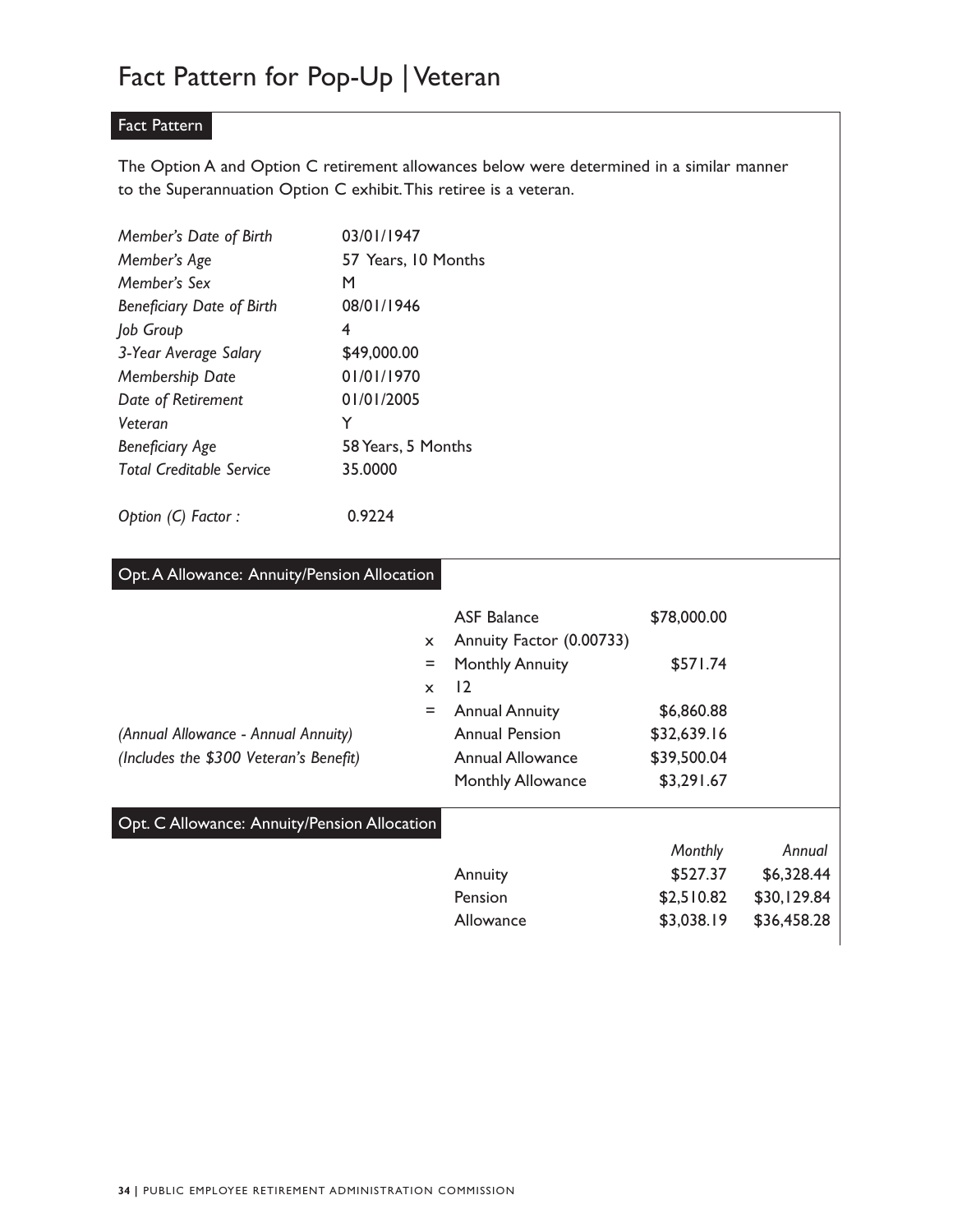### Pop-Up | Veteran *(continued)*

His beneficiary of record died on October 15, 2007. He received two Cost of Living Adjustments (COLAs) since he retired:

| 2006 COLA: | \$360.00 |
|------------|----------|
| 2007 COLA: | \$360.00 |

So his allowance, payable on the date of his beneficiary's death, was \$37,178.28

*To calculate how his allowance would "pop-up", follow these steps:* 

 new allowance for the retiree. Take the allowance payable on the beneficiary's date of death (less the veteran's benefit) and multiply it by the amount the retiree would have received if he chose Option A when he retired (less veteran's benefit). Divide this product by the amount the retiree actually received when he retired under Option C (Less the veteran's benefit). Add in the veteran's benefit. This amount is the

 $$36,878.28 \times $39,200.04 / $36,158.28 = $39,980.61 + $300 \text{ Veteran's Benefit} = $40,280.61$ 

#### "Popped-up" Opt. A Allowance: Annuity/Pension Allocation

l

| (From Opt. (A))                     | <b>Annual Annuity</b>    | \$6,860.88  |
|-------------------------------------|--------------------------|-------------|
| (Annual Allowance - Annual Annuity) | <b>Annual Pension</b>    | \$33.419.76 |
| (Calculated above)                  | Annual Allowance         | \$40,280.64 |
|                                     | <b>Monthly Allowance</b> | \$3.356.72  |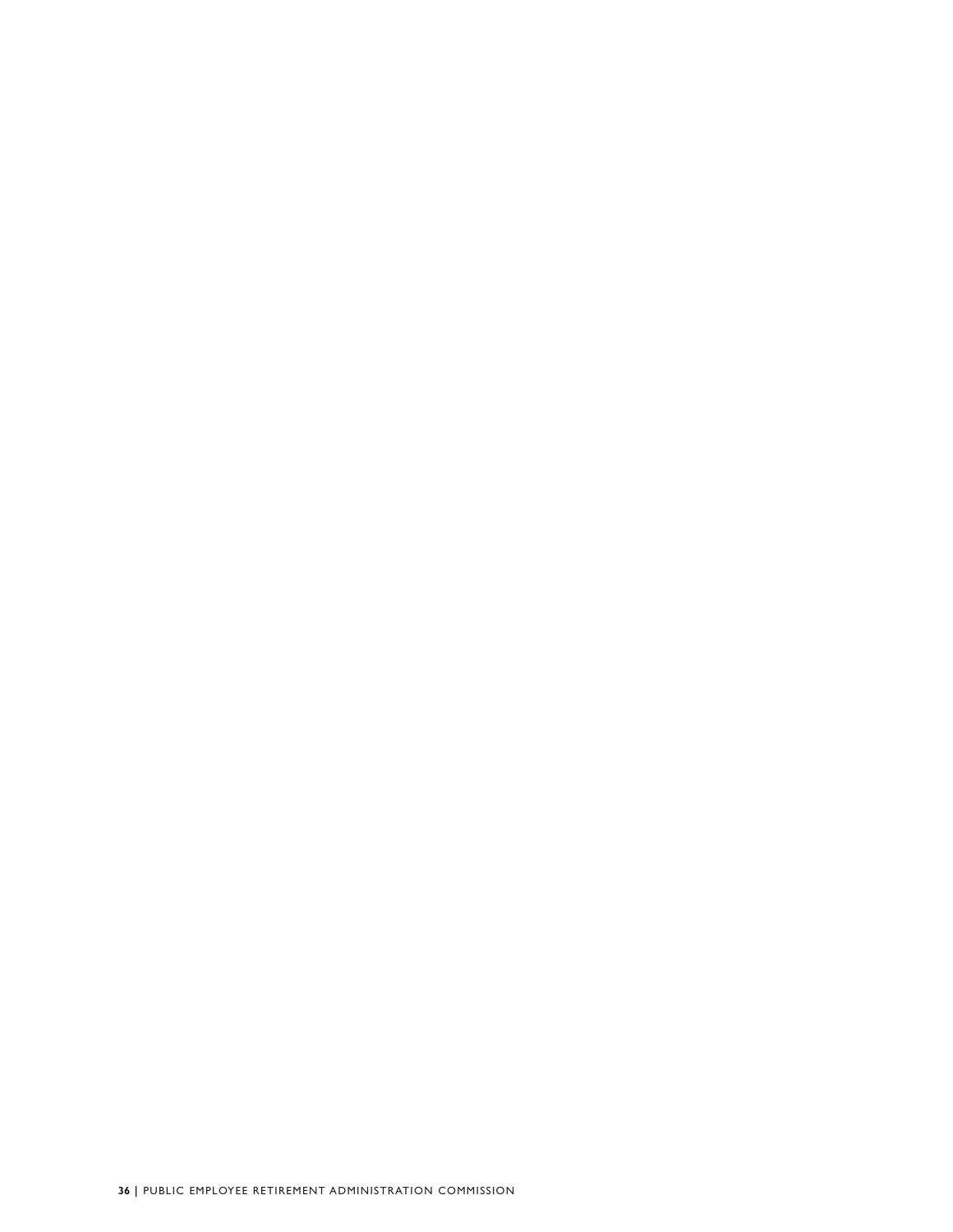10. Notes & Definitions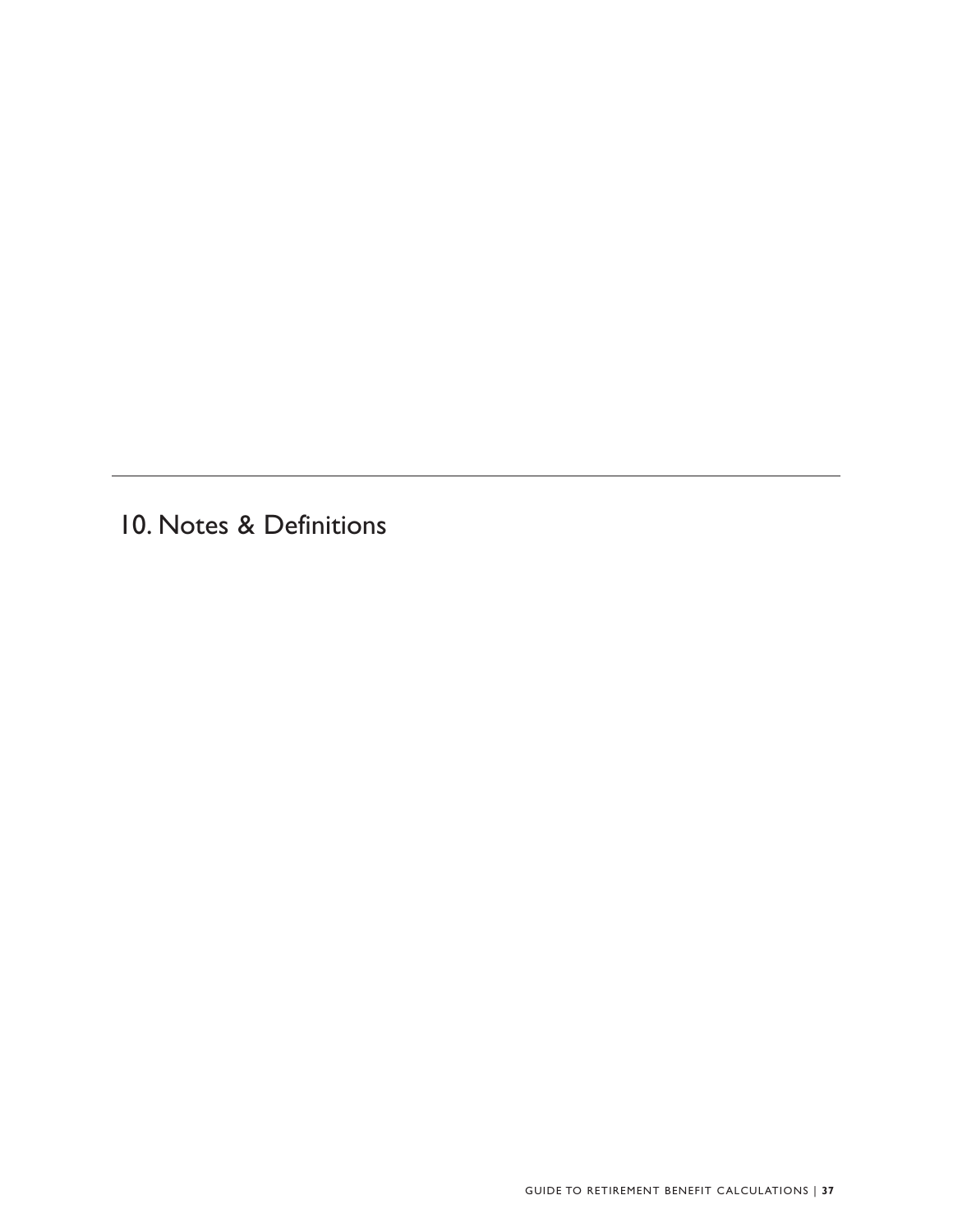- Allowance A public employee retirement allowance consists of two parts: an annuity and a pension.
	- Annuity The contributions that are deducted during the course of a member's creditable service are deposited for the member in an Annuity Savings Fund account (ASF) by the retirement board.The interest that is credited on these contributions is credited to the member's individual account.That part of the member's retirement allowance that is based on the total amount in the annuity savings account on the date of retirement is the annuity.

 Annuity calculations are based on the member's ASF balance, age, and the option selected.

#### **Disability** Accidental Disability

#### Retirement

*Eligibility:* Applies to members who become permanently and totally unable to perform the essential duties of the position as a result of a personal injury sustained or hazard undergone while in the performance of duties.There are no minimum age or service requirements.

 \$312.00 per year in systems in which the local option contained in G.L. c. 32, *Retirement Allowance:* 72% of salary plus an annuity based on accumulated member contributions, with interest.This amount is not to exceed 100% of pay. For those who became members in service after January 1, 1988 or who have not been members in service continually since that date, the amount is limited to 75% of pay.There is an additional pension of \$667.92 (as of July 1, 2007) per year (or s.7(2)(a)(iii) has not been adopted), per child who is under 18 at the time of the member's retirement, with no age limitation if the child is mentally or physically incapacitated from earning.The additional pension may continue up to age 21 for any child who is a full-time student at an accredited educational institution.

#### Ordinary Disability

*Eligibility:* Non-veterans who become totally and permanently disabled by reason of a non-job related condition with at least ten years of creditable service (or 15 years creditable service in systems in which the local option contained in G.L.c.32, s.6(l) has not been adopted).

Veterans with ten years of creditable service who become totally and permanently disabled by reason of a non-job related condition prior to reaching "maximum age".

 ance is equal to an accrued superannuation retirement benefit, calculated *Retirement Allowance:* If the member is not a veteran, the ordinary disability allowas if the member was age 55. If the member is a veteran, the benefit is 50% of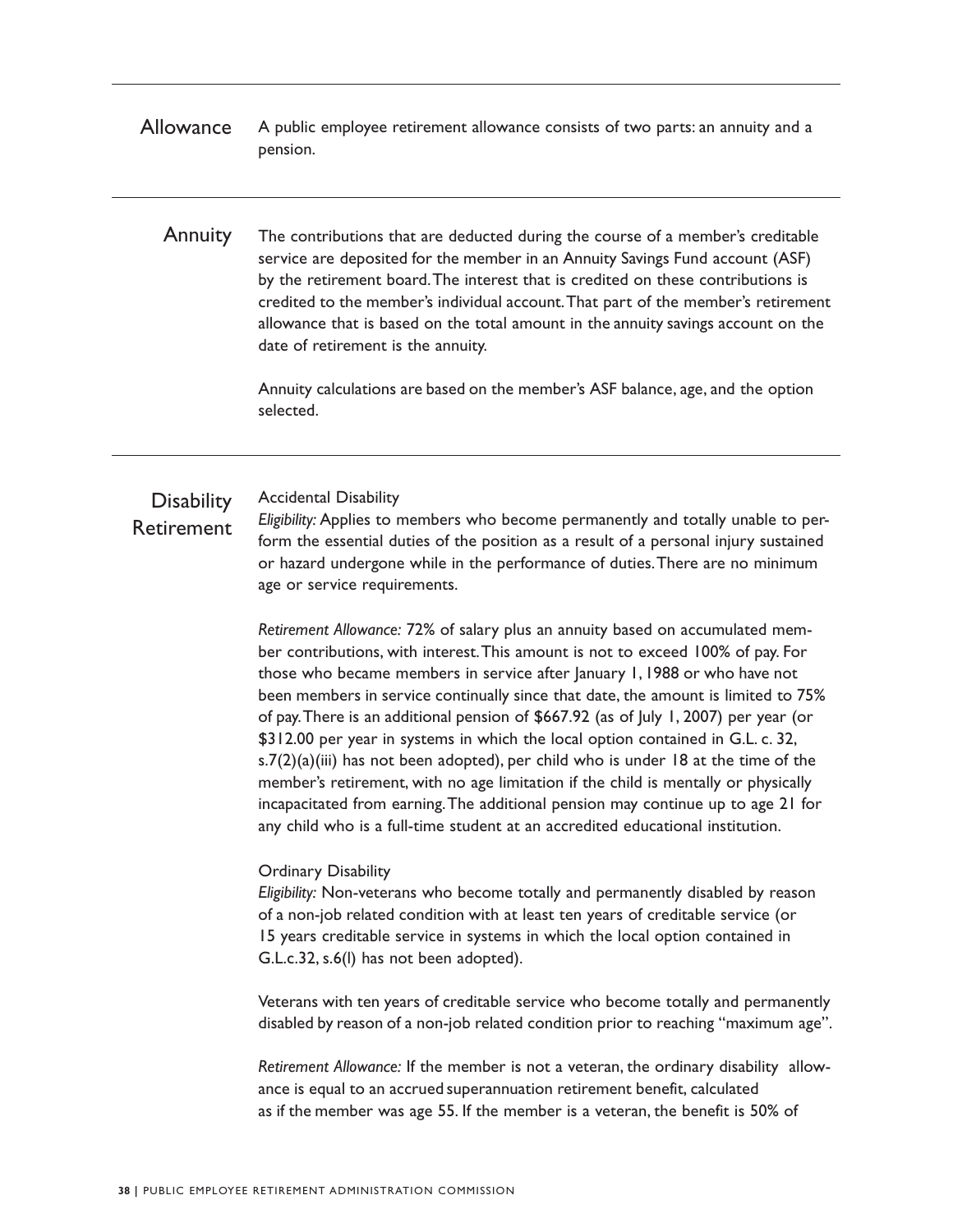the member's final rate of regular compensation during the preceding 12 months, plus an annuity based upon accumulated member contributions plus credited interest. If the member is over age 55, he or she will receive not less than the superannuation allowance to which he or she is entitled.

"Option" is the term used to describe how a retirement allowance is allotted. A retirement allowance must be paid in lifetime monthly payments, but the apportionment of those payments will differ depending upon option selection. Option choice also determines what benefits, if any, will be paid to survivors after a retiree's death.

#### *Option A*

Total annual allowance, payable in monthly installments, commencing at retirement and terminating at the retiree's death. No benefits will be provided for the retiree's survivors.

#### *Option B*

Option B provides a retiree with a lifetime allowance that is approximately 2% to 5% less per month than Option A.The allowance is payable in monthly installments, commences at retirement and terminates upon the death of the retiree, provided, however, that if the total amount of the annuity portion received by the retiree is less than the amount of his/her accumulated deductions, including interest, the difference or balance of his/her accumulated deductions will be paid in a lump sum to the retiree's beneficiary or beneficiaries of choice.

An Option B retirement allowance is calculated by taking the pension amount as calculated under Option A and adding it to the annuity calculated under Option B.

#### *Option C*

Option C is also known as the joint and last survivor allowance. Selection of this option means that the allowance payments received during a retiree's lifetime would be approximately 10% less than those received under Option A.This allowance, payable in monthly installments, commences at retirement.At the death of the retired employee, 2/3 of the allowance is payable to the member's designated beneficiary (who may be the spouse, or former spouse who remains unmarried for a member whose retirement becomes effective on or after February 2, 1992, child, parent, sister, or brother of the employee) for the life of the beneficiary.

The monthly Option C allowance is calculated by taking the monthly Option A allowance and multiplying it by a joint factor that is based on both the retiree's and beneficiary's ages.

**Options** A, B, & C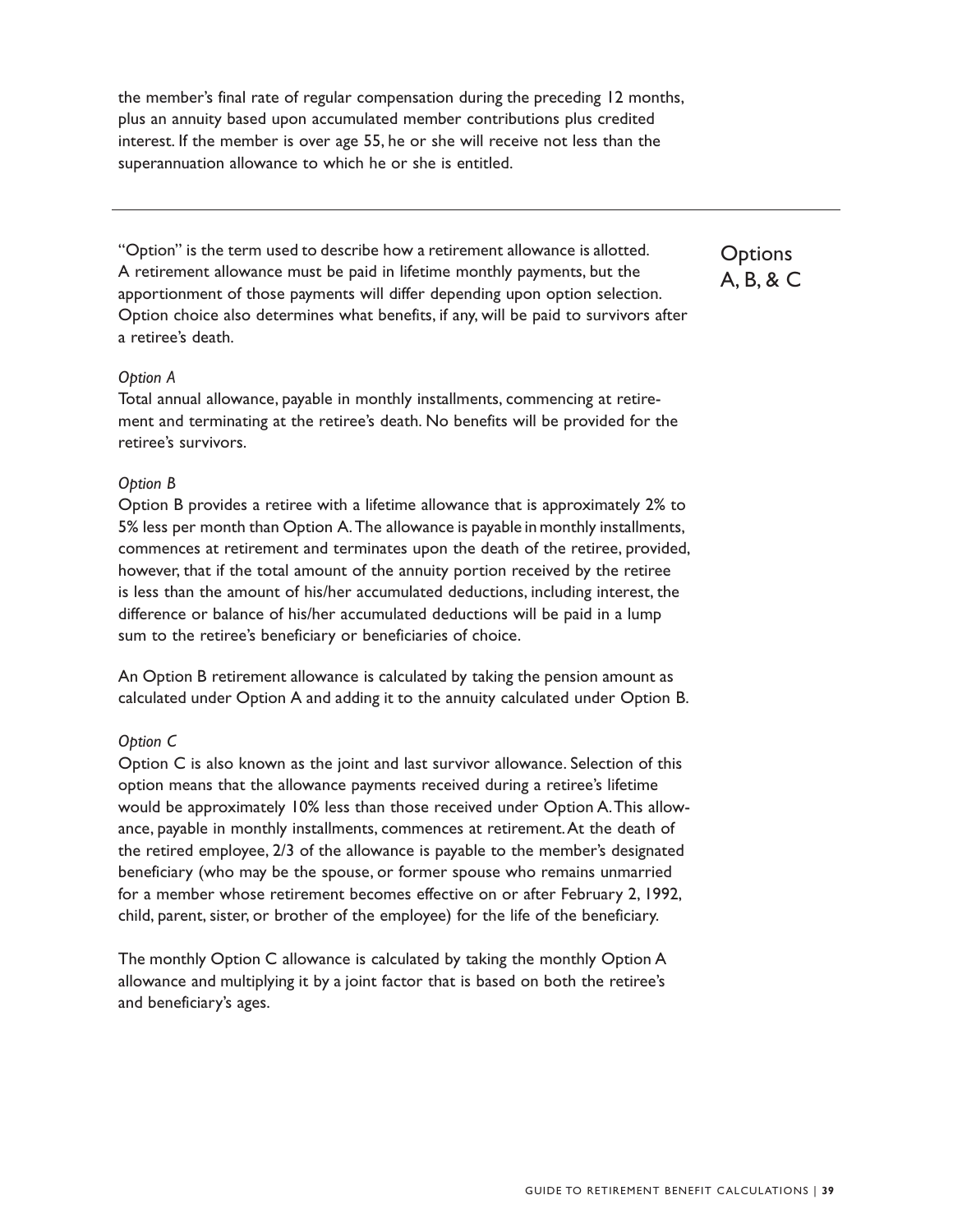Option C "Pop Up" If a retiree's allowance was as the result of an application filed on or after January 12, 1988 and the Option C beneficiary dies on or after that date and before the retiree dies, the retiree will thereafter be paid the full retirement allowance that would have been received had Option A been elected at the time the retirement allowance became effective. This conversion is commonly referred to as the Option C "Pop-Up".Any cost of living increases that have been granted since the retiree's Option C retirement became effective will be reflected in the newly established Option A allowance.All payments will cease upon the retiree's death. For retirees whose retirement became effective before January 12, 1988 and who

 from July 1, 1998. No payment can be made relative to the period, if any, from the chose Option C and are predeceased by their beneficiaries, extension of the Option C "Pop-Up" benefit is determined by their respective retirement board's (and relevant "legislative body's") acceptance of Section 288 of Chapter 194 of the Acts of 1998. Under Section 288, such adjustments must be made prospectively date of the death of the beneficiary to July 1, 1998.

A pension is the difference between the total retirement allowance specified by law Pension and the amount provided by employee contributions.

A Section 12(2)(d) allowance is an allowance equal to that which would have been Section payable had the member retired and elected Option C on the day before his or  $12(2)(d)$  her death. For a death occurring prior to the member's superannuation retirement age, the age 55 benefit rate is used. The minimum annual allowance payable to the surviving spouse of a member-in-service who dies with at least two years of creditable service is \$3,000, provided that the member and the spouse were married for at least one year and living together on the member's date of death.

> The surviving spouse of such a member-in-service receives an additional allowance equal to the sum of \$1,440 per year for the first child and \$1,080 per year for each additional child until all dependent children reach age 18 or 22 if a full-time student, unless mentally or physically incapacitated.

> A member-survivor allowance that is paid to an individual other than the member's spouse is not brought up to a guaranteed minimum allowance.

Under Section 12(2)(d) an eligible spouse of a deceased member-in-service can elect whether or not to receive a lifetime allowance with dependent benefits, if applicable.

If an eligible spouse or Option D beneficiary chooses not to receive a lifetime benefit, the individual designated by the member on his beneficiary selection form, who may or may not be the eligible spouse or Option D beneficiary, will receive a cash refund of the member's total accumulated deductions.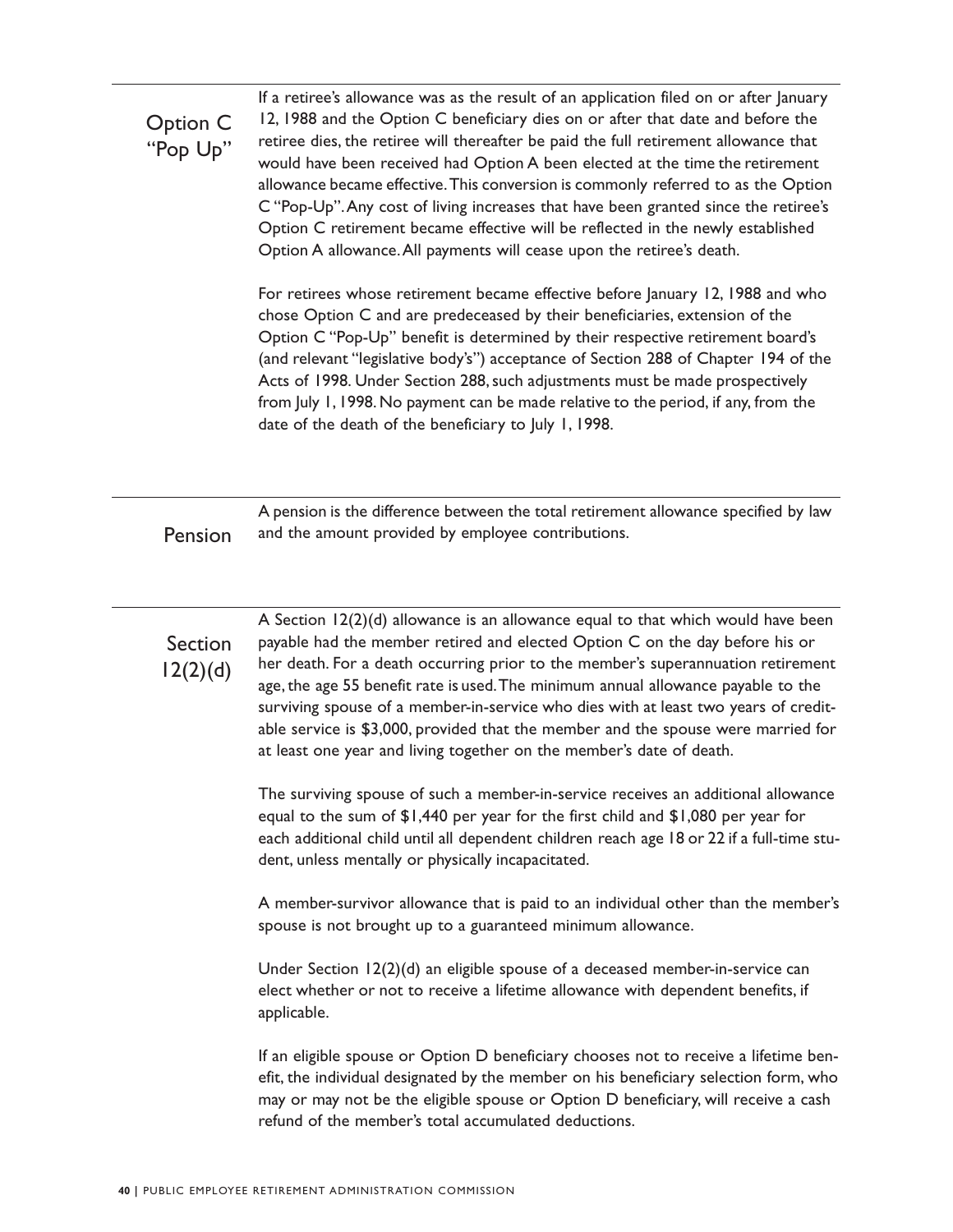A member is eligible for a superannuation retirement allowance (service retirement) upon meeting the following conditions:

- Completion of twenty years of service, or
- Attainment of age 55 if hired prior to 1978, or if classified in Group 4, or

• Attainment of age 55 with 10 years of service, if hired after 1978, and if classified in Group 1 or 2.

A member's annual superannuation retirement allowance is determined by multiplying *average salary* by a *benefit rate* related to the member's age and job classification at retirement, and the resulting product by the *creditable service.* The amount determined by the benefit formula cannot exceed 80% of the member's highest three-year average salary. For veterans, as defined in G.L. c. 32, s. 1, there is an additional benefit of \$15 per year for each year of creditable service, up to a maximum of \$300.

*Salary* is defined as gross regular compensation.

*Average salary* is the average annual rate of regular compensation received during the three consecutive years that produce the highest average, or if greater, during the last three years (whether or not consecutive) preceding retirement.

The *benefit rate* varies with the member's retirement age, but the highest rate of 2.5% applies to Group 1 employees who retire at or after age 65, Group 2 employees who retire at or after age 60, and to Group 4 employees who retire at or after age 55.A one tenth of one percent reduction is applied for each year of age under the maximum age for the member's group. For Group 2 employees who terminate from service under age 55, the benefit rate for a Group 1 employee is used.

In general, a member earns *creditable service* toward his/her retirement allowance for the period during which contributions are made to the retirement system. Creditable service must be measured in full years and completed months. In some cases, part time service will be prorated.

For a termination allowance (Section  $10(2)(b)$ ) the pension is equal to one third of the average salary figure (either three or five years, depending on the acceptance Termination of a local option).The annuity is calculated in the routine fashion.The allowance is Allowance determined by adding the annuity and pension together.

Superannuation Retirement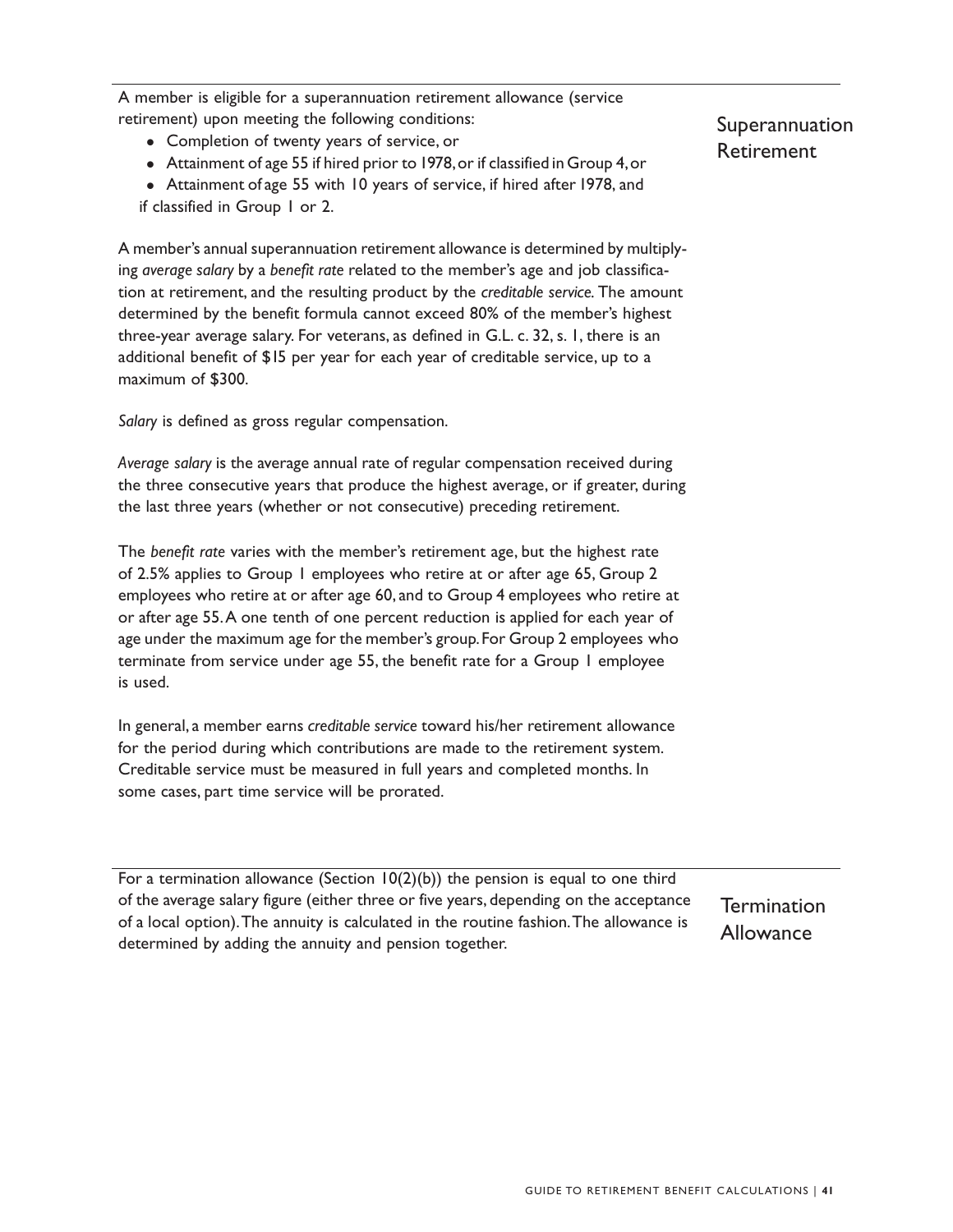**Veteran** If you are a veteran, as defined in section one of Chapter 32 and retired under superannuation, if you die as a member-in-service and provide a section 12(2)(d) benefit, or if you retire under a termination allowance, you will receive \$15 a year extra for every year or fraction thereof of creditable service, up to a maximum additional benefit of \$300 a year. Veterans can still receive this additional veteran's benefit even if it causes their superannuation retirement allowance to exceed 80% of their average annual rate of regular compensation.

> Veterans who have completed ten years of membership service may be entitled to purchase creditable service for military service rendered before becoming public employees or while on leave from public service.

> "Veteran" shall mean any person, male or female, including a nurse, (A) whose last discharge or release from wartime service, was under honorable conditions and who (B) served in the Army, Navy, Marine Corps, Coast Guard, or Air Force of the United States for not less than ninety days of active service, at least one day of which was for wartime service, provided, thee any person who so served in wartime and was awarded a service- connected disability or a purple heart, or who died in such service under conditions other than dishonorable, shall be deemed to be a veteran notwithstanding his failure to complete ninety days of active service.

 "Wartime service" shall mean service performed by a "Spanish war veteran", a "World War I veteran", a "World War II veteran", a "Korean veteran", a "Vietnam veteran", a "Lebanese Peace Keeping Force veteran," a "Grenada Rescue Mission veteran," a "Panamanian Intervention Force Veteran", a "Persian Gulf veteran", or a member of the "WAAC", during any of the periods of time described herein or for which such medals described below are awarded.

"World War II veteran" shall mean any veteran who performed such wartime service between September sixteenth, nineteen hundred and forty and December thirty-first, nineteen hundred and forty-six.

"Korean veteran" shall mean any veteran who performed such wartime service between June twenty-fifth, nineteen hundred and fifty and January thirty-first, nineteen hundred and fifty-five, both dates inclusive."

"Vietnam veteran" shall mean (1) any person who performed such wartime service during the period commencing August fifth, nineteen hundred and sixty-four and ending on May 7, 1975 or (2) any person who served at least one hundred and eighty days of active service in the Armed Forces of the United States during the period between February first, nineteen hundred and fifty-five and August fourth, nineteen hundred and sixty-four, except that any such person who served in said armed forces during said period and was awarded a service-connected disability or a purple heart, or who died in said service under conditions other than dishonorable, shall be deemed to be a veteran notwithstanding his failure to complete one hundred and eighty days of active service.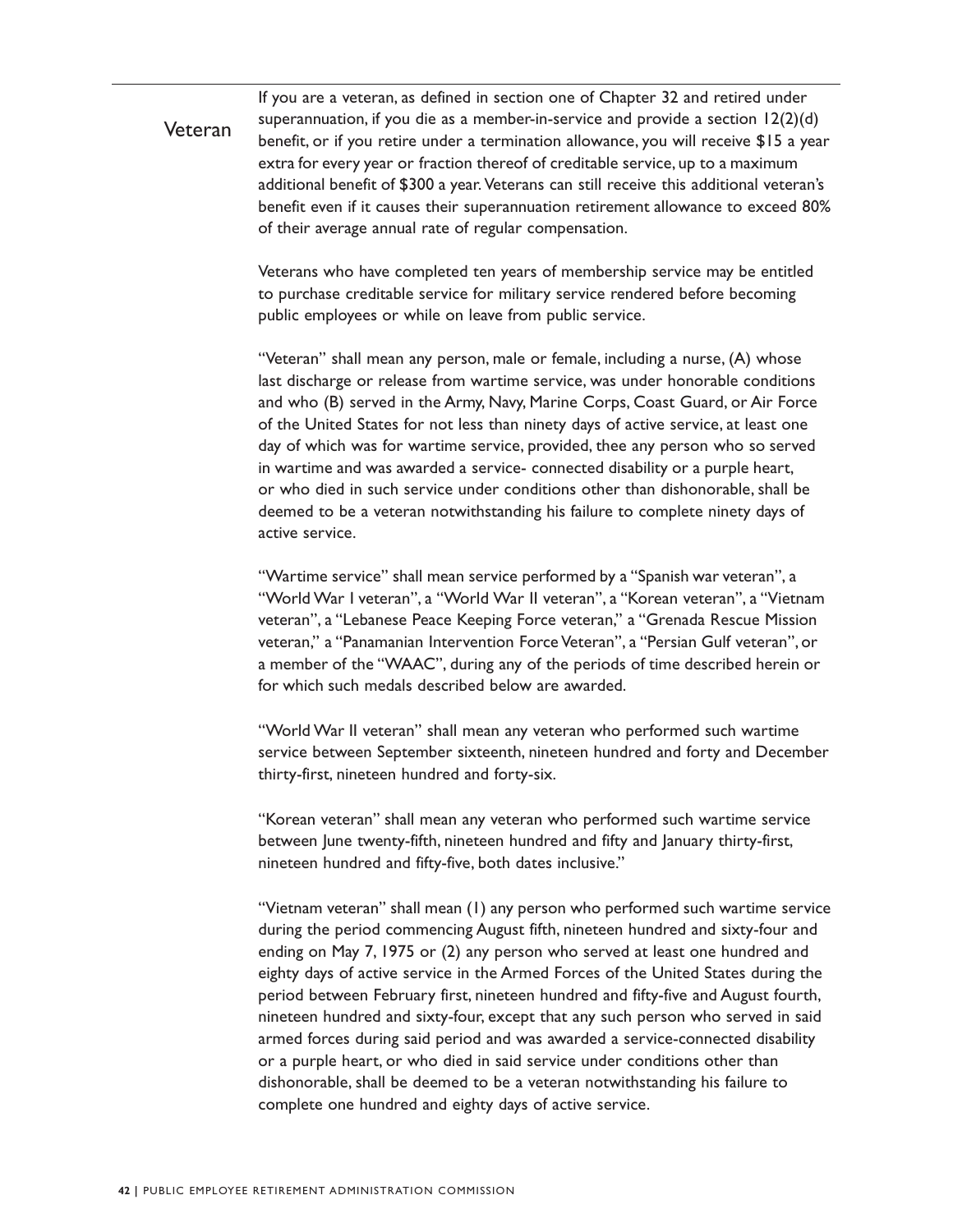"Lebanese Peace Keeping Force veteran" shall mean any person who performed *(continued)*  such wartime service and received a campaign medal for such service during the period commencing August twenty-fifth, nineteen hundred and eighty-two and ending when the President of the United States shall have withdrawn armed forces from the country of Lebanon.

"Grenada Rescue Mission Veteran" shall mean any person who performed such wartime service and received a campaign medal for such service during the period commencing October twenty-fifth, nineteen hundred and eighty-three to December fifteenth, nineteen hundred and eighty three, inclusive.

"Panamanian Intervention Force Veteran" shall mean any person who performed such wartime service and received a campaign medal for such service during the period commencing December twentieth, nineteen hundred and eighty-nine and ending January thirty-first, nineteen hundred and ninety.

 "Persian Gulf Veteran" shall mean any person who performed such wartime service during the period commencing August second, nineteen hundred and ninety and ending on a date to be determined by Presidential Proclamation or Executive Order and Concurrent Resolution of the Congress of the United States.

"WAAC" shall mean any woman who was discharged and so served in any corps or unit of the United States established for the purpose of enabling women to serve with, or as auxiliary to, the Armed Forces of the United States and such woman shall be deemed to be a veteran.

"Veteran" shall also include any person who, instead of having performed "wartime service" as defined previously, has been awarded the Congressional Medal of Honor or one of the following campaign badges, Second Nicaraguan Campaign, Yangtze Service, Navy occupation, Service Army of Occupation or Medal of Humane Action: or has performed active service in the Armed Forces of the United States at any time between April sixth, nineteen hundred and seventeen and November eleventh, nineteen hundred and eighteen, inclusive.

None of the following shall be deemed to be a "Veteran":

(A) Any person who at the time of entering into the Armed Forces of the United States had declared his intention to become a subject or citizen of the United States and withdrew his intention under the provisions of the Act of Congress approved July ninth, nineteen hundred and eighteen.

(B) Any person who was discharged from the said armed forces on his own application or solicitation by reason of his being an enemy alien.

(C) Any person who has been proven guilty of willful desertion.

**Veteran** 

GUIDE TO RETIREMENT BENEFIT CALCULATIONS | **43**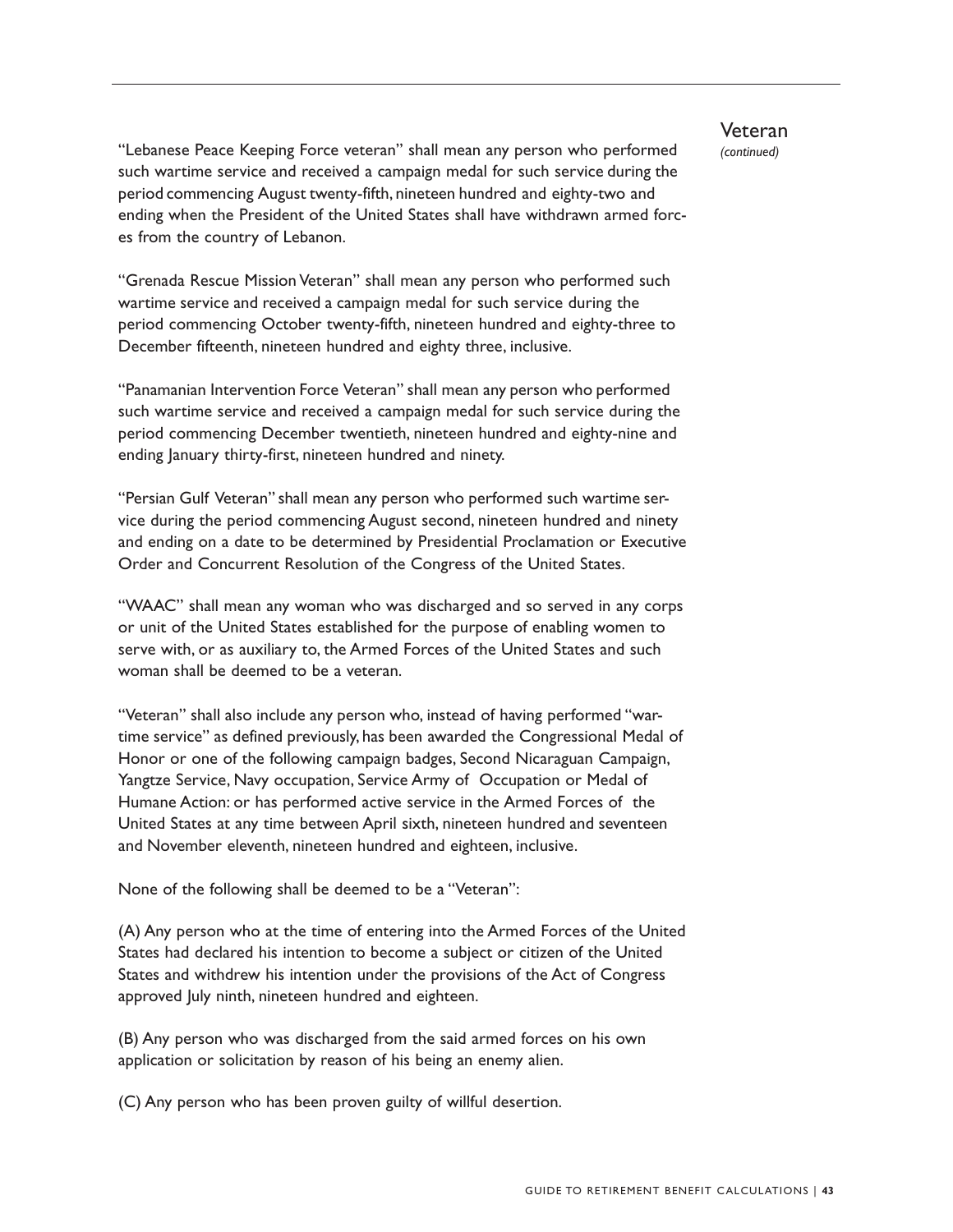Veteran (D) Any person whose only service in the Armed Forced of the United States (continued) consists of his service as a member of the Coast Auxiliary or as a temporary consists of his service as a member of the Coast Auxiliary or as a temporary member of the Coast Guard Reserve, or both.

> (E) Any person whose last discharge or release from the Armed Forces is dishonorable.

"Armed Forces" shall include Army, Navy, Marine Corps,Air Force and Coast Guard.

"Active Service in the Armed Forces", shall not include active duty for training in the Army National Guard or Air National Guard or active duty for training as a reservist in the Armed Forces of the United States.